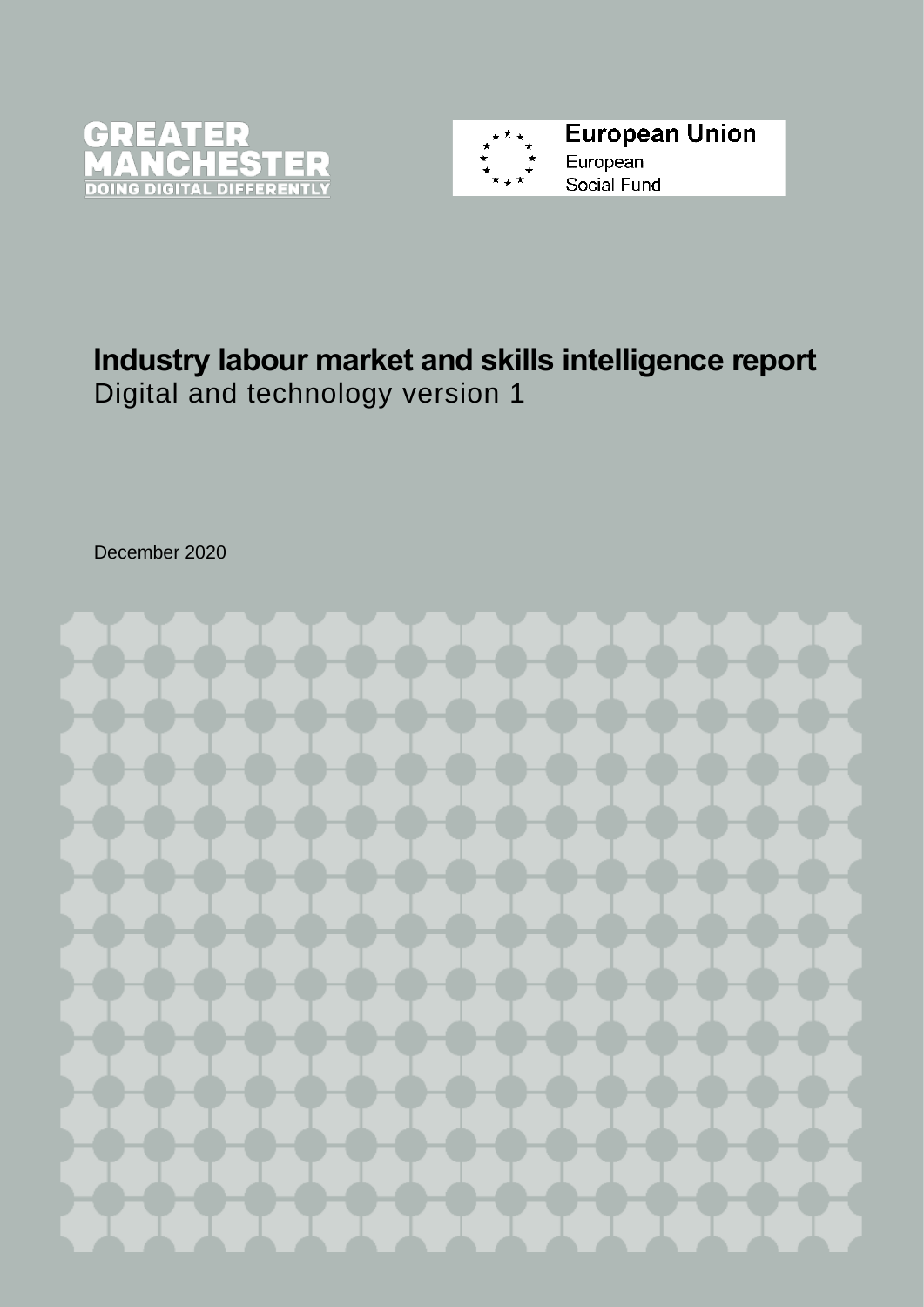# <span id="page-1-0"></span>**Contents**

Subject: GM Digital and Technology Industry labour market and skills intelligence Report of: Industry Skills Intelligence Team GMCA

| 2. |                                                                                    |  |
|----|------------------------------------------------------------------------------------|--|
| 3. |                                                                                    |  |
|    |                                                                                    |  |
|    |                                                                                    |  |
| 4. |                                                                                    |  |
|    |                                                                                    |  |
|    |                                                                                    |  |
|    |                                                                                    |  |
|    | Skills gaps in wider non – technical skills, competencies, and mindsets  24        |  |
|    |                                                                                    |  |
|    |                                                                                    |  |
|    | Case study – developing cybersecurity skills within development teams  27          |  |
|    |                                                                                    |  |
| 5. |                                                                                    |  |
|    |                                                                                    |  |
|    |                                                                                    |  |
|    |                                                                                    |  |
|    | Case study – developing curricula in response to what employers need38             |  |
|    |                                                                                    |  |
|    |                                                                                    |  |
|    | Case study - AEB responding to digital barriers across GM  42                      |  |
|    |                                                                                    |  |
|    |                                                                                    |  |
| 6. | Recommendations section - addressing the gaps, next steps and future reports<br>46 |  |
|    |                                                                                    |  |
|    |                                                                                    |  |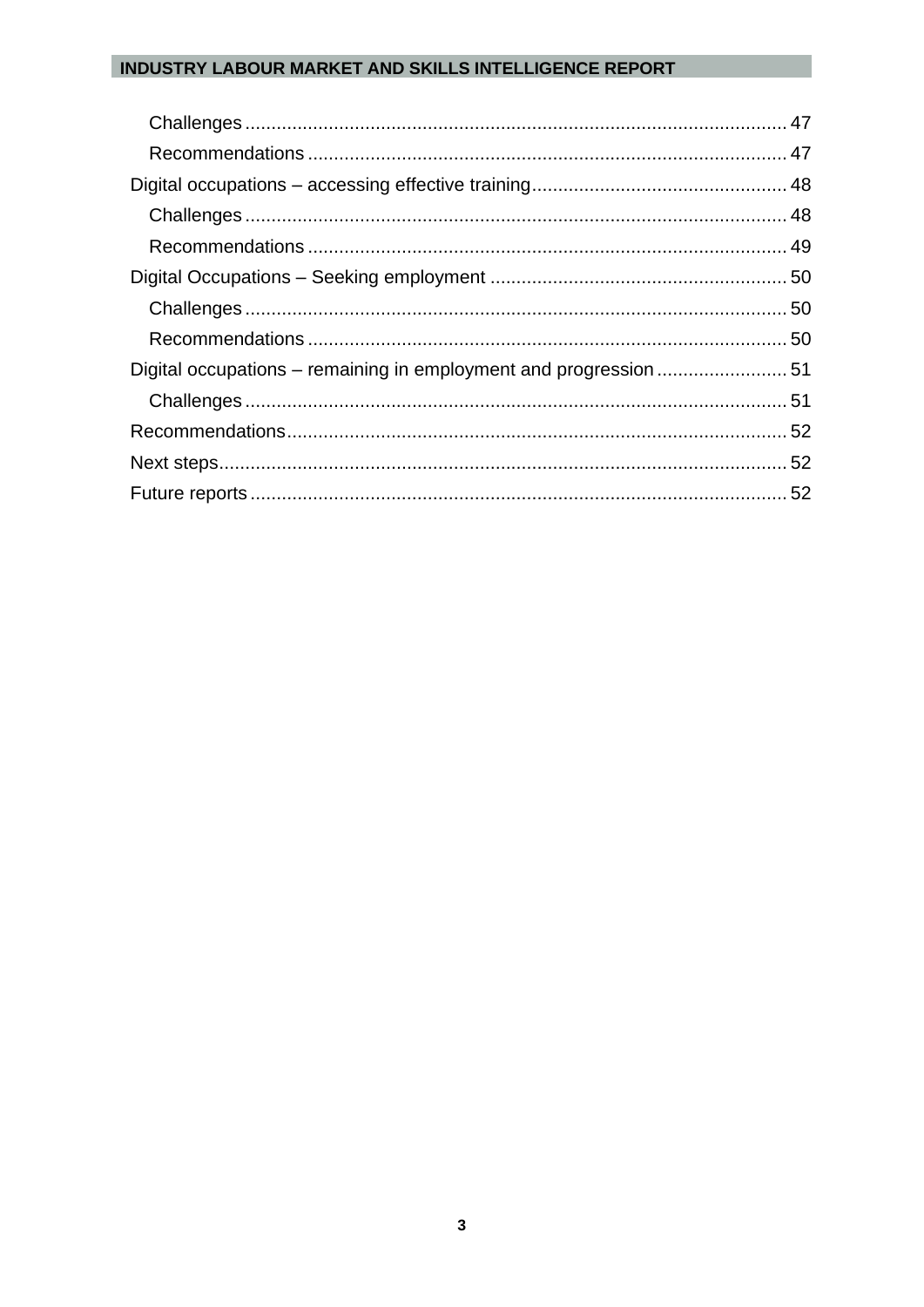# <span id="page-3-0"></span>**Purpose of report**

This report provides an employer led and current understanding of skills and talent needs across our digital & technology industry in Greater Manchester (GM). The intelligence has been gathered from a large variety of sources including discussions with employers of all sizes, existing employer networks and organisations who work with employers including but not exclusive of, Manchester Digital, MIDAS, Growth Company, and Local Authorities. Thank you to everyone who has contributed to this work, we hope you will continue to be involved in future talent development activity related to digital skills.

This intelligence is an accurate reflection of the labour market and wider skills landscape at the time it was published. It is a continuous piece of work which will iterate as the digital economy evolves and intelligence gathering, and dissemination is ongoing. The pandemic continues to shift the economy as well as digital transformation developing at a fast pace and GMCA understand the need to regularly update this intelligence accordingly.

This report supports and feeds in to wider GMCA policy and strategy including but not exclusive to:

- Greater Manchester Strategy
- Greater Manchester Local Industrial Strategy
- Greater Manchester COVID Recovery
- Greater Manchester Work and Skills Strategy
- The Greater Manchester Digital Blueprint

GM's Digital strengths and exponential growth in the sector, as well as increasing digitisation across all sectors presents real opportunities for residents. However, there is a need for residents of all ages to understand and be able to navigate their route into the digital industry, encompassing both the digital sector and digital skills/occupations across the wider economy. Residents need to be able to understand the occupations and progression pathways as well as the technical skills and wider competencies and attributes required in different areas of the industry and at different levels. There is the need for key stakeholders working with different groups to be able to translate these key skills and labour market messages for the following groups:

- Young people
- Influencers teachers, parents, careers advisors and work coaches
- People looking to switch careers or looking for work
- Skills providers of all types
- Employers
- Individuals wanting to progress in work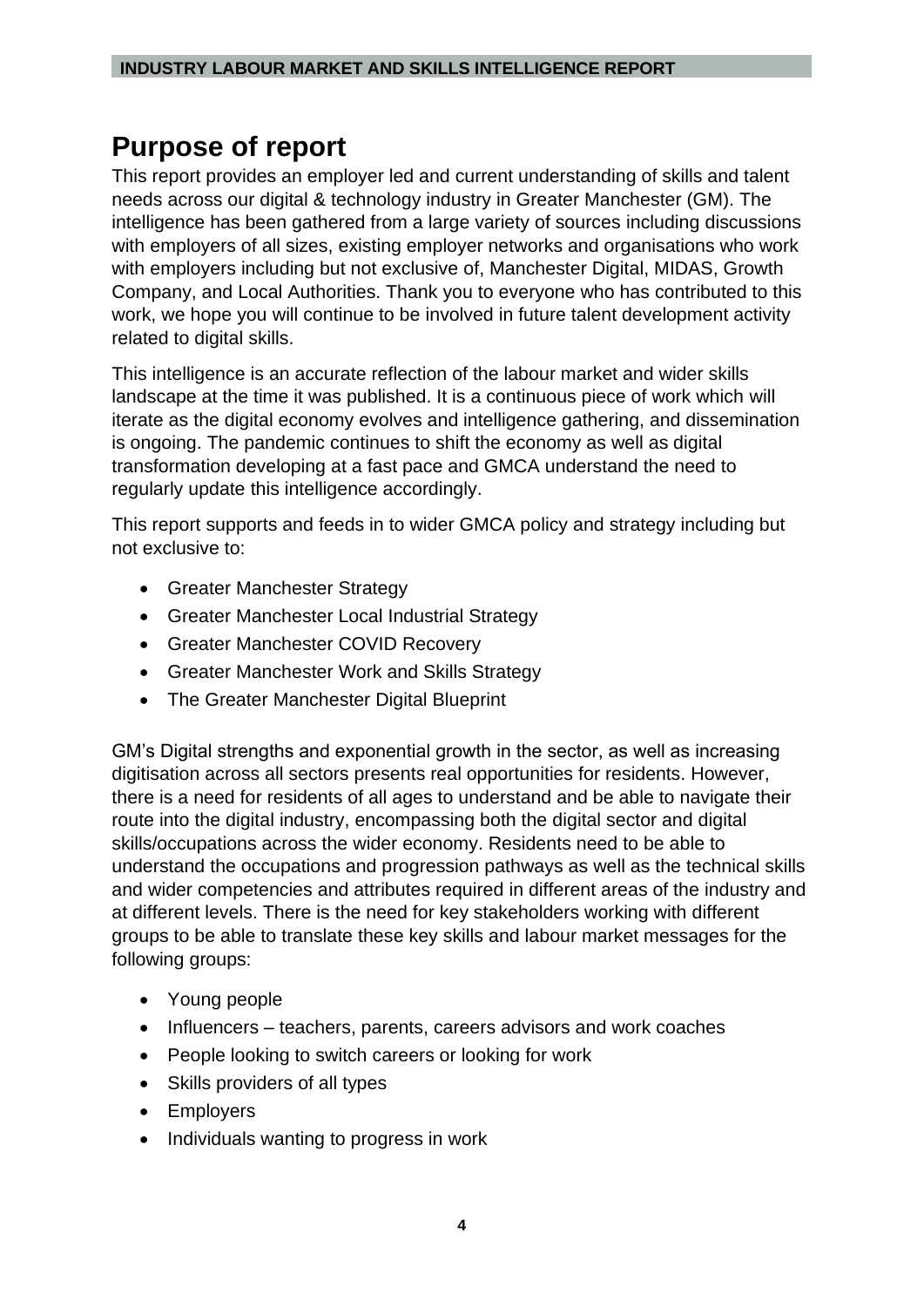For the initial version of the report, it was important to clarify the digital skills landscape in GM from an employer's perspective and begin to better understand occupational pathways and progression in areas where employers report the greatest demand. There will be areas which need further exploration such as creative and good practice related specifically to in work progression. There is more detail on next steps and future work at the end of the report and in the strategic summary.

Recommendations made as part of this report are intended to act as a catalyst for collaborative skills initiatives as well as provide strategic direction of commissioned skills and work initiatives where GMCA has devolved budgets. It is worth noting there is also a skills action plan developed as part of [The Greater Manchester Digital](https://greatermanchester-ca.gov.uk/media/2638/gmca_blueprint_03_feb_downloadable-website-pdf.pdf)  [Blueprint](https://greatermanchester-ca.gov.uk/media/2638/gmca_blueprint_03_feb_downloadable-website-pdf.pdf)<sup>1</sup> and recommendations here help to take that action plan forward. A detailed action plan will be published to sit alongside this report early in the New Year 2012.

The vision for the industry labour market and skills intelligence work is to guide in the development of a fully aligned labour market response in GM where there is credible, current, employer led and shared understanding of the jobs, talent and competencies employers need across our Local Industrial Strategy (LIS) frontier and foundation sectors.

Contact officer: Nichola Wallworth, GMCA [Nichola.Wallworth@greatermanchester-ca.gov.uk](mailto:Nichola.Wallworth@greatermanchester-ca.gov.uk)

<sup>1</sup> [The Greater Manchester Digital Blueprint](https://democracy.greatermanchester-ca.gov.uk/documents/s5315/7a%20GMCA_Blueprint_22_Jan%202020_FINAL.pdf) – January 2020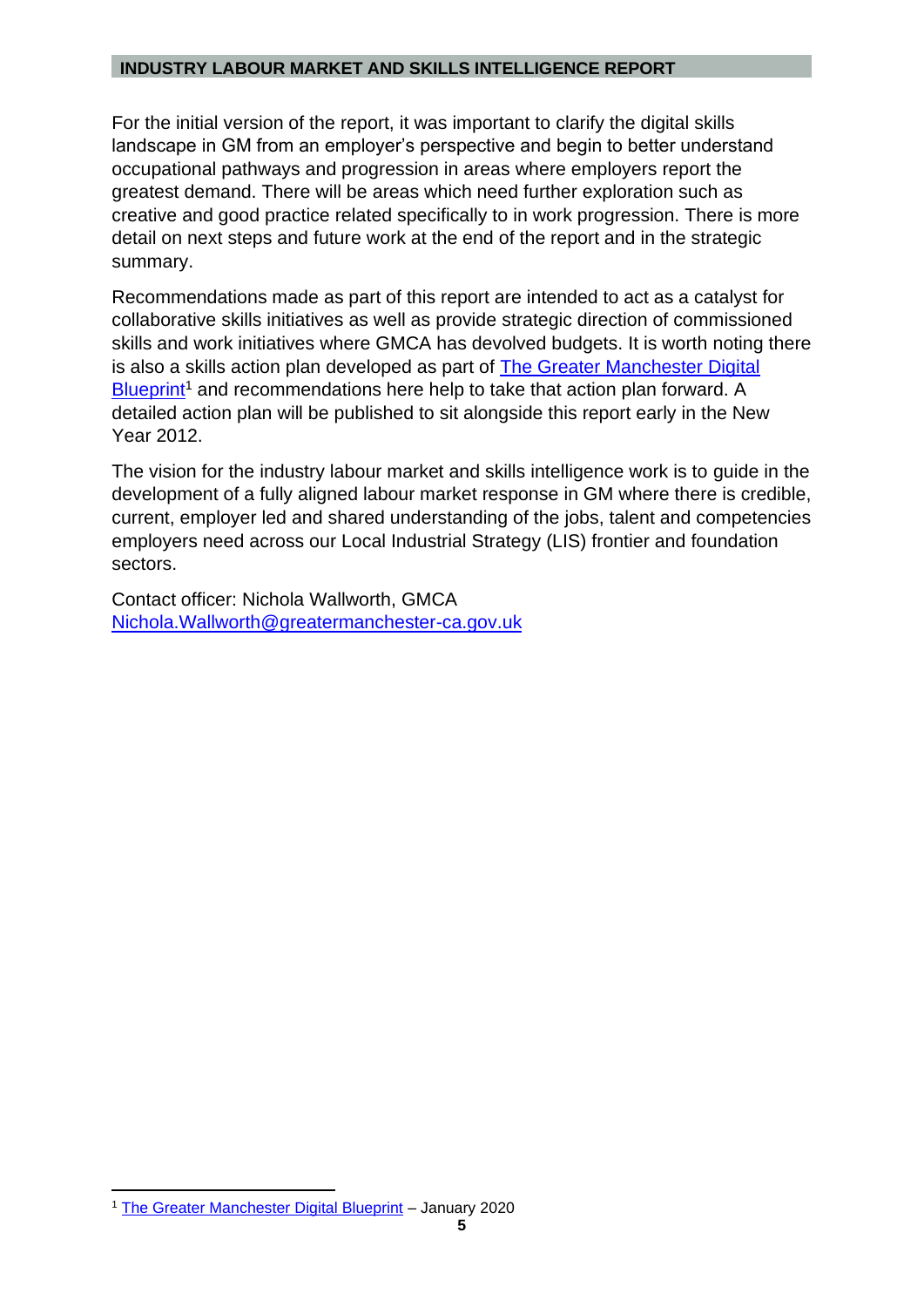# <span id="page-5-0"></span>**1. Executive summary**

For some areas of the digital industry, it may not always be helpful or possible to try and present clear progression pathways to a specific job role

- 1.1.A key theme that emerged was that for some areas of the digital industry there are clear occupational routes into and to progress through the industry. However, in other areas of the industry progression pathways and specific roles are not clear and employers struggle to articulate specific preferred routes, instead preferring candidates to be able to demonstrate a core set of technical skills, competencies and wider soft skills and mindsets regardless of formal qualifications.
- 1.2.This has come about for several reasons. In some areas of digital such as cyber security and information security there is a lack of professionalisation of roles partly because they have and continue to emerge and change so quickly. This has led to no formal progression route and vast differences in role titles and job descriptions. Other areas of digital are responding to fastdeveloping technologies such as areas of big data and cloud. These challenges added to the high level of industry specific and technical understanding required by skills providers to translate what employers need make aligning curriculums and narrating the opportunities for learners in these sectors difficult. Skills providers need to be supported to work with industry.
- 1.3.For individuals of all ages and from all backgrounds whether they are looking to enter the industry for the first time in their career there is the need to translate this complex industry and support to navigate the best entry and progression routes for them. This report recommends using individual stories of those working in the sector to bring to life the different entry routes into the sector, something that has worked well in the recent Switch to Digital event aimed at individuals wanting a career into digital.
- 1.4.There is also a need for longer term support for those actively looking for routes in to help navigate the opportunities and present their skills and competencies in the way employers are asking for. There is a big opportunity for agencies such as Job Centre Plus and National Careers Service to upskill their advisors to help individuals navigate their way into the industry. There is also a role for mentoring, helping individuals access industry professionals and this should be better embedded into and used to enhance training and upskilling programmes.
- 1.5.Whilst the ambiguity around progression routes creates challenges, it should also be an opportunity to support individuals who's educational and employment background is less traditional. There is a real opportunity for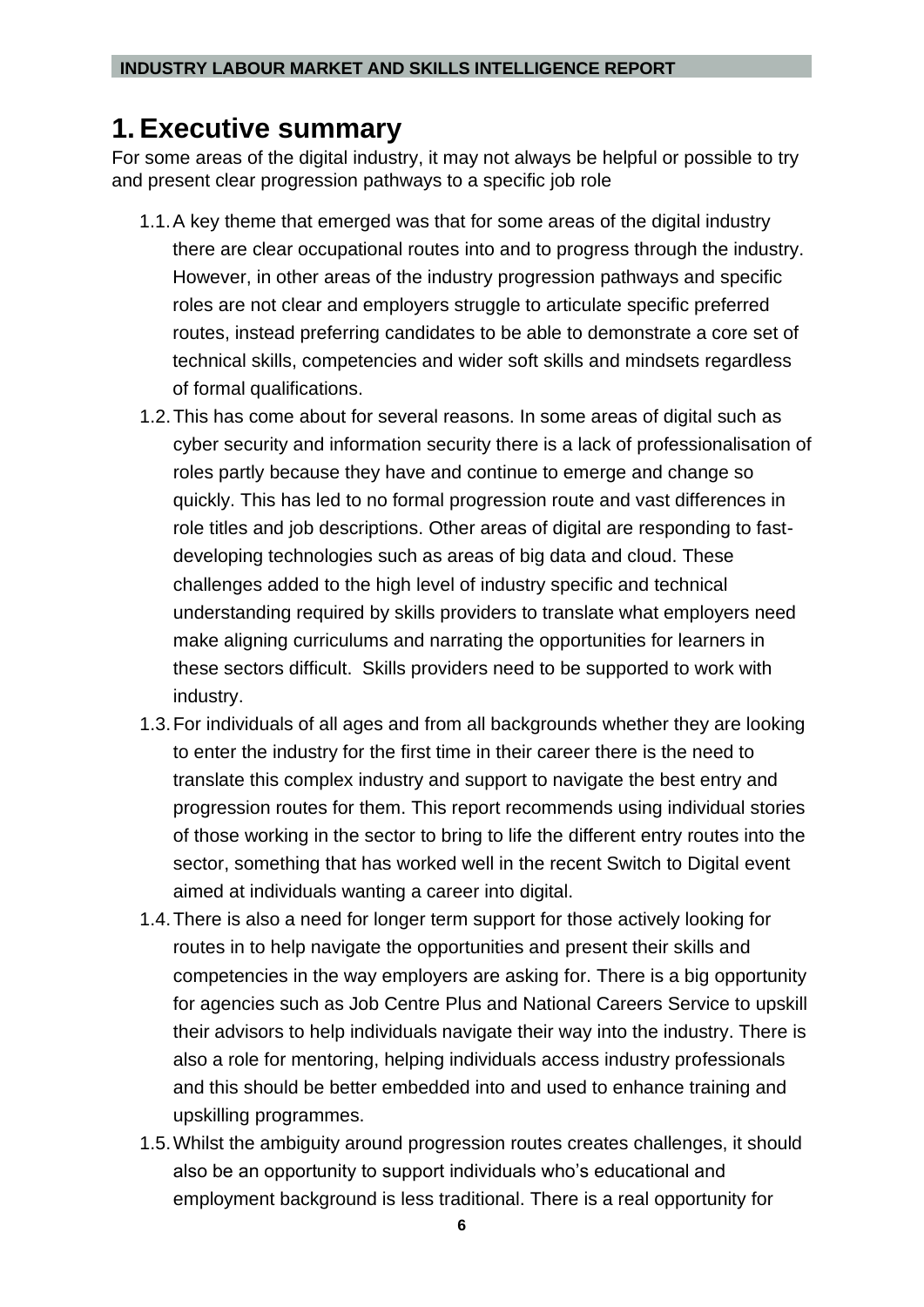employers and individuals to maximise on the flexibility created by different entry routes and create diversity and social mobility.

#### **Rather than what jobs it is sometimes better to understand the technical skills, competencies, soft skills attributes, and mindsets employers require at different levels of digital roles**

- 1.6.If employers in certain parts of the digital industry are advising us not to simplify job titles and progression pathways where they don't exist, there needs to be another way to help individuals to navigate and narrate the sector in GM? This report starts to unpick the different routes into digital but also the specific skills, competencies and mindsets employers need and how these may be different as individuals progress from entry level to mid and senior level roles within the sector.
- 1.7.This report has worked with employers in GM's digital industry to group digital roles so that we can start to define how the occupational areas are different but also the opportunities to develop a successful career across different areas focusing on continually developing the technical and soft skills required to progress.
- 1.8.Anecdotally employers have often attributed failure of some bootcamp and short course type training down to the inability to successfully assess for competencies of individuals leading to inability to attract the right type of talent in the first place or individuals leaving with an inflated view of their earning power and the level of roles they are trained to apply for.
- 1.9.This report will highlight good practice where assessment of competencies and mindsets has been high quality and recommend that wider upskilling and training programmes adopt similar practice.

### **There is a strong desire by employers to increase diversity within their workforces**

- 1.10. Almost all employers we spoke to have a priority to increase diversity within their workforce and that related to diversity in every sense in terms of background, gender, race, mindsets, age, ability and route into the industry. They strongly recognise the benefits that diverse teams bring to all aspects of their business.
- 1.11. However, there are some parts of the industry where work culture promotes long hours and pressured conditions causing high levels of stress. In conversations with employers this point was made about areas of cyber and specifically at senior level roles where there are talent shortages causing pinch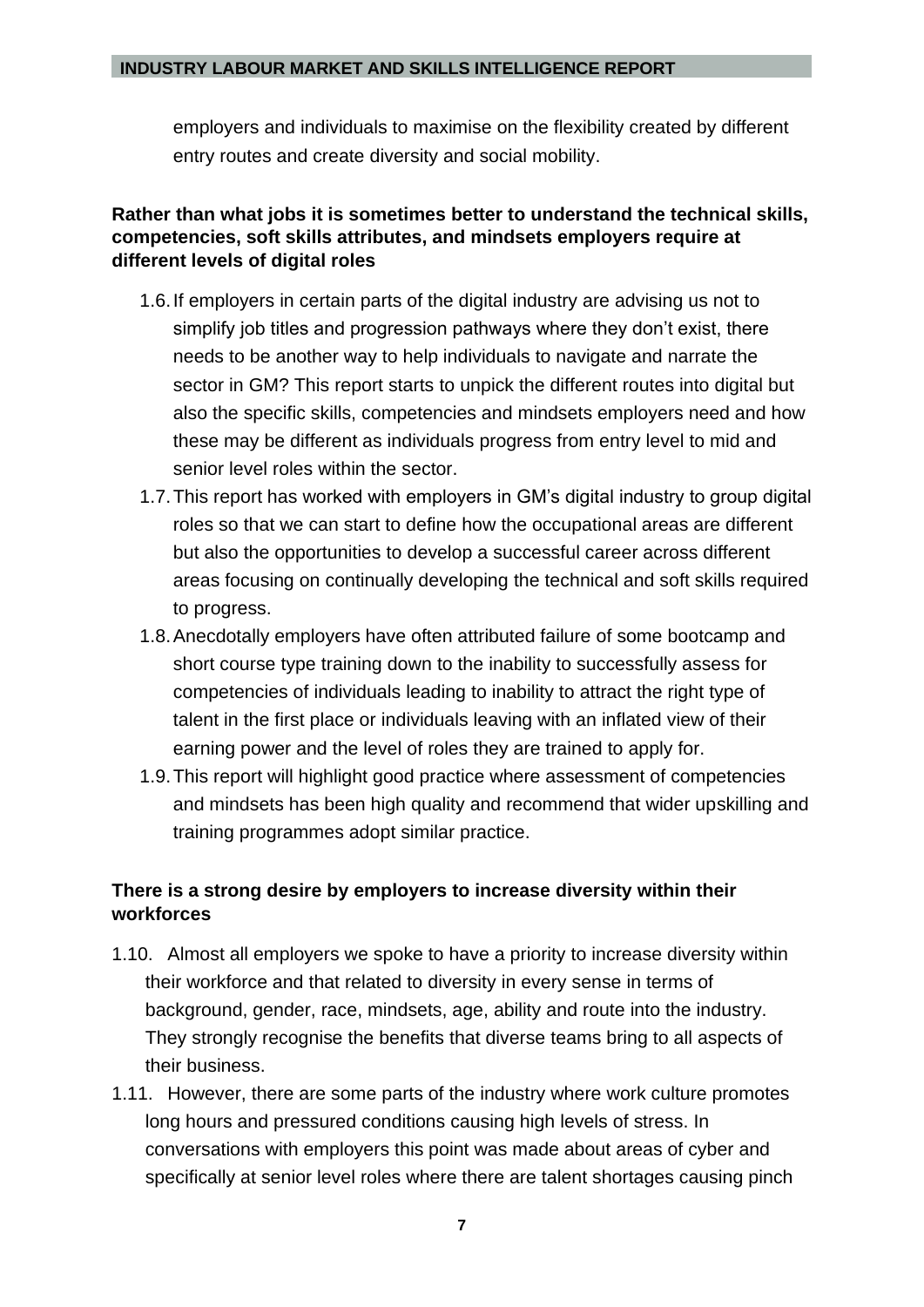points. Manchester Digital's skills audit in 2020 reported 18% of individual respondents identifying as having anxiety or mood/emotional disorder.<sup>2</sup>A recent report into Diversity and inclusion in cyber showed 9% of their respondents are considering leaving their employer or the industry due to diversity and inclusion issues<sup>3</sup>. There is the risk in GM that if these issues are not tackled the industry will miss out on talent entering and progressing within the industry.

- 1.12. There are many examples in GM of good inclusive work practices in the digital industry related to recruitment, holistic training support and workplace practices, There is a real opportunity for the industry to use these examples of good practice so that they become more mainstream, as well as join them together to ensure where there is inclusive recruitment there are also work practices in place to support different groups to thrive within employment and talent is not lost because workplace culture does not support their wider needs or they feel like they don't belong on the company.
- 1.13. Businesses need support to recognise and embed inclusive practices in all areas of their business and understand that there are no quick wins to achieving a thriving diverse workforce overnight. Rather there needs to be recognition that culture and behaviour change happens slowly and involves everyone and may change the way their business functions.

## **COVID has been a catalyst for digital transformation across all sectors in GM; driving increased demand for digital skills**

- 1.14. All sectors and sizes of businesses have been affected by the accelerated digital transformation caused by the pandemic. The types of skills needed are wide ranging and include:
	- High level technical skills needed within existing IT teams in businesses especially around areas such as cyber, data analysis and software development
	- Digital specific leadership and management especially around the more pastoral and wellbeing support and management of team remotely
	- Digital skills for non-technical staff in businesses including albeit at a lower technical level than within digital specific roles; data analysis, cyber, User Experience and Digital marketing skills.
- 1.15. These needs were existing before the pandemic but have accelerated. There is a need within sales and marketing roles across various sectors from manufacturing to retail who are struggling with new skills required for

<sup>2</sup> [Manchester Digital Skills Audit,](https://www.manchesterdigital.com/post/manchester-digital/skills-audit-2020) 2020

<sup>&</sup>lt;sup>3</sup> [NCSC Diversity and Inclusion in Cyber Security Report,](https://www.ncsc.gov.uk/report/diversity-and-inclusion-in-cyber-security-report) 2020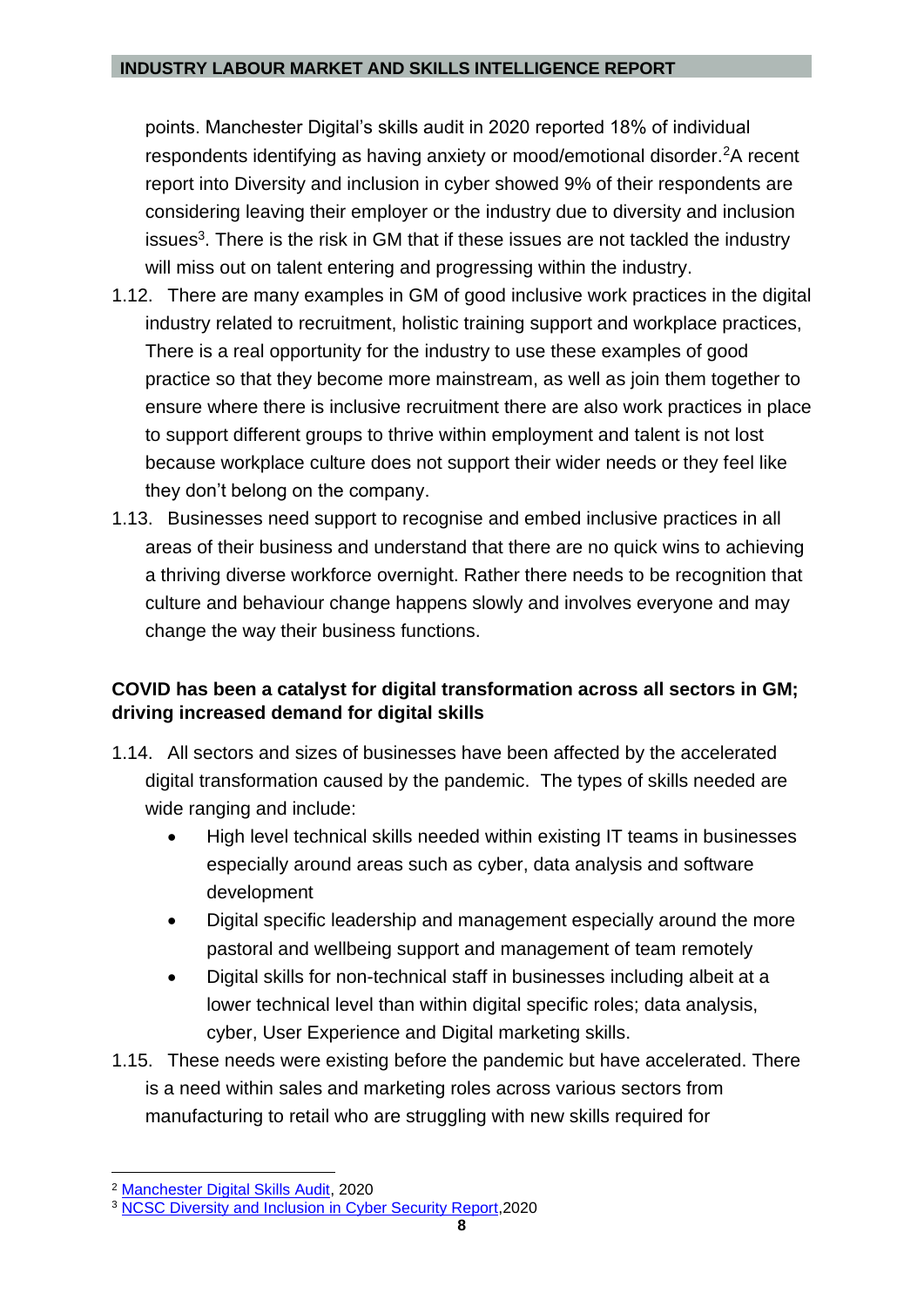ecommerce. SMEs specifically have reported consistently not being able to find the right provision which suits their needs.

1.16. Within sales and marketing as well as elsewhere the inability for staff to adapt to digitisation is no doubt having an effect on redundancies and there is an urgent need to support the upskilling of existing staff to stem some of this impact.

## <span id="page-8-0"></span>**Recommendations and future reports**

- 1.17. Recommendations in this report will be further worked on to create a detailed action plan which will be published in early 2021 and will set out how GMCA and other stakeholders can respond. This will include areas of commissioned skills delivery.
- 1.18. There are eight headline recommendations from this report:
- 1. There are areas of the digital industry where the region has skills shortages at scale and more provision is required to meet this talent need. These areas include highly skilled roles in: Software Development, Networking Engineering, Cloud Engineering, Data Analysis, and Cyber. Local/national funds should be aligned to meet this need.
- 2. Digital skills are needed in all sectors due to digital transformation. There is a need for "digital champions" in existing IT and wider non-technical roles to support with digital skills related to data, information governance, digital marketing, and digital finance applications.
- 3. With increased numbers of people in GM looking to switch to a role in digital, the industry needs to be encouraged and supported to develop more flexible routes into the industry building on the success and good practice which already exists.
- 4. The wealth of inspiration activity promoting digital skills and careers needs to be joined up for maximum impact, including shared messaging, targeting, and better signposting and transition between them.
- 5. The digital industry offers lots of opportunity, but it is complex, and some areas of the industry do not have clear progression pathways. Careers advisors and work coaches need support to understand the industry. Careers advice should be focussed on giving key messages around real life stories of those who have successfully navigated their route into the sector
- 6. Individuals who are looking for employment in the digital industry need greater support to be ready for a role in the industry. This should be embedded within skills and training programmes with links to employers and skills delivered through work-based scenarios set by the industry. There needs to be more transition activity supporting individuals from training into employment, preferably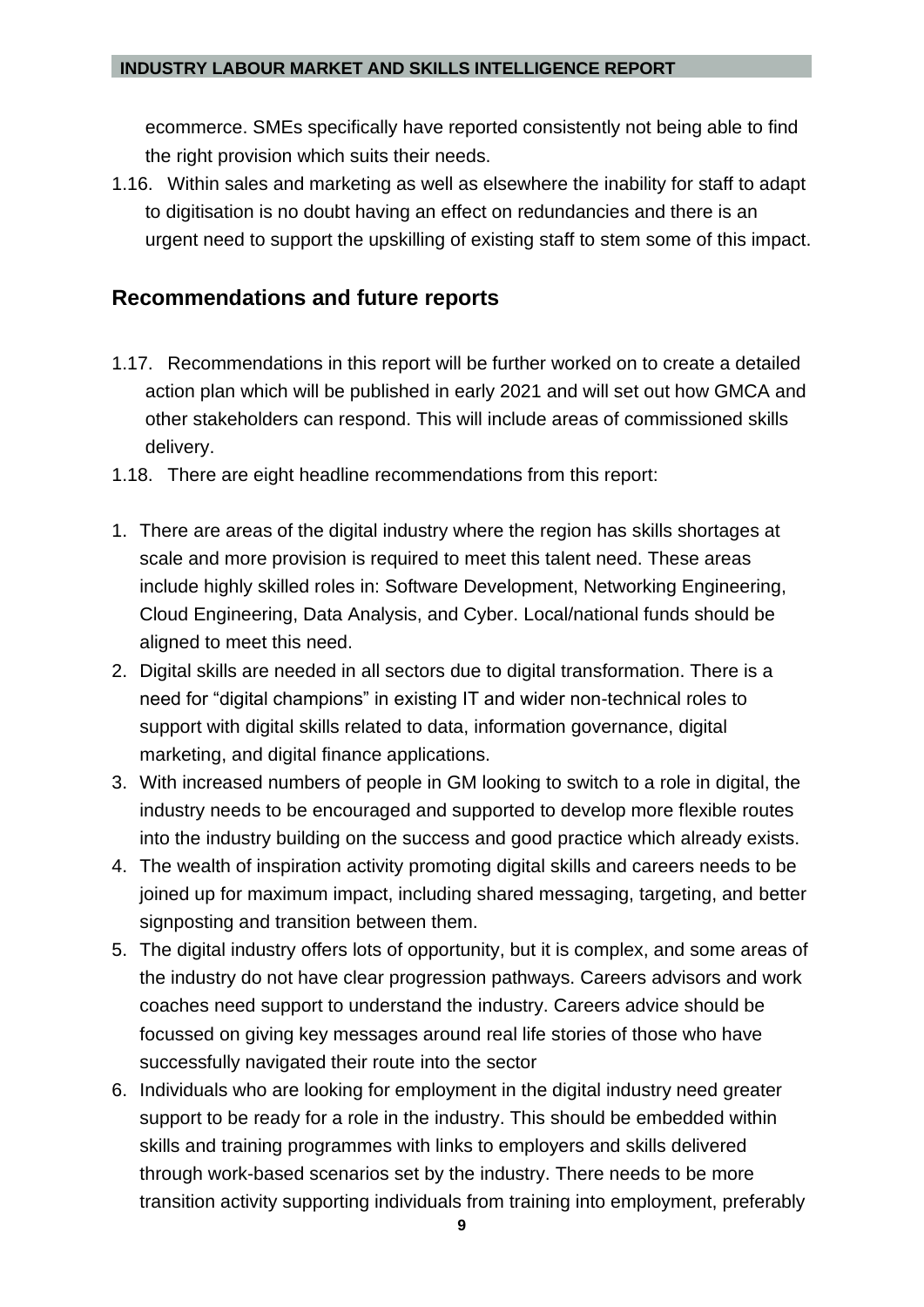by industry experts through mentoring activity which supports individuals with digital portfolio development, interview and CV techniques and navigating the sector.

- 7. Skills providers should be supported in understanding how training and skills programmes can be designed to best reflect needs of digital employers. A digital specific Quality Curriculum Criteria should be developed which supports skills providers to design skills models offering candidates the best opportunity to experience industry and develop the wider skills and mindsets they require.
- 8. Inclusivity should be embedded in all skills initiatives with programming designed to remove barriers to engagement and target specific groups who may otherwise miss out. However, to support the journey to a more diverse workforce in our digital industry GM employers should collaborate around good practice to develop a shared approach to inclusive recruitment and workplace practices.
- 1.19. This initial report does not seek to be a comprehensive assessment of cover all skills aspects and needs of the digital industry in GM. There is still much to do, and this will be a continuous process to assess gaps in progression pathways. Future areas of intelligence gathering will include:
	- Skills need in GM's creative sector.
	- Skills needed for progression within the digital industry in GM.
	- Further work with employers around the 10 occupational clusters to explore technical, soft skills and mindsets required at entry level roles and progressive levels within each area.
	- Skills needed for digital transformation in the public sector.
	- Skills for FinTech as part of GM's wider professional and financial services industry.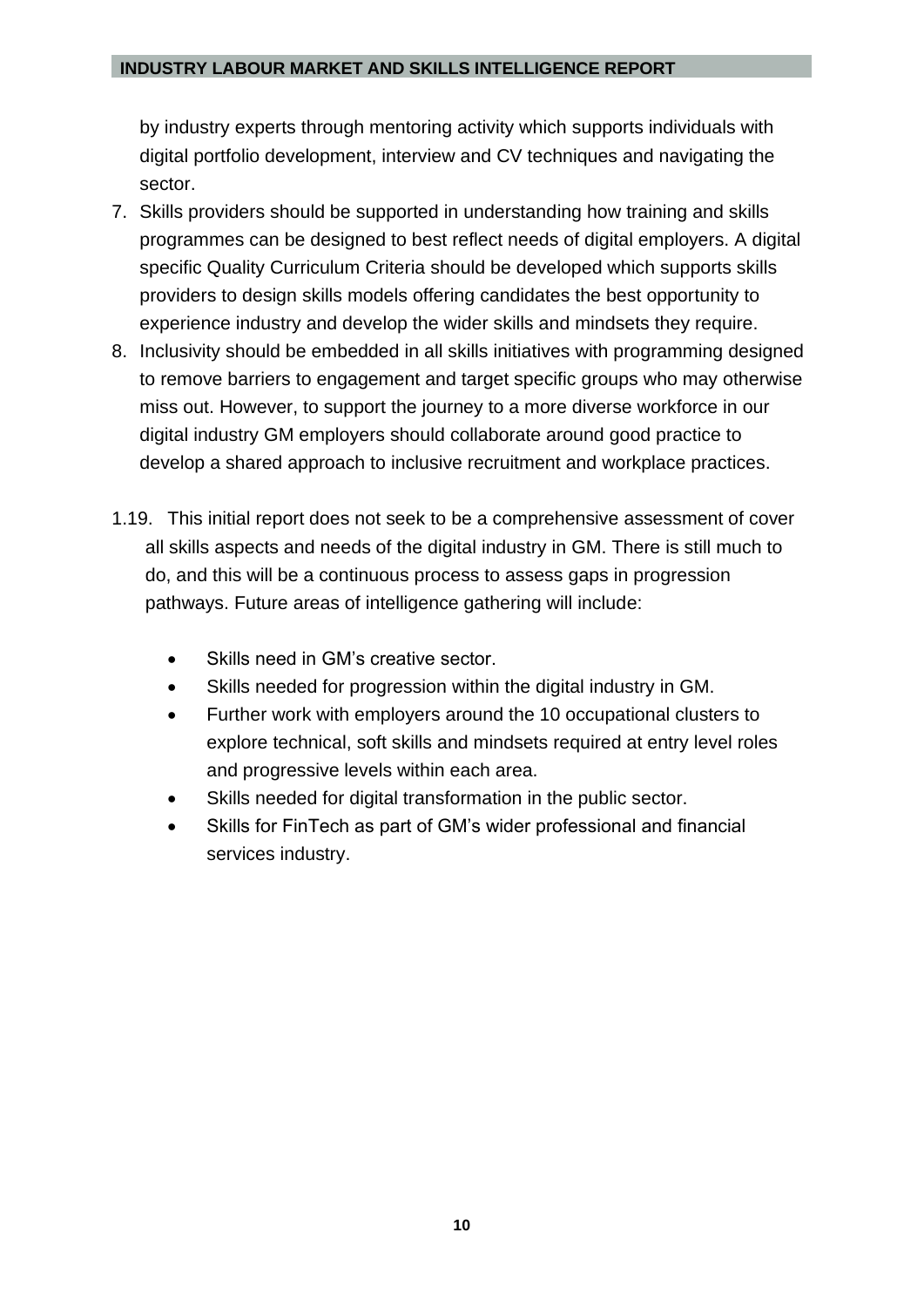# <span id="page-10-0"></span>**2. Greater Manchester Digital landscape**

- 2.1. The Greater Manchester Digital Blueprint<sup>4</sup> sets out GMs ambition to be recognised as a world-leading digital city region. It sets out the city-region's digital strengths as the largest digital and creative cluster outside of London, already world-renowned and creating £5 billion of economic activity through high value jobs each year and employing more than 86,000 people. Manchester has a thriving community of more than 10,000 digital and tech businesses, from start-ups and SMEs to global brands including Google, Microsoft, IBM and Cisco – as well as [numerous homegrown unicorns that](https://www.investinmanchester.com/sectors/digital-and-technology/e-commerce)  [IPO above \\$1 billion.](https://www.investinmanchester.com/sectors/digital-and-technology/e-commerce)
- 2.2. In November 2020 a report by Tech Nation and job search engine Adzuna<sup>5</sup> confirmed that Manchester is the fastest-growing tech city within Europe, overtaking Cambridge for the first time to become second only to London in terms of venture capital investment in tech companies. Manchester was also ranked as the top UK city for IT professionals to live and work in the CompTIA UK Tech Town Index 2019<sup>6,</sup> and the UK's top Digital Tech City in analysis of 29 cities by [The Data City](https://www.thedatacity.com/wp-content/uploads/2020/03/UK_Top_Digital_Tech_Locations.pdf)<sup>7</sup> based factors including strength of the business community and volume of industry-specific events hosted as well as affordability. The report found that GM performed ahead of all other major UK cities in fields including: AI and data; cyber security; Internet of Things; service design; and MedTech.
- 2.3.In the areas of e-commerce and digital security and trust in particular, GM's strengths and potential are such that we can become not only national, but global leaders. There are almost 3,000 eCommerce and related companies based in Manchester – more than 1,000 more than the next regional city.
- 2.4.The strengths of Greater Manchester's digital and cyber ecosystem and its diverse talent pool were key factors in GCHQ's decision to establish Greater Manchester as one of GCHQ's strategic national hubs alongside London and Cheltenham. The significant expansion plans of GCHQ in the area and associated increased investment that has already begun in the private sector, and in research excellence, support GM's ambition to become a worldleading cyber super-hub.
- 2.5.The GM Digital Blueprint also outlines Greater Manchester's commitment to innovative public services by applying exemplar digital ideas and practice.

<sup>4</sup> [The Greater Manchester Digital Blueprint,](https://greatermanchester-ca.gov.uk/media/2638/gmca_blueprint_03_feb_downloadable-website-pdf.pdf) Jan 2020

<sup>5</sup> Tech Nation - [Jobs and Skills](https://technation.io/jobs-and-skills-report/) Report, Nov 2020

<sup>6</sup> CompTIA [UK Tech Town Index 2019,](https://certs.comptia.org/uk-tech-town-index-2019/) Oct 2019

<sup>7</sup> [UK's Top Digital Tech Cities,](https://www.thedatacity.com/uks-digital-tech-cities-report-2020/) 2020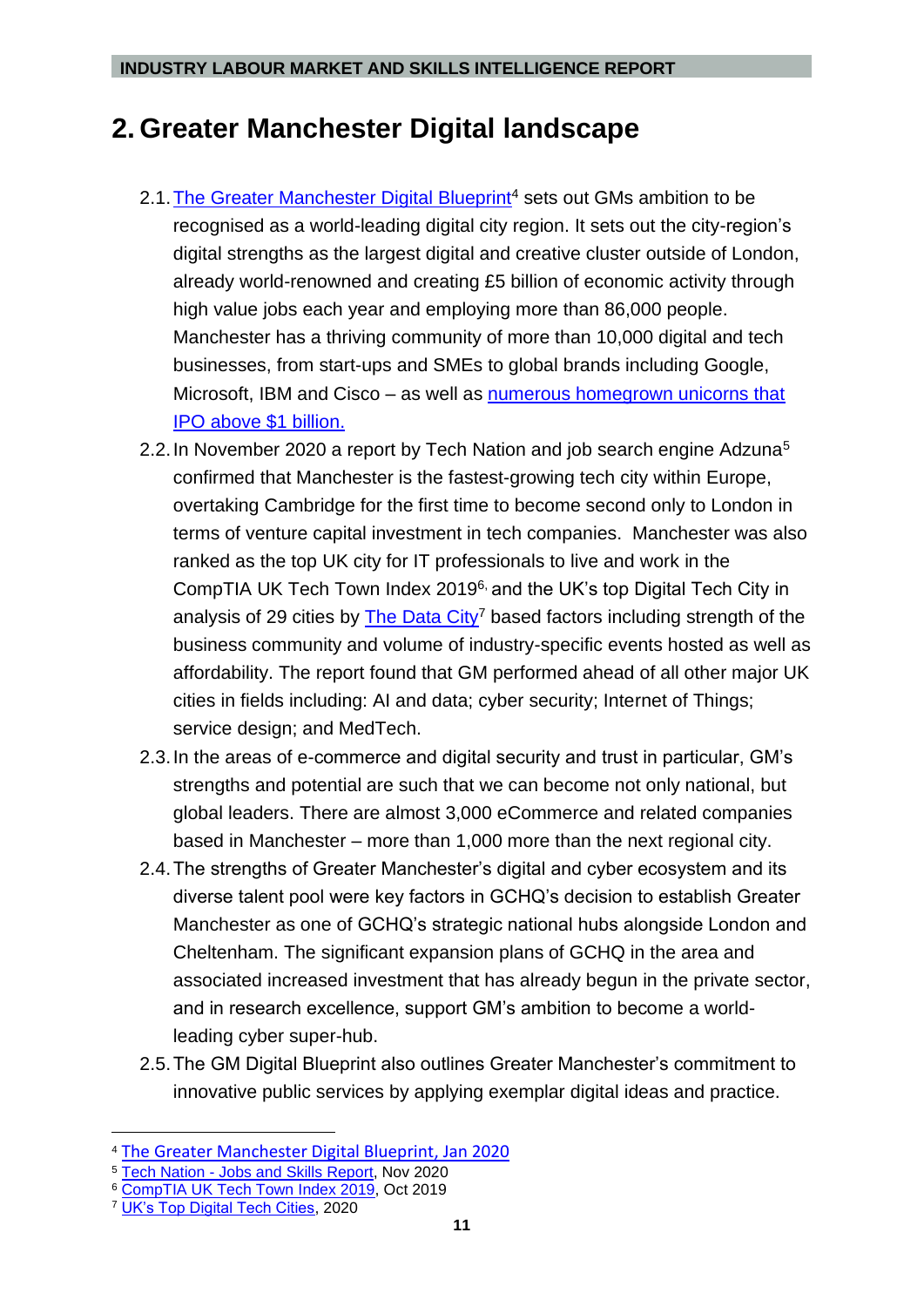This creates exciting current and future employment opportunities to link innovative business, academic and public sector thinking with the needs of Greater Manchester's people to an extent not found in most other cityregions.

- 2.6.The city-region can boast a rich economy comprised of public sector, private sector. This business stock has been steadily increasing over the past 10 years. To support this rapid growth in economic output a rich digital skills ecosystem has developed with public, private, academic, and voluntary and community organisations all enthusiastic to work together to develop the digital talent pipeline. Our region hosts many strengths in digital skills provision with key skills and talent centres of excellence such as: UA92, ADA Manchester, School of Digital Arts (MMU) and a digital skills academy at Wigan and Leigh College focusing on the Internet of Things, to name just a few.
- 2.7.Digital and Technology remains a thriving industry, research done for GMCA on behalf of Geek Talent showed that throughout spring/summer 2020 although recruitment dropped consistently by a third overall due to COVID, Information and Communication vacancies remained the majority of roles on offer. The pace and scale of digital transformation driven by the circumstances of the pandemic have also accelerated some activities leading to expansion in some parts of the sector such as telehealth, e-learning, and e-commerce.
- 2.8.Most employers are prioritising increasing the diversity of their workforce. Employers were also clear that this is about diversity in every sense and not exclusive to gender or ethnicity, but also mindsets, background, age and more.
- 2.9. According to Manchester Digital Skills Audit<sup>8</sup> there is a stable gender balance issue in the sector with 32% of women accounting for all digital roles and only 16% of technical roles. This report is a small sample size but is helpful in giving a picture of what is happening in the industry. This is despite a wealth of activity over several years in supporting women to better understand the opportunity.
- 2.10. In GM employment in digital roles is dominated by those under 40 with 68% of the workforce within the age brackets 25 – 44 years old. This does confirm the impressions of some of the careers switchers attending the Switch to Digital Week who felt the industry was only for the young.

<sup>8</sup> [Manchester Digital Skills Audit,](https://www.manchesterdigital.com/post/manchester-digital/skills-audit-2020) 2020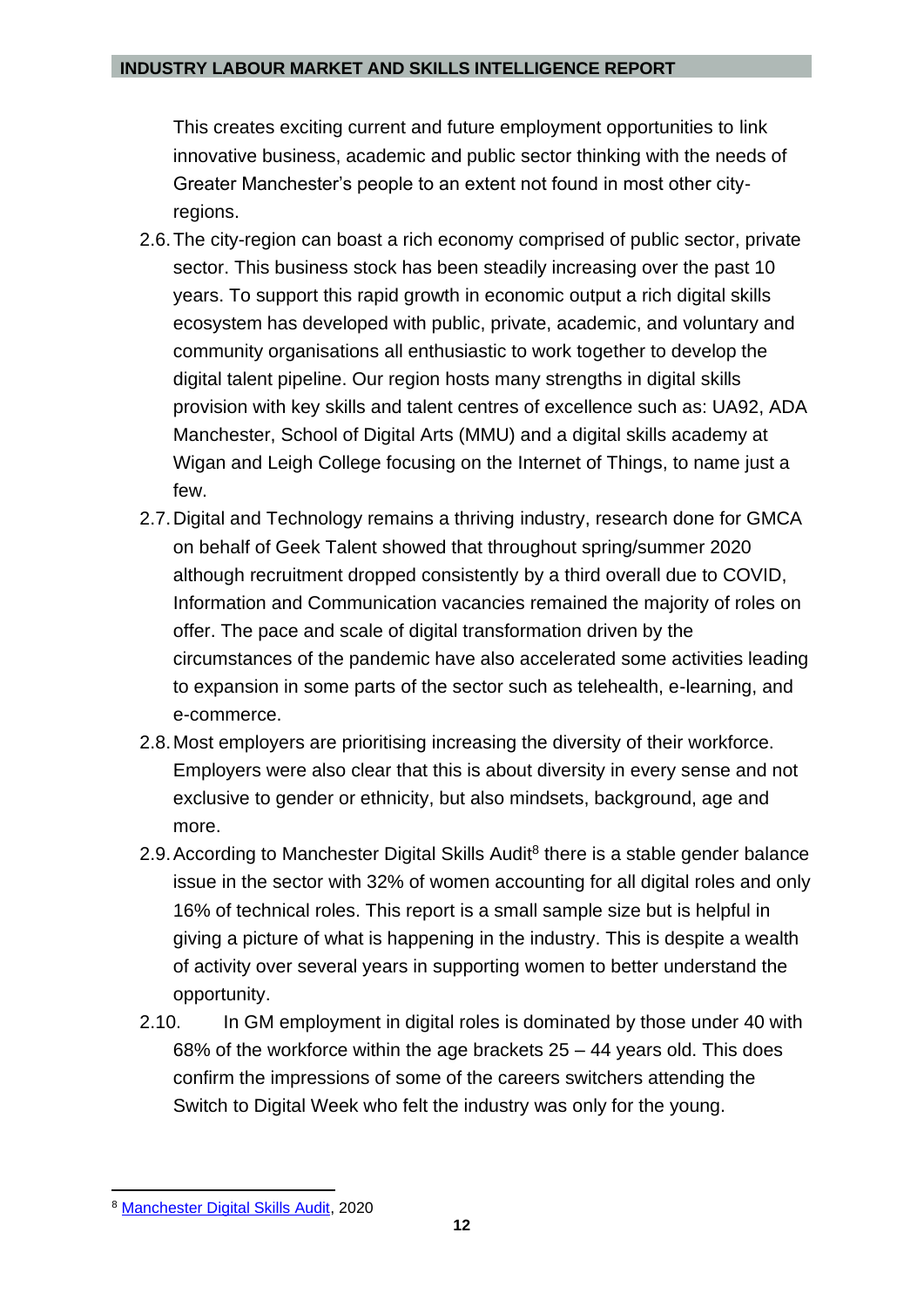- 2.11. There has been a slight increase in ethnic diversity within the industry, however the workforce in GM remains 81% white. BAME representation is largely from Asian/Asian British with fewer Black, Africa/Black British people.
- 2.12. Two Opportunities stand out for Greater Manchester. The City Region's broadcasting sector centred around MediaCityUK & the Sharp Project is internationally recognised and sits at the heart of a wider content creation and media sector underpinned by technological innovation. Secondly the cyber security sector is set to grow significantly – the direct and supply chain benefits from strengths in cyber security for residents, businesses and Universities are unique in GM.
- 2.13. Figure 1 below shows location quotient data for all 10 local authorities in GM. As a measure of specialisation, it shows Salford and Manchester have significantly higher proportions of people employed in digital and creative industries compared to the national average.
- 2.14. Smaller digital and creative clusters exist right across the city region: from the creative cluster in Ramsbottom to the emerging digital sector springing up around Ashton Old Baths. When speaking with local authorities they are all keen to make sure their residents take advantage of the regional digital opportunities and commissioned skills activity should consider local needs and ambitions.



**Figure 1** shows Location Quotient (LQ data) for digital and creative industries for each of the 10 GM local authority areas.

LQ is a measure of specialisation and demonstrates the prevalence of this sector in different geographical areas compared to the national average. Source: APS, 2019 and BRES, 2019

# <span id="page-12-0"></span>**3. Impact of COVID on digital industry**

Digital has remained a resilient sector in GM during COVID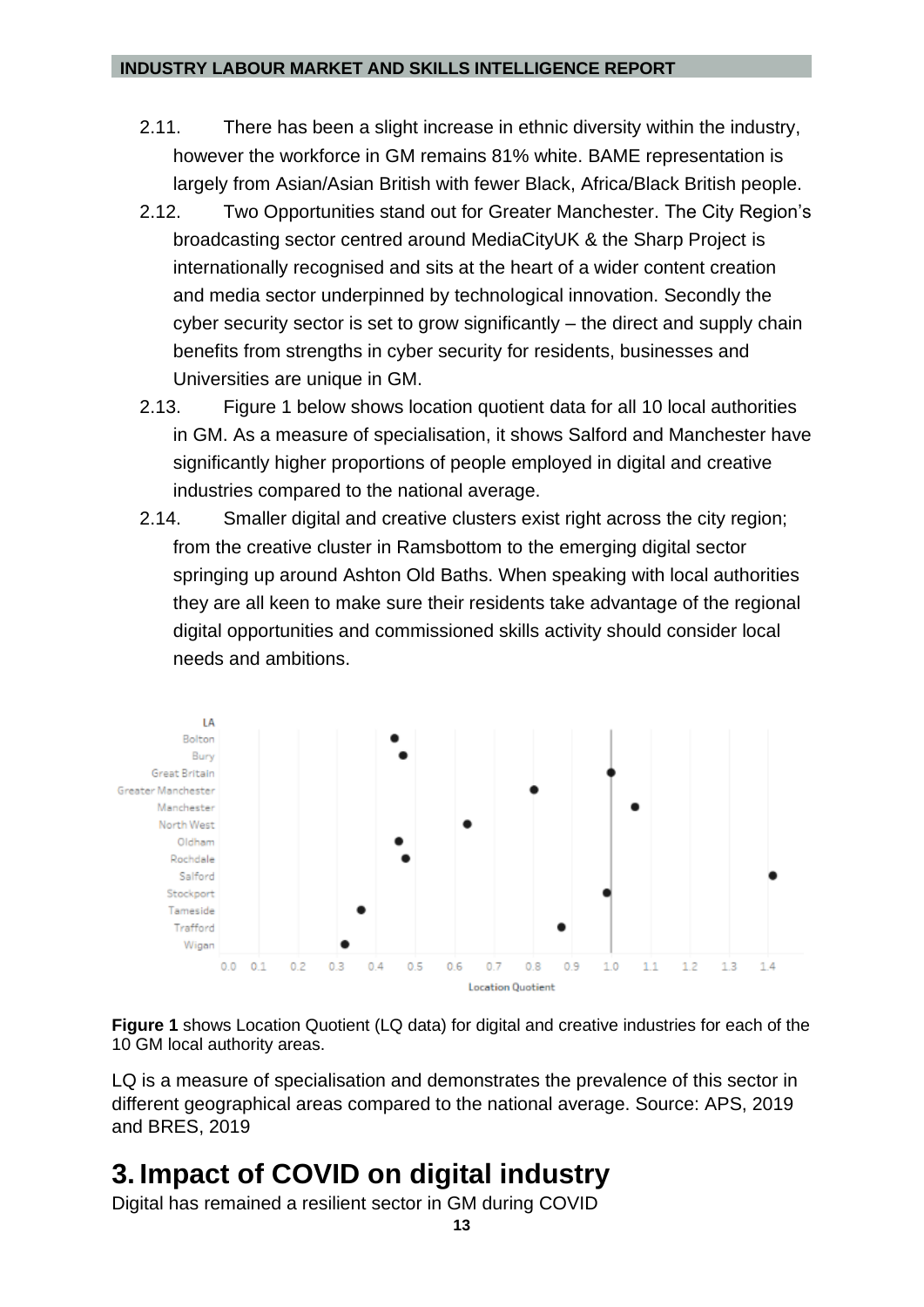- 3.1 Research done on behalf of GMCA by Geek Talent showed although vacancies in all sectors remained consistently over 30% down on prelockdown levels over spring/summer 2020, jobs related to Information Technology consistently outnumbered vacancies in other sectors (See figure 2 below) with GM consistently seeing a higher market share of Information and Technology related vacancies compared to elsewhere in the UK (see figure 3 below). ADZUNA data showed the most live job adverts in GM in November were for IT jobs. Fin-tech, e-commerce, e-learning and online radio are areas of the industry that have adjusted particularly well whilst digital agencies & travel companies have found it tougher to pivot their offer.
- 3.2 The digital industry has significantly higher than all-sector average proportion of self-employed and freelancers (especially in the more creative areas of the industry) who have struggled disproportionately during COVID without many of the benefits of being in a larger employer and some unable to access central funding on offer. It is too early to predict with any certainty how this will affect skills needs, but as an important feature of GM's digital industry this should be considered in future reports.



**Figure 2** Geek Talent data showing job vacancy sector totals for the week ending 1st August 2020.

This trend of Information & Communication vacancies making up most vacancies was seen consistently throughout spring/summer 2020.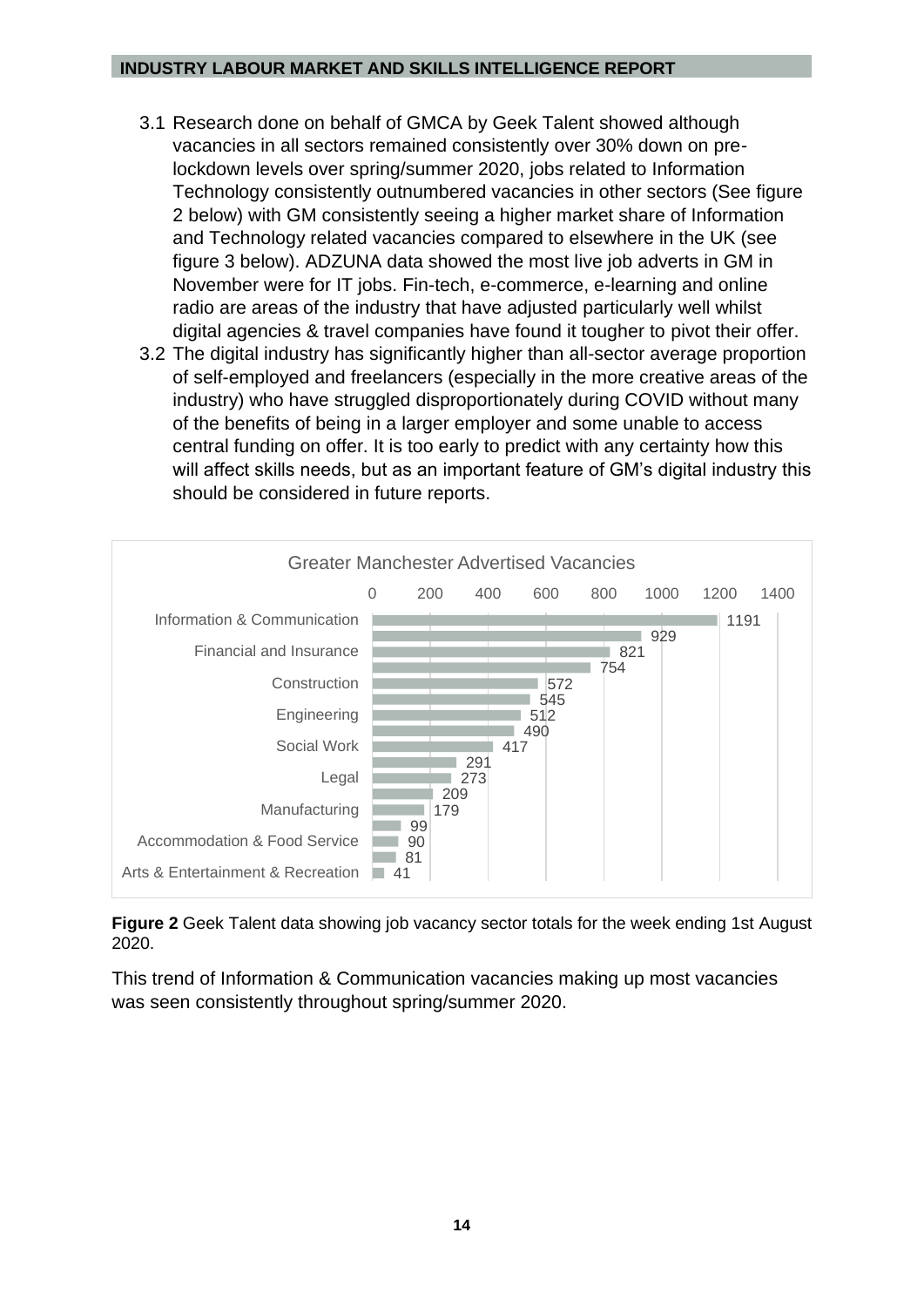

**Figure 3** Geek Talent data showing Greater Manchester Vs UK job market share of job vacancies for the week ending 1st August 2020

Information & Technology vacancies in GM saw a consistently bigger market share than elsewhere in the UK.

- 3.3 Although the IT sector in terms of job adverts has remained the most resilient over COVID and anecdotally many employers have reported significant growth it is worth saying this is not universal. In conversations with digital employers, it was a mixed story with some large GM based businesses reporting redundancies of up to 25% of their workforce. Many reported simultaneous growth in some areas of their business and redundancies in others. Others are seeing the opposite and growing beyond all planned recruitment before COVID, with one reporting growing from 8 – 28 in the sixth months since March 2020. There was also uncertainty with ongoing restrictions and the impact on their business, therefore, this continuing shifting economic landscape needs to be considered carefully when translating the intelligence in this report to various stakeholders.
- 3.4 Where employers were recruiting, they reported recruiting at all levels including many making senior appointments which would normally not be expected in an uncertain time suggesting people in higher level roles are confidence in committing to a new role during this time.
- 3.5 Many employers were reporting a resistance of their workforce to come back to the office as restrictions were easing in September, suggesting the workforce were keen to continue to have the option of flexibility afforded by home working. This is a national trend, ONS survey showed 49% of adults in employment in Great Britain worked from home during lockdown, compared to 5% of the workforce that worked mainly from home during 2019. Skills implications are likely to be around effectively managing teams remotely and supporting junior staff members to learn form more experienced staff when there are fewer chance encounters to share knowledge in an office environment.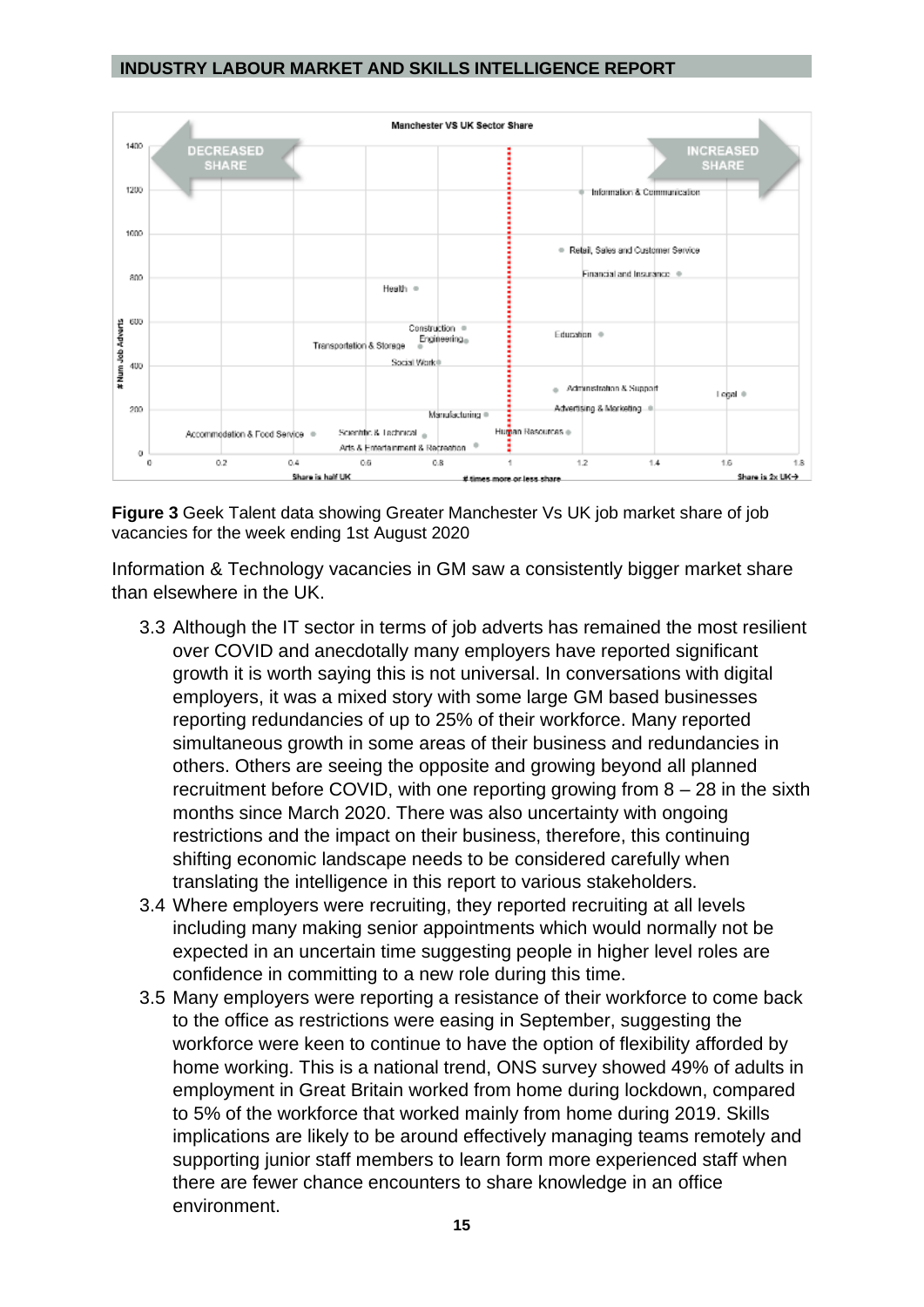- 3.6 Employers agreed that where they were still struggling to recruit talent and had unfilled vacancies were in more senior digital positions. Where some employers were being able to successfully fill vacancies at senior levels some reported recruiting talent elsewhere in the UK with permeant positions working from home in roles which would previously have required them to work from GM based offices. They reported the benefits of opening-up the market for talent which could have the effect of increasing competition for reginal digital talent looking for employment opportunities.
- 3.7 In June 2020 jobs in software development accounted for the majority of job vacancies accounting for a huge 47% of all digital vacancies as shown in figure 4 below. Other job families where there were large numbers of vacancies are data, with analysts, engineer and scientists appearing most often in adverts. Job adverts in software development specifically highlighted the need for PHP, Java, C#, python and React skills. Network Engineer skills, specifically DevOps and Cloud (AWS) remained consistently in demand as did operations support.



**Figure 4** Geek Talent data Showing the breakdown of digital job vacancies in June 2020

## <span id="page-15-0"></span>**Rise of residents wanting to switch to digital**

3.8 Even before the pandemic Manchester Digital's annual digital skills audit 2020 reported 41% of their respondents were transitioning into tech careers moving horizontally from one career to another or have retrained. COVID has increased the number of people looking to transition from declining sectors to the more resilient digital sector. Figure 5 shows Manchester's declining and growth sectors where we are likely to see people looking to transfer their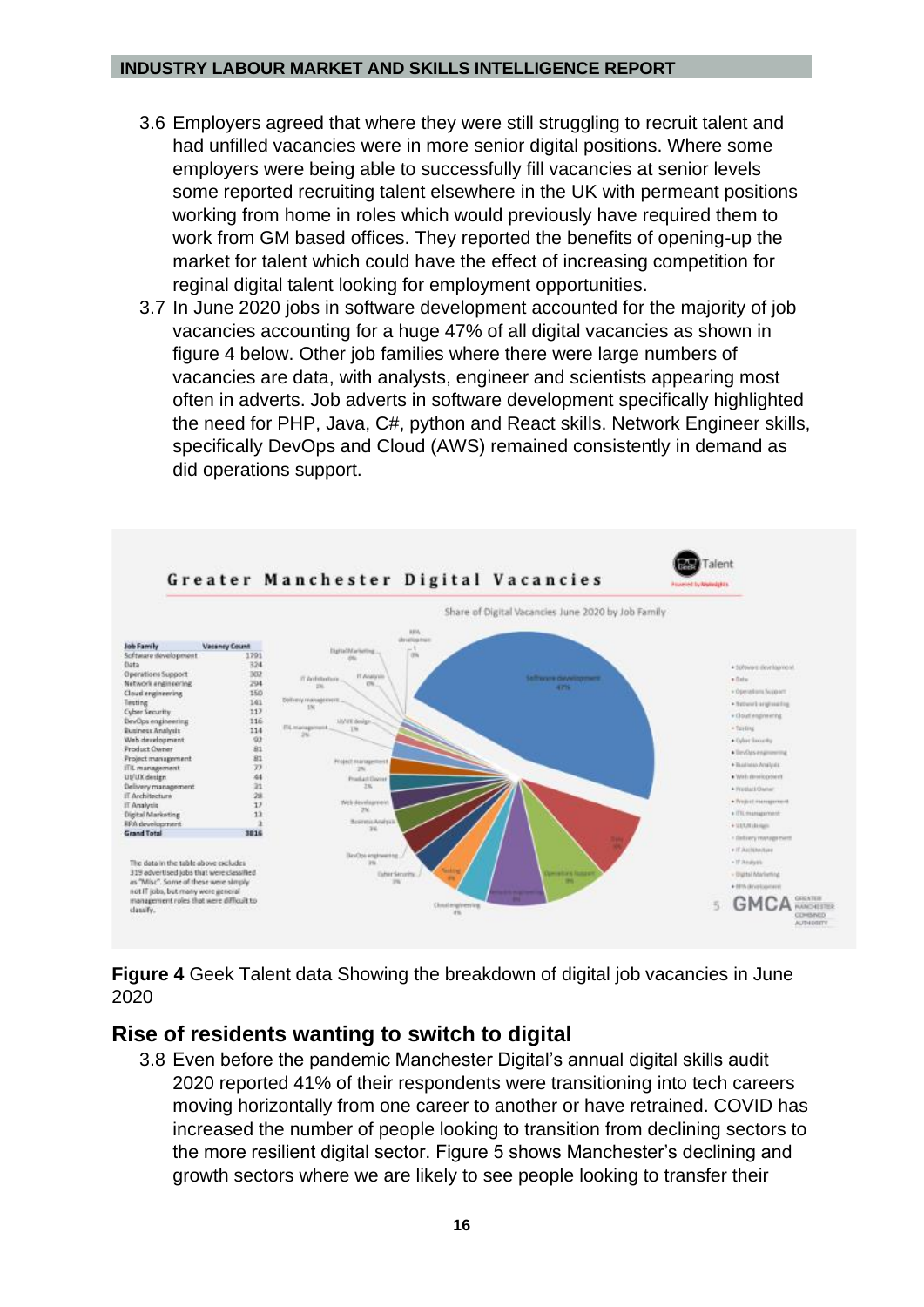existing skills and competencies and upskill where they may need new technical skills.



**Figure 4** Geek talent data shows the current sector split in GM of declining, moderate growth and high growth sectors.

- 3.9 The recent Switch to Digital event in October 2020 saw higher than expected registration of 649 people looking to switch or reskill many older entrants. Attendees to the session perhaps unsurprisingly stated that they currently worked or had most recently worked in declining sectors including Arts & entertainment e.g., music, Creative & Design e.g. TV, Hospitality e.g. nighttime economy, travel, events, Administration / Office Work, Physical retail (as opposed to e-commerce), Advertising & Marketing. However, there were attendees looking to switch from moderate and high growth sectors including: Science and research, legal, finance and insurance, energy and other areas of Information Technology.
- 3.10 This event resulted in insightful intelligence around those looking for careers in digital now across GM including:
	- Most of those attending (over 38%) were between 31-40 years old with the next highest age bracket in attendance (at 26%) between 41 – 50. A key perception of those attending was that jobs in digital were for the very young and there were fears that workplaces may not be for them. They had a similar view of training and wider support on offer.
	- Attendees most valued the opportunity to link with industry experts and found this useful in understanding the routes into and through the industry from people who had been through the process themselves.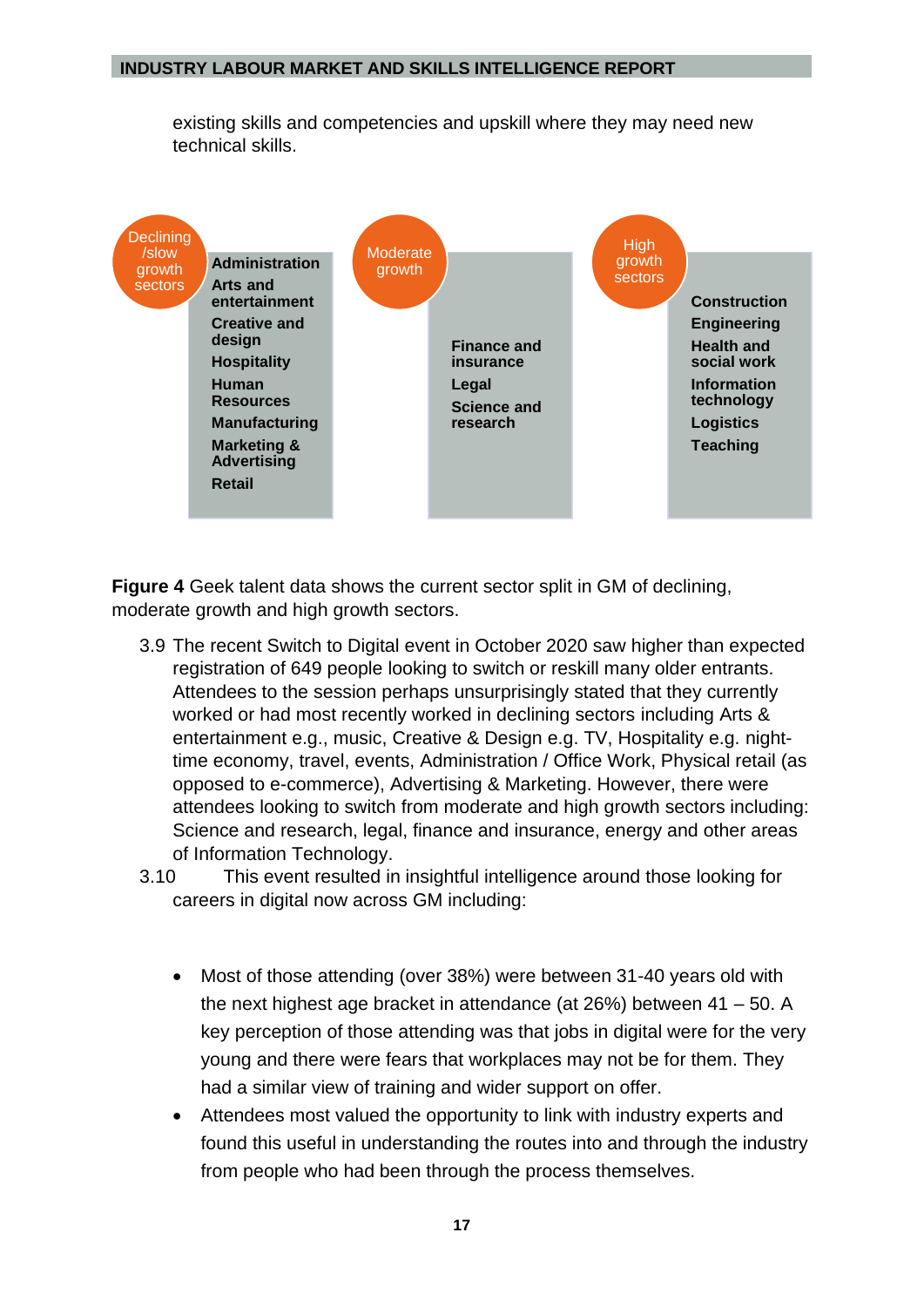- Attendees clearly valued the wider reading and signposting to training and events they had found useful in helping them identify what employers are looking for amongst the wealth of content available.
- Participants in the week felt they needed more support to be employer ready including mock interviews, CV, and assessment centre training.
- 3.11 Pathways such as apprenticeships and bootcamps are viable pathways for career switchers as well as the younger school and college leavers and need to be promoted as such to the wider population.
- 3.12 If there are to be opportunities for career switchers supporting the COVID recovery it is important that there are entry level positions across the different areas of digital. Data gathered for GMCA by Geek Talent analysed job vacancies to understand where entry level opportunities are available across different sectors see figure 6 below. This suggested that although digital is a growth sector there appears not to be the entry level opportunities – just 1.85% of overall vacancies compared to logistics, also a growth sector, but were there are double the entry level opportunities at 4. 68%.
- 3.13 There are caveats around how "entry level" was defined in the data collected. Employers also explained other factors which would prevent entry level roles may not being captured in this data, including word of mouth preventing roles needing to go to advertisement publicly.
- 3.14 Anecdotally this data also contradicts what we heard from some employers. Many reported where there were vacancies, they had been inundated with graduate applications areas such as project managers and product owners were given as examples. Many were still recruiting a normal or slightly reduced graduate intake with many taking time to develop a highquality recruitment and onboarding activity online.
- 3.15 However, it must be considered that if we are looking to transfer GM residents into digital careers as part of the COVID recovery process we must ensure there are the initial routes into the industry at the right level of skill level for those applying for roles. We know a likely COVID impact will be graduates taking non-graduate roles, further squeezing the number of opportunities for those less qualified. Employers and individuals need to be appropriately supported to create these opportunities and be best paced to take advantage of the opportunities respectfully.
- 3.16 Data on 2019/20 apprenticeship starts are unavailable at a local level and it may be too early to fully understand the impact of the pandemic on apprenticeship starts across the digital industry. Although it is likely data will show a reduction and delay in apprenticeship starts, anecdotally more businesses than expected have been interested in continuing to recruit new apprenticeships and continue to train their current apprenticeships. This is likely due to the overall resilience of the sector. Colleges have seen central government interventions to support technical education are having a positive impact and Universities have reported a big rise from employers.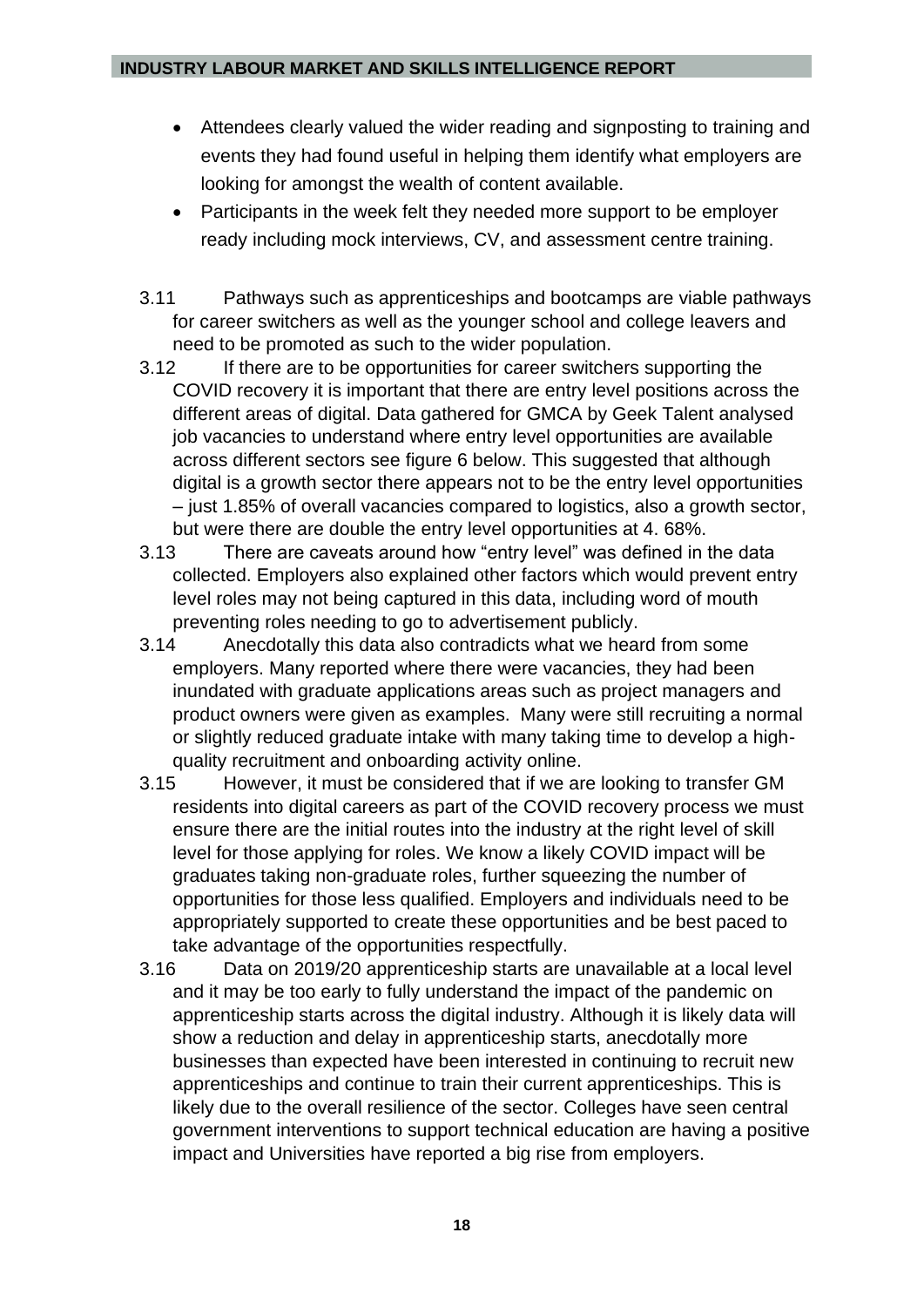



Data suggests that although digital remained a growth sector during the pandemic there are likely not enough entry level opportunities to support demand.

- We analysed over 200,000 job adverts in GMCA since January 2020 less than 3% on average are classified as entry level
- Entry level roles were first identified based on keywords in job title (e.g., trainee) or phrases in the job description (e.g., entry level role, level 1)
- Higher salaries among the selected roles were used to remove mis-identified roles
- Jobs with low salaries were reviewed to identify additional entry level roles

## <span id="page-18-0"></span>**Digital transformation across sectors**

- 3.17 Digitisation of sectors requiring new skills is not new, but the pandemic has proved a catalyst for change across sectors merging the need for digital skills more than ever across all sectors including high level technical skills needs. This transformation has affected all businesses irrespective of sector or size and with digital skills needs reported at all levels.
- 3.18 Small and medium sized enterprises (SMEs) have been particularly exposed where there are IT roles and even non- IT specialists who normally take on multiple roles due to the size of the business are finding themselves responsible for information security, navigating new digital marketing and sales platforms, digital finance as well as softer skills for line managing home workers.
- 3.19 Throughout the pandemic 4 priority skills need areas linked to digital transformation have persisted amongst SMEs in all sectors including: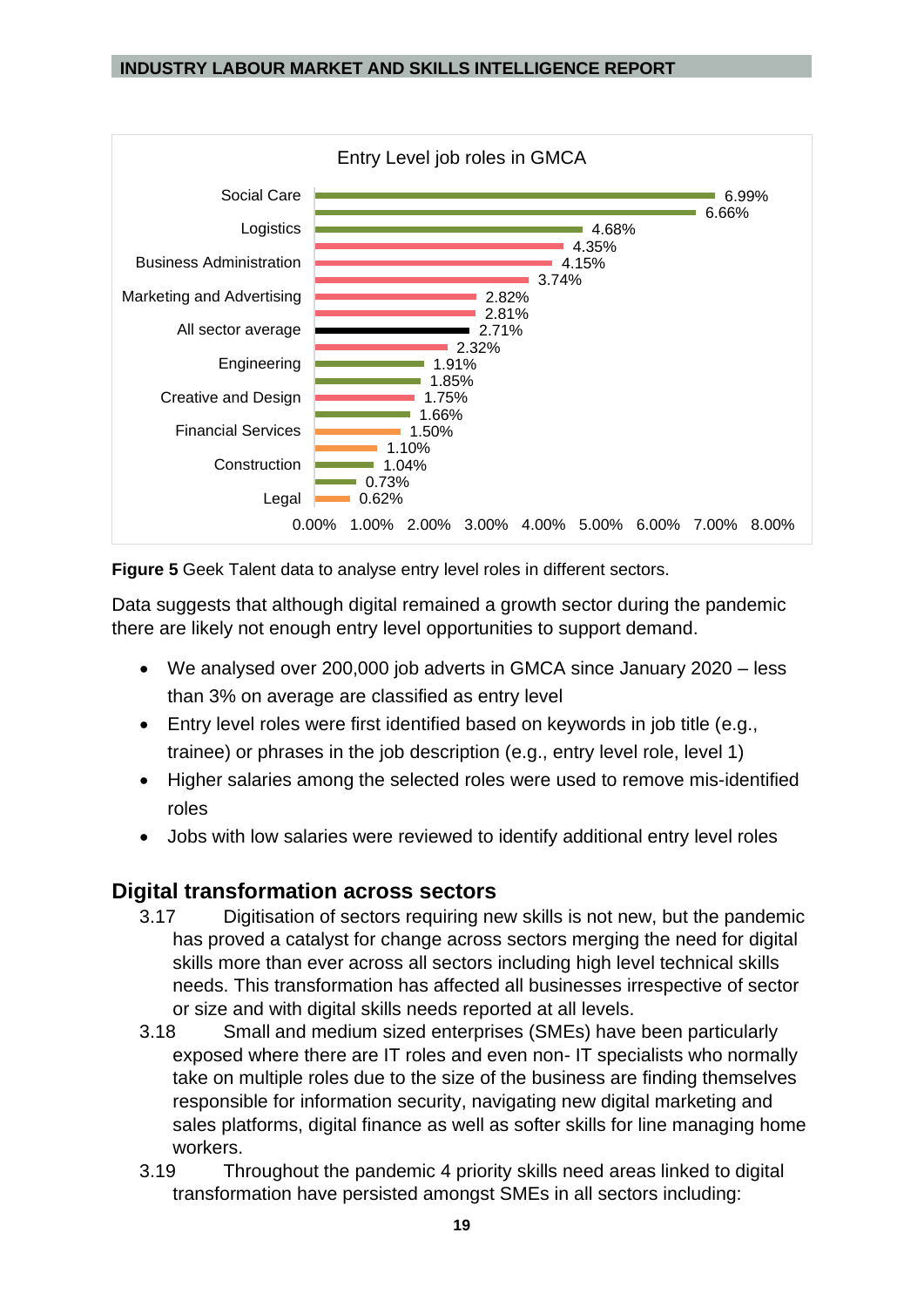- Sales and marketing
- High level technical skills such as data and cloud skills
- Leadership and management
- Digital skills
- 3.20 IT specific roles need support in accessing the high-level technical skills emerging as gaps in their businesses areas such as cyber and information governance, data analysis, and managing and building new online platforms to support their businesses to engage with clients remotely.
- 3.21 Sales and marketing skills have been consistently stated as a skills gap with challenges around managing clients and sales overall. Businesses have found themselves with lower sales overall and struggling with areas such as customer care, account management, upselling and seeking new clientele all on online platforms which for many staff is a very new way of working. New skills supporting knowledge of ecommerce and digital marketing and User Experience skills are required to support business to upskill. Employers have reported it difficult to find the right training in this area and report that they would value informal mentoring to upskill.
- 3.22 Leadership and management have been another consistent skills gap and when this is unpicked with employers often means a variety of different things which come back to the speed of digital transformation. Examples include:
	- Managers and leaders in sectors where homeworking is not a possibility have found their workload increasing with new compliance procedures and work rotas often having to manage homeworkers as well as staff in the workplace. Dealing with HR issues and care of staff general wellbeing remotely challenging skills needed for good leadership.
	- With new online platforms replacing face to face transactions there is emerging needs around areas of FinTech, data analysis, cyber and information security.

# <span id="page-19-0"></span>**4. Employer skills needs**

# <span id="page-19-1"></span>**Digital skills most in demand**

4.1 The Digital and Tech industry continues to evolve at rapid pace, and whilst the events of 2020 have impacted the industry, overall, the industry appears to be recovering well with recruitment rates rising again. In the previous part of this report there was data to show the top 5 in demand digital role families were: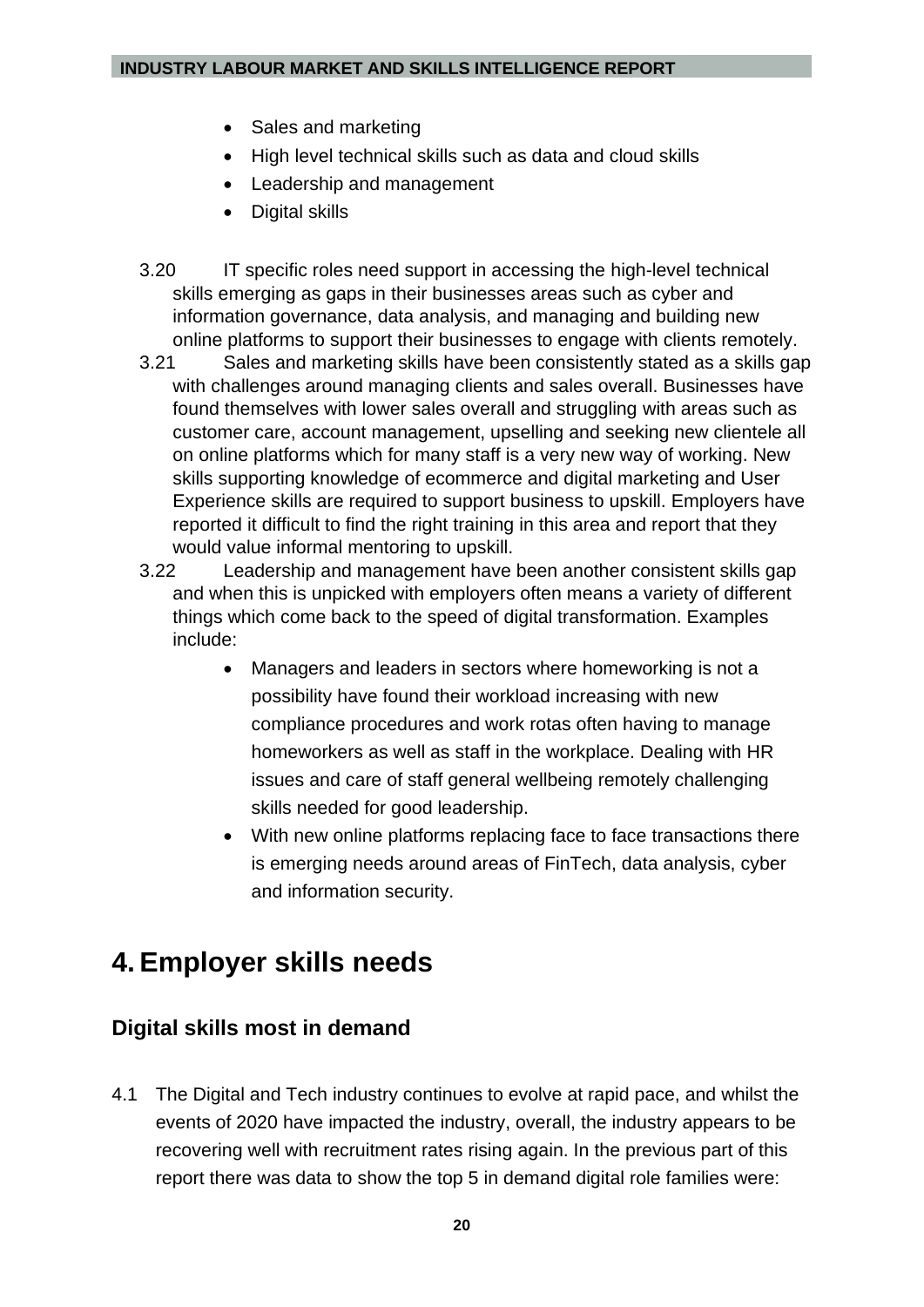- Software Developer
- Data Analysts
- Operations Support
- Network Engineering
- Cloud Engineering
- 4.2 From conversations with employers' high-level technical skills are still in demand across the sector with demand at mid/senior level roles particularly in the below areas:
	- Software Development especially back end development
	- Software Delivery / IT Networking especially Dev-Ops, agile roles, Cloud Engineers & Network Engineers
	- Data roles including: Scientist, Analysts and Engineers
	- Cyber roles including: Cyber Security Analyst, Penetration Tester, Cyber Security Architect, Cyber Security Researcher and DevSecOps Developer
- 4.3 There is a growing need for IT teams in digital and wider sectors to develop more highly technical skills to support the current work of their teams, creating "champions" with some of the higher-level technical skills in areas such as:
	- Data analysis
	- Technical sales
	- Cyber/ information security
	- FinTech
- 4.4 Like the above but across non- technical digital roles there is the need for similar "champions" to support emerging skills gaps across sectors such as sales and marketing to manage new online platforms for sales. These champions will be needed in areas such as:
	- User Experience
	- Cyber/information security
	- Data analysis
	- Digital marketing and creative marketing
	- FinTech
	- Leadership and management good practice virtual management of teams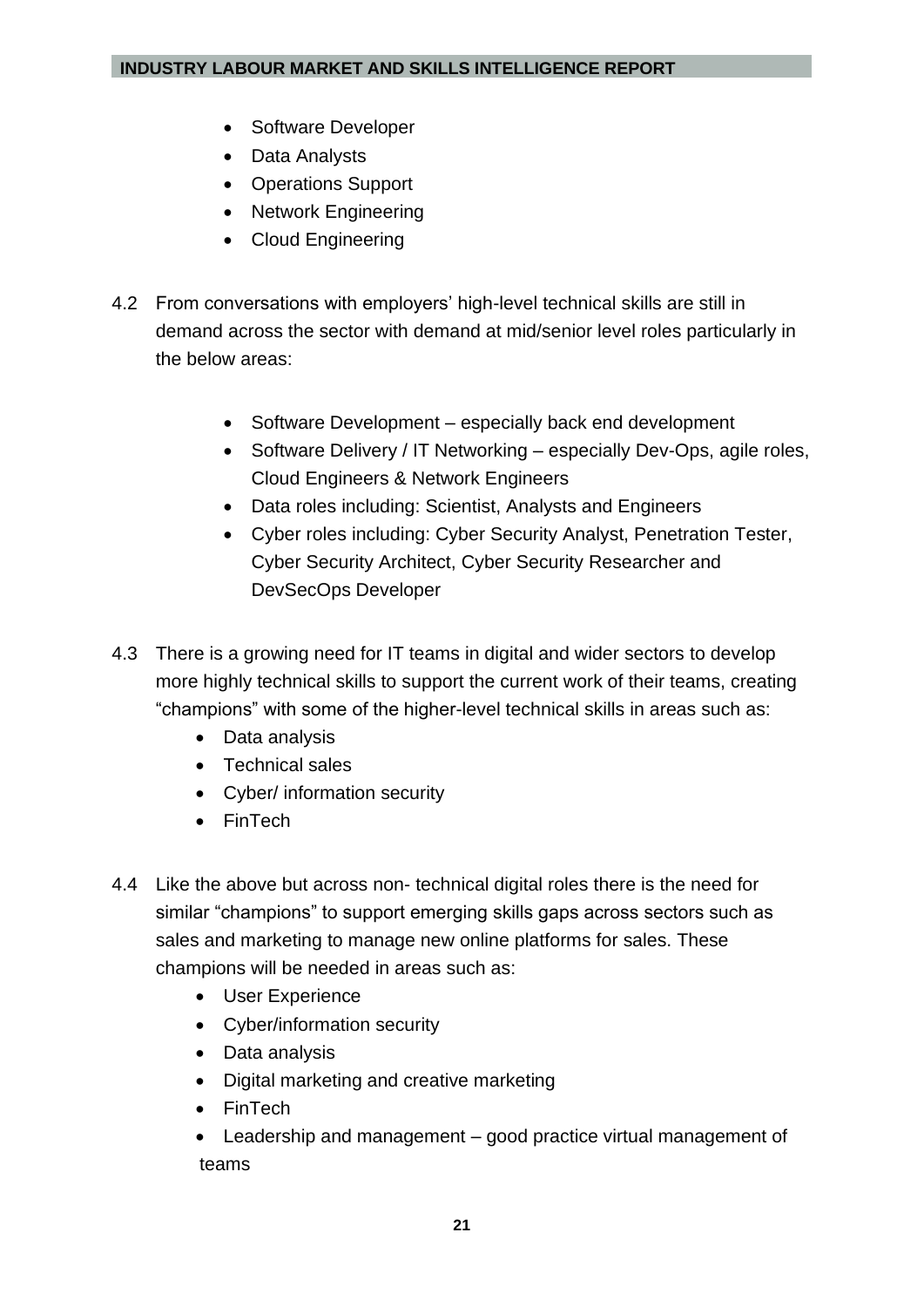**Figure 6** shows the 10 areas of digital occupational clusters in GM developed with employers.



# <span id="page-21-0"></span>**Progression pathways in digital careers**

4.5 A key objective of this report was to be able to better articulate different sub-sectors within the digital sector in GM and articulate jobs and progression pathways within those different areas. This provides a way to start articulating the digital industry to individuals who may want to take advantage of this growth sector by providing a clear line of sight and signposting to high quality skills provision.

4.6 Employers were involved in discussions to come to an agreed understanding of how the digital sector could be broken down into digital clusters.

Appendix A sets out this work in detail which breaks the digital industry down into 10 occupational clusters see figure 7 below.

4.7 Appendix A includes details on different roles, progression pathways, skill requirements, average salaries, links to occupational maps and wider

intelligence about the occupational clusters in GM based on employer conversations. This intelligence will be further developed with employers and used to translate this intelligence with key stakeholders such as young people and their influencers, careers switchers, job seekers and skills providers.

# <span id="page-21-1"></span>**Challenges in creating clear progression pathways in digital**

4.8 Despite the existence of occupational maps set out nationally by employer boards on behalf of The Institute of Apprenticeships and Technical Education (IfATE) there was a mismatch between how GM employer's choose to break down the sector in terms of job roles. This needs to be considered when narrating opportunities with skills providers especially.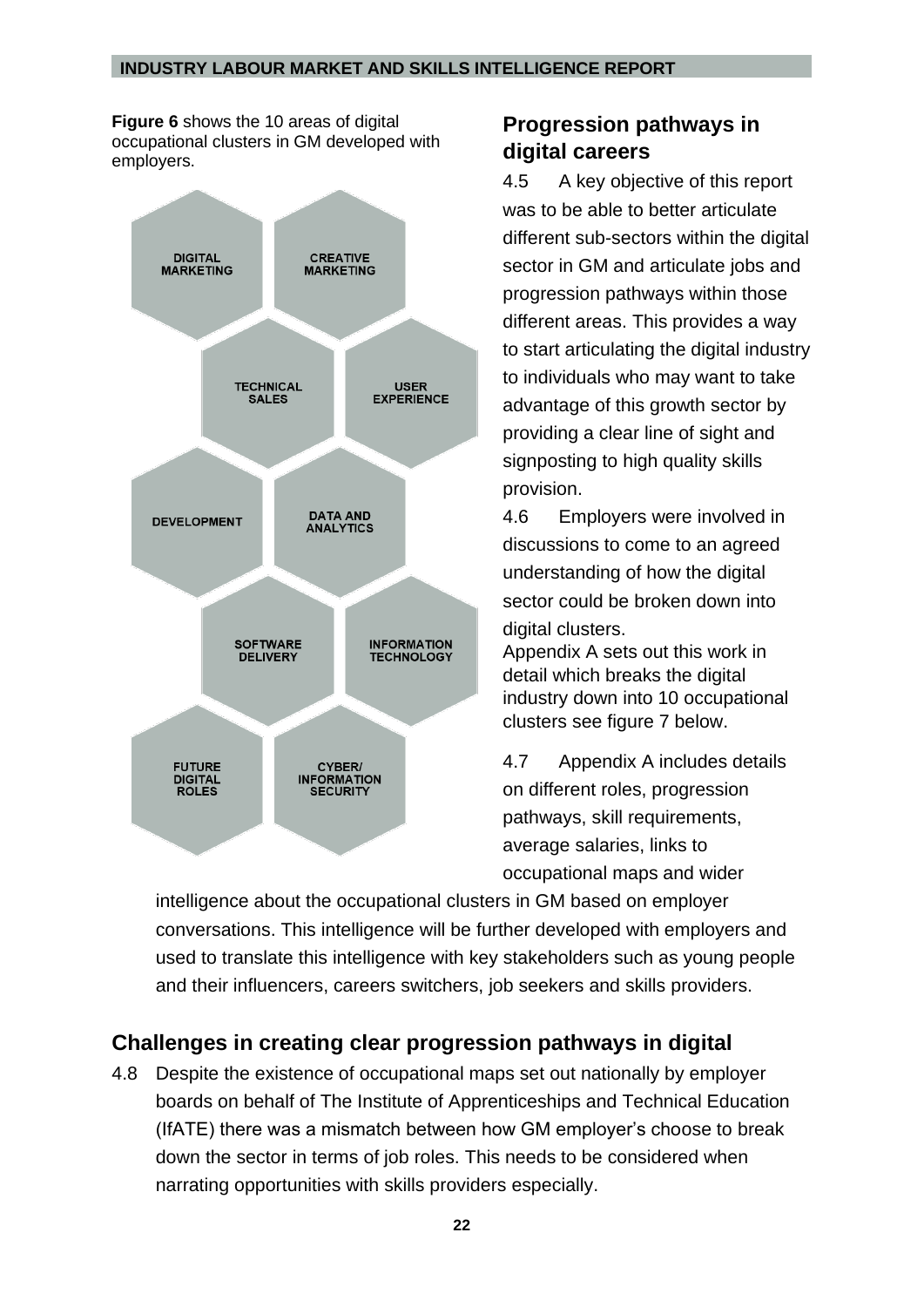- 4.9 When speaking to cyber and information security employers there was a real challenge in trying to articulate role titles where there is lots of overlaps and lack of agreement on preferred progression routes into and through the sector. This was not the only occupational area where employers warned against trying to simplify pathways for individuals when the reality is the skills landscape is complex and efforts may be better places supporting individuals to navigate the opportunities.
- 4.10 When digging deeper with employers there are many different reasons why some do not want to be pinned down to preferential routes or specific qualifications. Key themes included:
	- Lack of professionalisation of some roles. Especially true for cyber where the sector has developed at such speed and roles are changing all the time there has been no regulation. Despite the high accountability and risk involved in these highly technical and specialised roles there is a lack of regulation and minimum skill requirement equivalent to what we might see in sectors such as health, law, and accounting. This in turn provides skills challenges in assessing if individuals have the skills required for specific roles and individuals seeking high quality training to progress into senior positions.
	- Overlapping digital skills and competencies required. Different areas of digital overlap and depending on the size of the business employers may be looking for individuals with multiple areas of expertise. Based on conversations this is likely to grow. Examples include the close links between cyber and cloud engineering and the increase in employers looking for individuals with a good mix of front end and back end developer skills. Data analysis was another area where employers would ideally look for individuals who have the skills to perform both analyst and engineer roles.
	- Fast moving technology and therefore job roles and skills needs. This is particularly relevant in areas of network and cloud engineering as well as data analysis where technology is changing at such a rate employers struggle to articulate the skills, they need let alone skills providers being able to update curriculums and offer up to date careers advice.
- 4.11 Employers preferred to look at progression in terms of individuals developing through digital roles from entry level to junior roles to mid and then senior level roles. Some employers were keen to stress that for digital and especially areas with high level technical need, entry level is likely to be graduate level and a junior role could be accessible after a few years on the job experience with mid-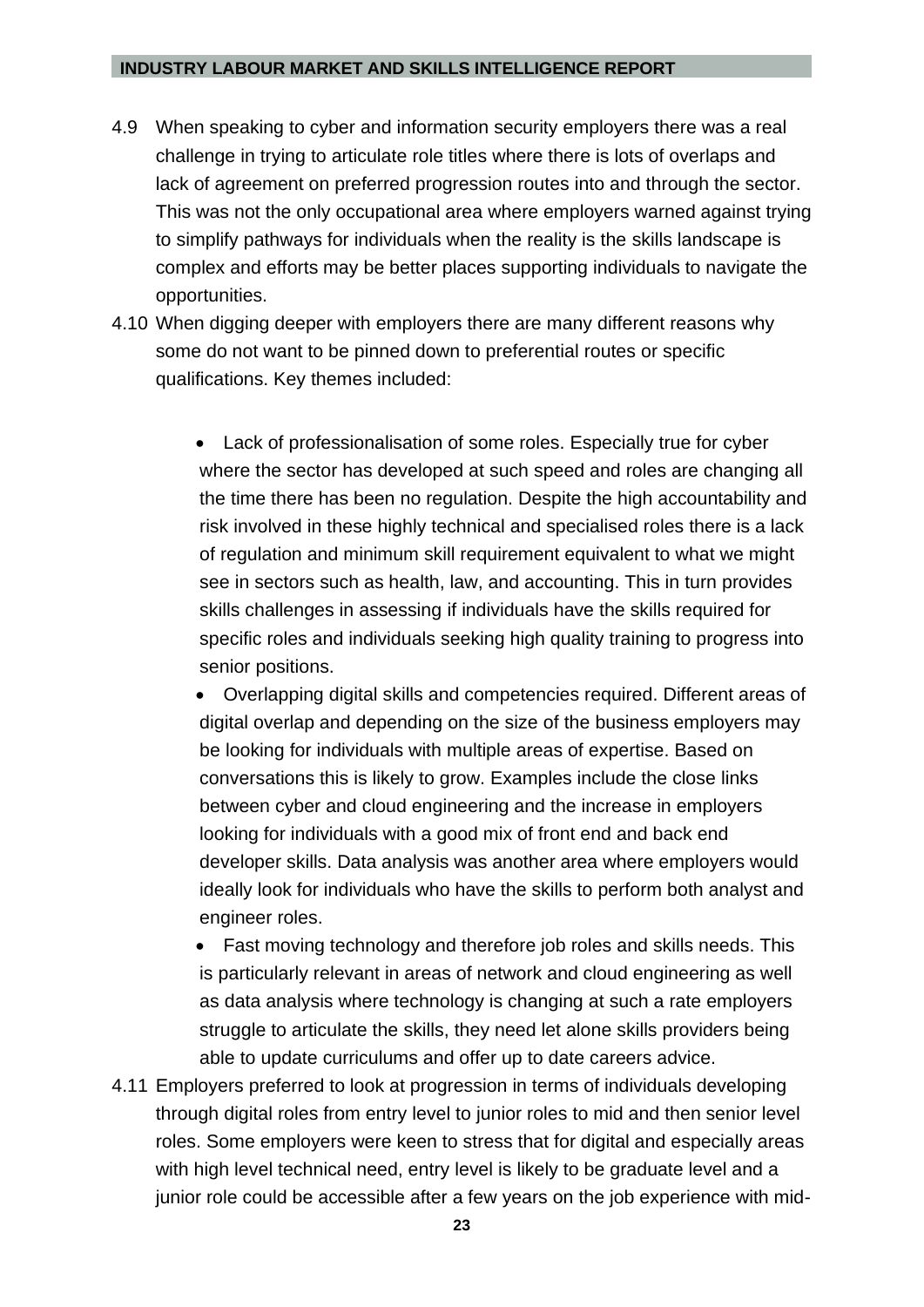level and senior level roles requiring further training, specialisation and years of experience within the industry



**Figure 7** Different levels of progression within the digital sector

# <span id="page-23-0"></span>**Skills gaps in wider non – technical skills, competencies, and mindsets**

- 4.12 A trend across the industry was the need for particular types of mind-sets and attributes required to progress to senior level roles. There is a particular type of dedication and resilience required to continue to learn and proactively seek out new trends and technology developing within the areas and access often selftaught upskilling opportunities to develop the specialist knowledge required. To successfully navigate career progression opportunities individuals, need to be proactive in building a variety of networks.
- 4.13 A concerning observation from employer conversations was not necessarily the lack of interest from seemingly qualified individuals often graduate applying for roles. One cyber employer reported 200 graduates applying for one job. However, candidates were not able to demonstrate their technical skills and wider competencies through real life examples. Several employers cited that building a digital portfolio and GitHub as a good example of how to demonstrate technical aptitude. However, there is also a need to develop a richer portfolio which addresses examples of individuals meeting wider competencies the digital industry needs such as managing workload, resilience and self-drive and the ability to collaborate and communicate new ideas. One employer described it as not being a glossy physical document to present at interview but a log of real-life experience. Universities and employers need to be supported to collaborate on this issue to produce employable graduates.
- 4.14 Alongside good technical fundamentals digital employers were looking for common non -technical skills and attributes including:
	- Self- driven and ability to show tenacity
	- Collaboration
	- Communication people happy to bring new ideas and communicate problems simply
	- Personal organisation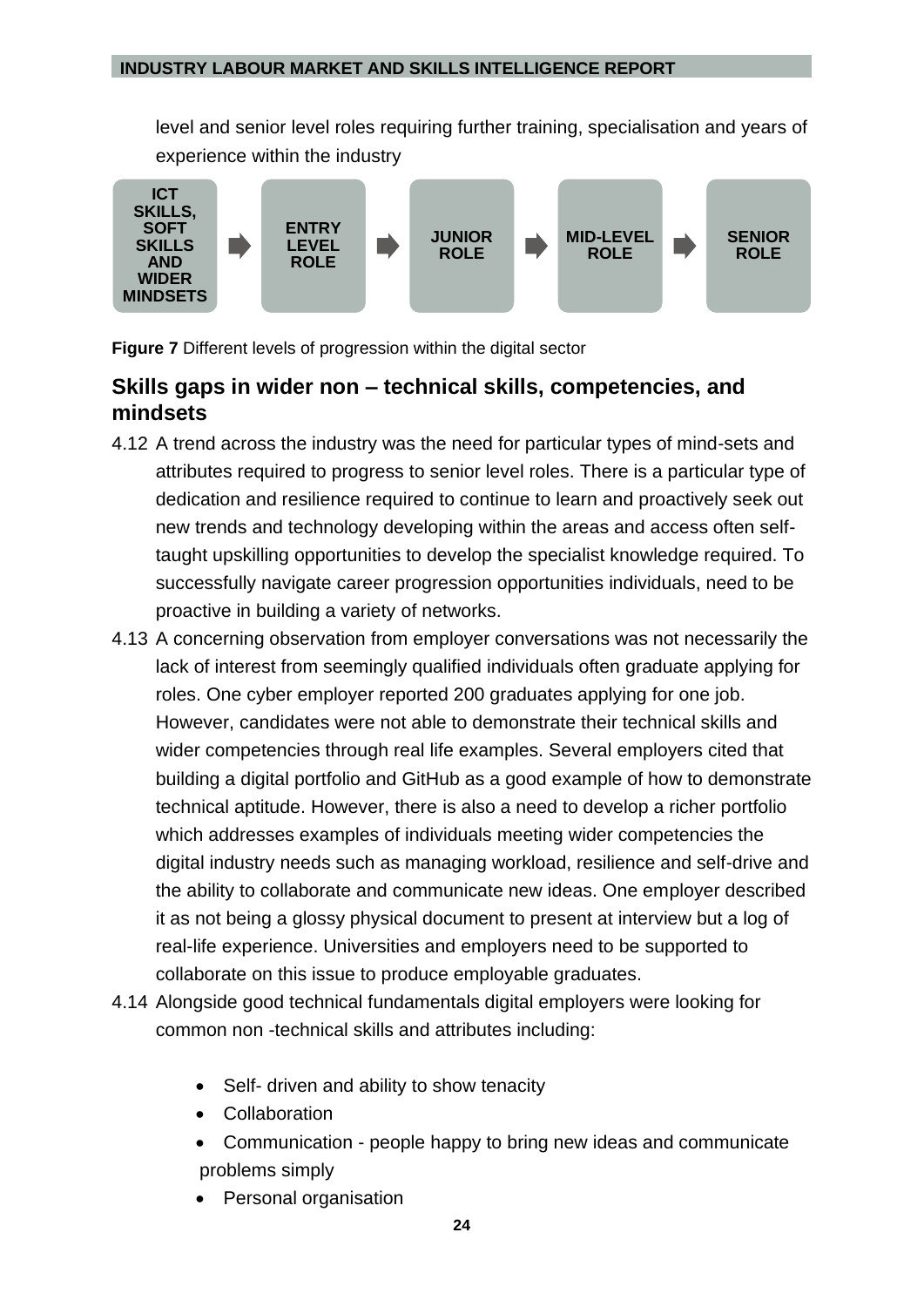- Willingness to carry on learning and developing
- 4.15 There are emerging examples of employers finding candidates with the core ability but who preferred to recruit based on softer skills and competencies and then delivering the technical training in house. For many this still required a degree level qualification, but in many examples, it didn't matter if that was a science, technology, engineering and mathematics (STEM) or non-STEM based degree. Examples were also given of gardeners moving into cyber roles and career switchers with project management experience coming in and leading digital teams.

## <span id="page-24-0"></span>**Need for diversity**

- 4.16 Developing the talent pipeline and promoting diversity within the industry means creating inclusive practices at all levels of skills development right through from inspiration activity, to signposting to skills provision, delivering training, seeking employment, and remaining and progressing within work. Every aspect of this pathway must be addressed if we are to reach groups that could most benefit from the opportunity our growing digital industry has to offer.
- 4.17 All employers we spoke to were looking at ways of increasing the diversity of their workforces. This has moved on from addressing gender imbalances and employers are looking for diversity in the widest sense weather that is gender, age, ethnicity, background, education. What was of value to employers was having individuals who could look at the business and teams within it with a different lens. One employer quoted quite simply:

#### *"Diversity will better serve our customers and develop better products"*

- 4.18 There are some excellent examples of skills provision targeted and designed with holistic wrap around support to ensure it is inclusive for learners facing barriers. Examples include: [Tech Returners,](https://www.techreturners.com/) which supports skilled tech professionals returning to the industry after a career break accessible opportunities to refresh their skills; and [Recode,](https://recode.org.uk/) based in Bolton, which provided free coding courses in 2019/20 to individuals who belong to underrepresented groups within the technology industry and to anyone for whom adversity or financial hardship acts as a barrier to entry. There are also examples of innovative recruitment practices which prevent unconscious bias towards candidates.
- 4.19 There is also work being done to change the culture within certain areas of the digital industry which will improve workplace practices and support people to develop who may otherwise have other commitments outside of work.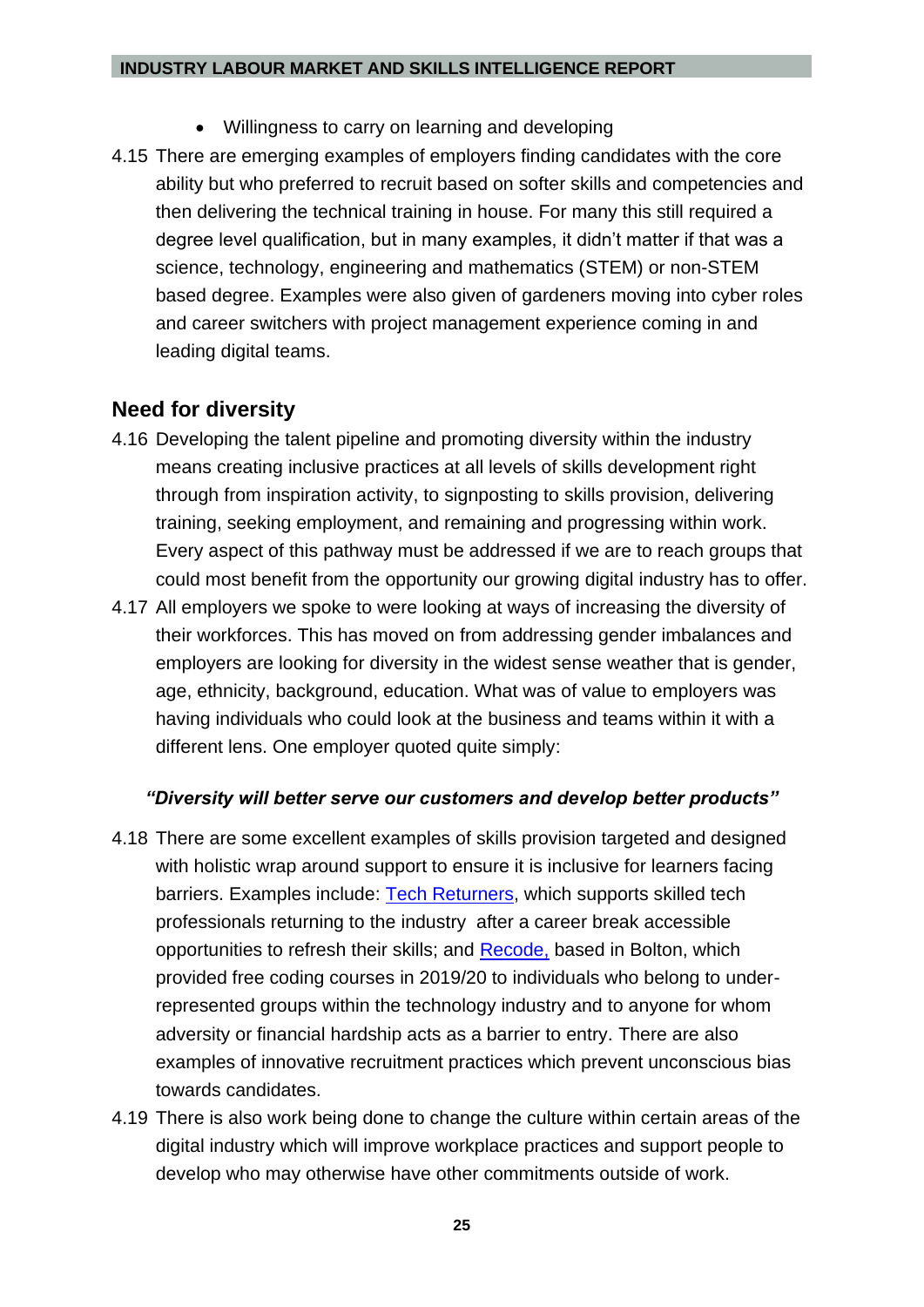### <span id="page-25-0"></span>**Case study - diverse hiring practices**

*Rosie Anderson, Independent cyber and tech recruiter GM* 



**Rosie Anderson believes recruiting on competencies and mindsets rather than just technical skills is key to bringing diverse talent to the industry.**

A defence client was looking to improve diversity within their security team. whilst also looking to fill some difficult cyber security vacancies, which had been open for some time. This business is experienced at

training and upskilling staff, and also offers flexibility around working hours and working locations, so had a lot of the internal infrastructure already in place for a returner programme.

Working with their recruitment partner, Rosie Anderson, they designed a potential hiring programme which would be able to reach out to a wider community of technical returners.

Over 100 applicants were approached and assessed against a wide range of transferable skills, as well as eligibility for security clearances. Faith was put in the recruitment partner to benchmark these skills, as well as suitability for the client's defence environment, as the client would not see any cv profiles until after the assessment day, to ensure no unconscious bias.

An assessment day was then held and attended by 12 ladies, which focussed on team work to solve a murder mystery, then individual assessments to map out the engineering mindset, by focussing on a connected smart fridge to find the potential vulnerabilities. Rosie Anderson believes recruiting on competencies and mindsets rather than just technical skills is key to bringing diverse talent to the industry.

Following on from this day, two ladies were hired. Both ladies had been out of the technology industry for over 5 years and had not worked in technology or cyber security. Both ladies are now thriving within their respective businesses, despite working remotely due to COVID.



"Employers tell us again and again finding people with the right mindset and core competencies is more important than the technical skills which we can work on in-

This was a great demonstration of how there are examples out there to accurately assess this and opens up opportunities to talent which may otherwise have been overlooked."

Independent cyber and tech recruiter GM

REATER<br>Anchester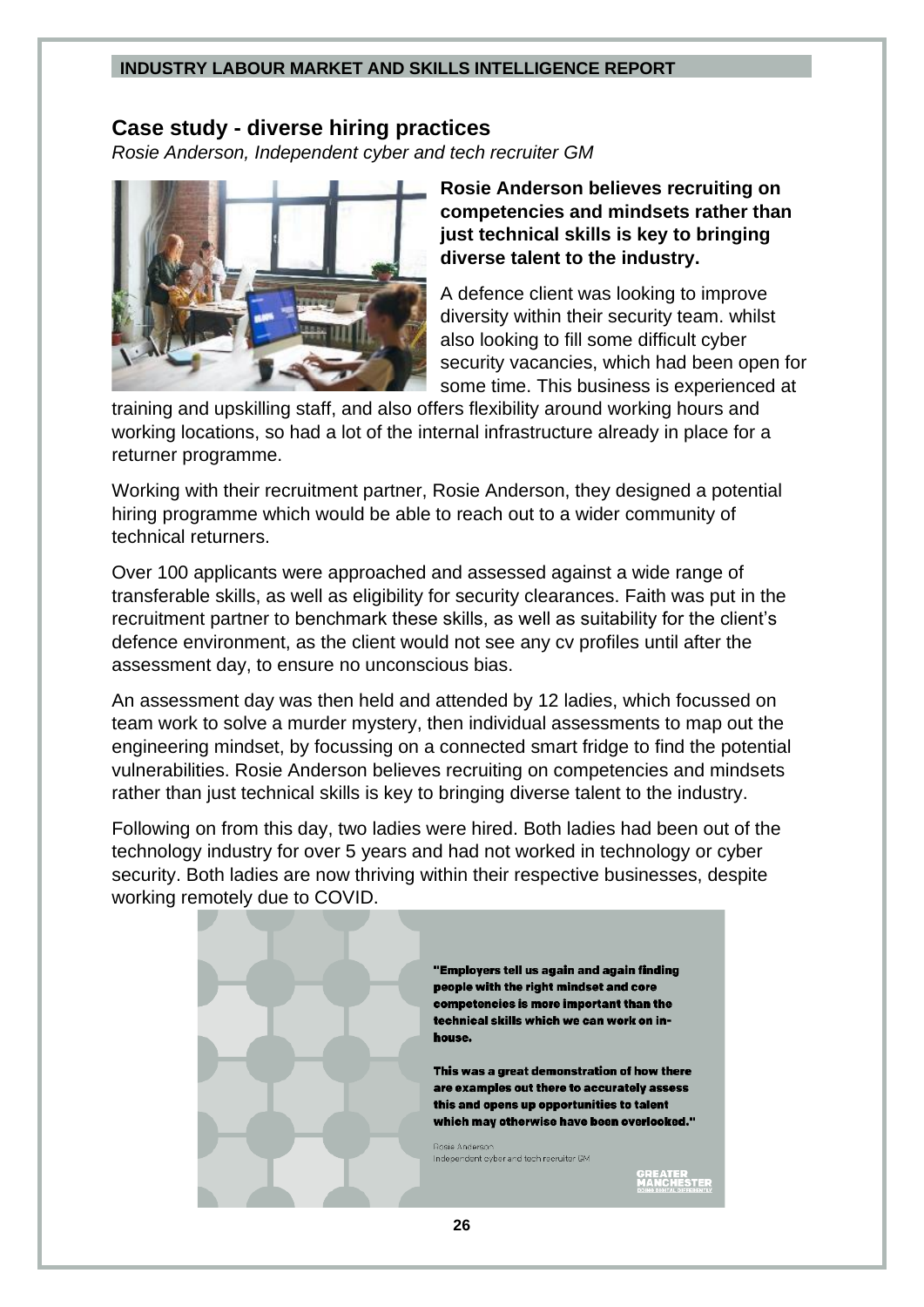4.20 There is also work being done to change the culture within certain areas of the digital industry which will improve workplace practices and support people to develop who may otherwise have other commitments outside of work.

# <span id="page-26-0"></span>**Case study – developing cybersecurity skills within development teams**



**The perception of cybersecurity even from within the rest of the digital sector is mixed – many developers, designers, project managers see the security challenges as an obstacle.** 

As a result, it is often treated as an afterthought in many development projects, increasing security risks and increasing both the cost and time of testing and fixing.

Aside from these immediate impacts, it often creates an acrimonious relationship between cybersecurity professionals and the rest of their teams.

Digital Interruption are a consultancy who support organisations to solve this. Their solution to the issue is to introduce tools and training on security for all staff earlier on in the development process – designers, developers, testers. Working with any project that has a development pipeline, the idea is to distribute responsibility for security throughout the process. By teaching development teams some of the common flaws in different systems, they will start to build more secure systems by default. This will improve the burden on security professionals and create a more cooperative environment.

Through this shift, the role of cybersecurity experts changes to be more advanced and more specialist. Because the overall standard of security improves, the cybersecurity team tend to perform smaller and more targeted testing, which can affect small areas of the system, as opposed to needing full redesigns. This approach will also change the skills profile of the workforce, enabling more individuals to get an understanding of what the cybersecurity roles are like and to weigh it up as a progression route in their future career, therefore, potentially creating a new talent pipeline.

#### **Workplace practices**

With regular long hours, on-site working involving travel and overnight stays, and high levels of stress, the cybersecurity sector has gained a reputation for tough working practices. Digital Interruption are also working to improve these working practices, focusing both on the mental health and wellbeing impacts of work. Introducing new flexible working hours, fewer on-site visits and an understanding environment, they have improved the work-life balance of all of their employees. Supporting this, they promote these principles among their peers, clients and customers at industry events.

Some of the new principles they propose for businesses include: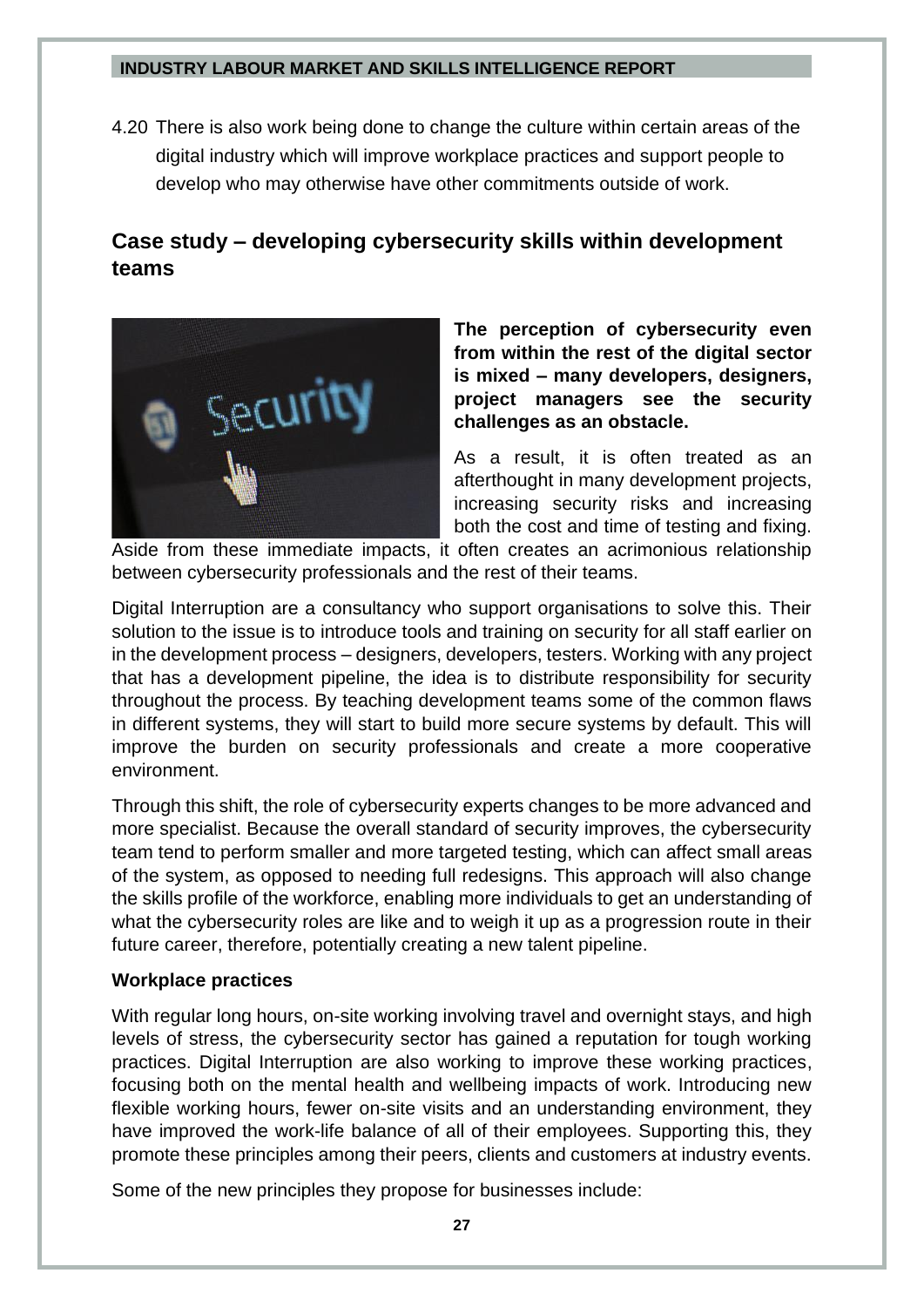- "*Ask your staff*", where companies will trust staff to come up with solutions themselves instead of directing in a top-down manner, allowing for creative problem-solving.
- "*Enforce good policies*", where well-written policies around working practices and adherence to them are paramount – loopholes and non-adherence result in stress and distrust.
- "*Don't buy in bad practices*", where culture and working practices are passed up and down the supply chain, hopefully inspiring more companies to make similar changes.

This understanding that individuals are the most important resource for a business is a growing trend across all sectors – Digital Interruption are leading this among the digital sectors. With cybersecurity in particular becoming ever more important for all areas, this work will help to promote best practice principles, resulting in an increased job satisfaction for those already in the sector and will contribute to improving the recruitment and retention for many digital businesses.

## *"We trust our staff – we give them the autonomy to be able to make their own decisions" Saskia Coplans, Digital Interruption*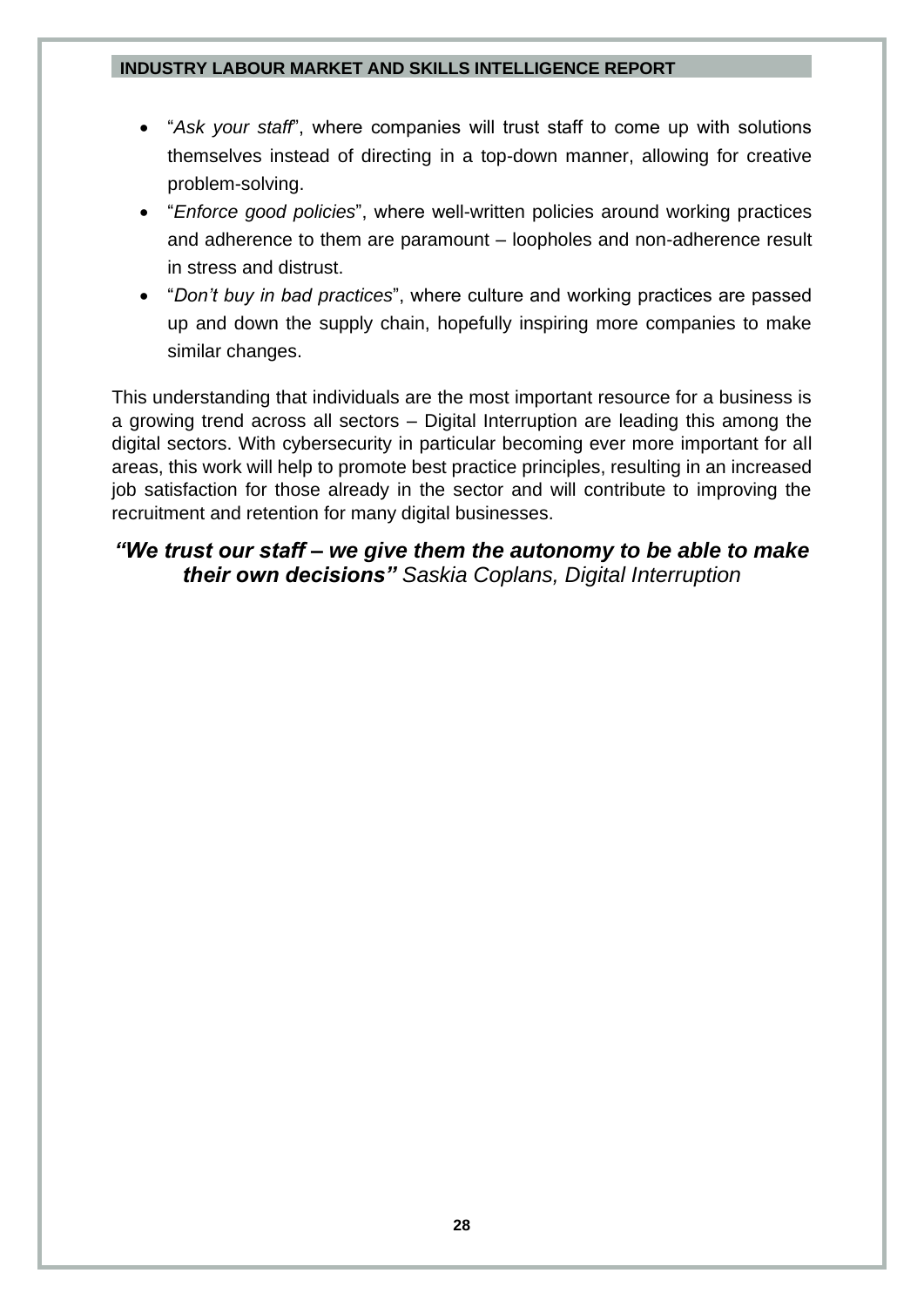# <span id="page-28-0"></span>**Digital and creative**

- 4.21 The following intelligence was gathered by The School of digital Arts (SODA) at Manchester Metropolitan University in August 2020. They brought together employers working across GM in areas of Content Production, Digital Agencies and Tech (CDT) industries through a series of roundtables. This intelligence was based around the skills needs for "future storytelling" builds on MMU's strong employer led approach. In this instance intelligence was gathered to specifically inform their Continued Professional Development CPD programme.
- 4.22 Although this report does not cover digital skills within creative industries in any depth. This intelligence is relevant to the current digital skills needs to support the sector and so it has been included.
- 4.23 Industry specific leadership and management skills needs was a consistent theme throughout discussions and not unique to SMEs. Employers felt that COVID had shed light on this need with some managers struggling with remote management of teams and support of staff wellbeing. The skills gap was often attributed to digital and or creative specialists progressing quickly in growing businesses and finding themselves leading staff or even businesses with no formal training. Skills reported most in need were good people management, especially remotely and dealing with HR issues especially around inclusive recruitment practices.

# *"Off the shelf training won't work – so a specially modified digital leadership and management course would be good"*

- 4.24 Employers felt developing these skills should be embedded in skills development at all levels supporting the development of teamwork and leadership early on.
- 4.25 Leaders within the industry wanted coaching and mentoring to support their staff with ideas creation and disruptive innovation to support their businesses. They felt leaders had created set ways of working within the industry and needed to be able to break the mould and support their teams to think differently.
- 4.26 Areas of high skills demand were in production and technical skills across broadcast media, games, digital agencies, and even broader sectors. They felt the production process needed demystifying often because jargon and terminology used can be used differently by different areas of the sector and this is acting as a barrier to individuals recognising their transferable skills as well as off-putting to new entrants. There was a need to support digital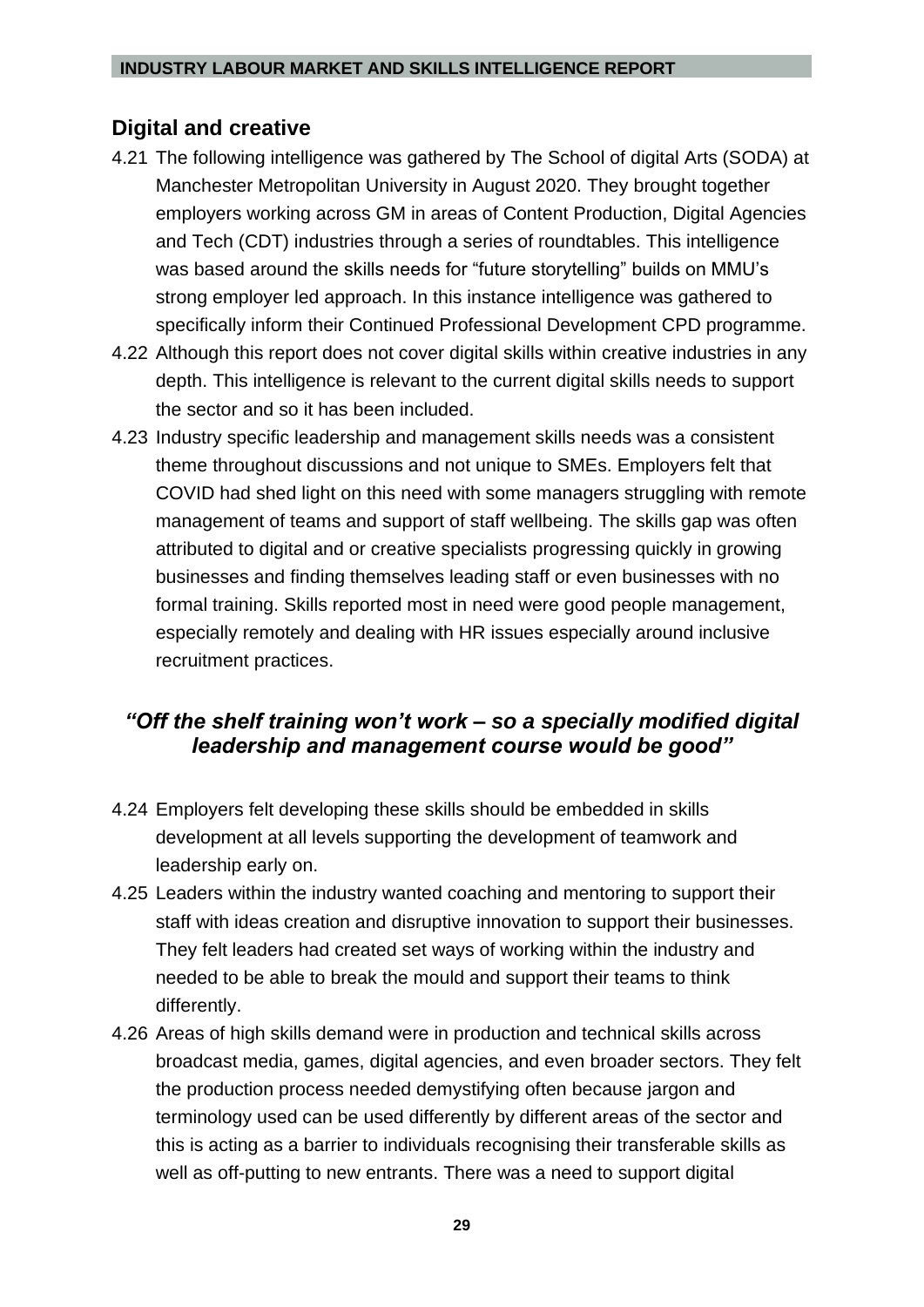specialists to apply their skills to creative ideas wider than just technical applications.

- 4.27 Employers recognised the benefits and need for individuals with a range of skills and different backgrounds, however they felt that the lack of formal recruitment processes and lack of long-term strategic skills planning was letting them down. They also felt that to address the sectors equality and diversity issues there may need to be more flexible approaches to training funding.
- 4.28 Some employers felt that graduates could often lack applied knowledge and the rate of digital transformation made it difficult for curriculums to keep up to date. employers welcomed a facility such as SODA as an interface for collaboration between academic learning and business, providing a platform for knowledge exchange.
- 4.29 Employers were able to articulate that there is a changing media business model causing storytelling to converge around technologies and platforms originally developed for games. There was a sense that broadcast, media, film, and television may not be keeping up or keen to recognise this new way of working because it will challenge the status quo especially in terms of funding.
- 4.30 Stakeholders needed flexible solutions to training extending delivery methods beyond the classroom and incorporation more peer to peer and group learning which always reflects a real-world scenario and working environment. Employers needed skills development to work around their commitments with more opportunities to engage in evenings and at weekends as well as access to an online offer.
- 4.31 Timing of skills delivery was key for the CDT employers involved. With economic uncertainty caused by the pandemic as well as BREXIT it was felt creating strong leaders was a priority area with skills needs related to better storytelling being better delivered when employers were out of wider priorities around survival of their businesses.
- 4.32 A national report by Screenskills<sup>9</sup>, the sector skills council for the audio-visual industries carried out workforce research and identified 5 skills need areas for digital including:
- 4.33 Automation Developments in technology are affecting the way the industry works with areas such as highly developed automation, robotics and sensor led technology and 3D printing given as examples. There is concern in the sector that AI may replace some roles for example craft roles, but there are other areas which AI will not be able to replace for example arts officers, producers, directors, AV operators, actors and entertainers.

<sup>&</sup>lt;sup>9</sup> [ScreenSkills](https://www.screenskills.com/media/3625/2020-05-18-hetv-report.pdf) (2020). High-end television in the UK: 2019 workforce research.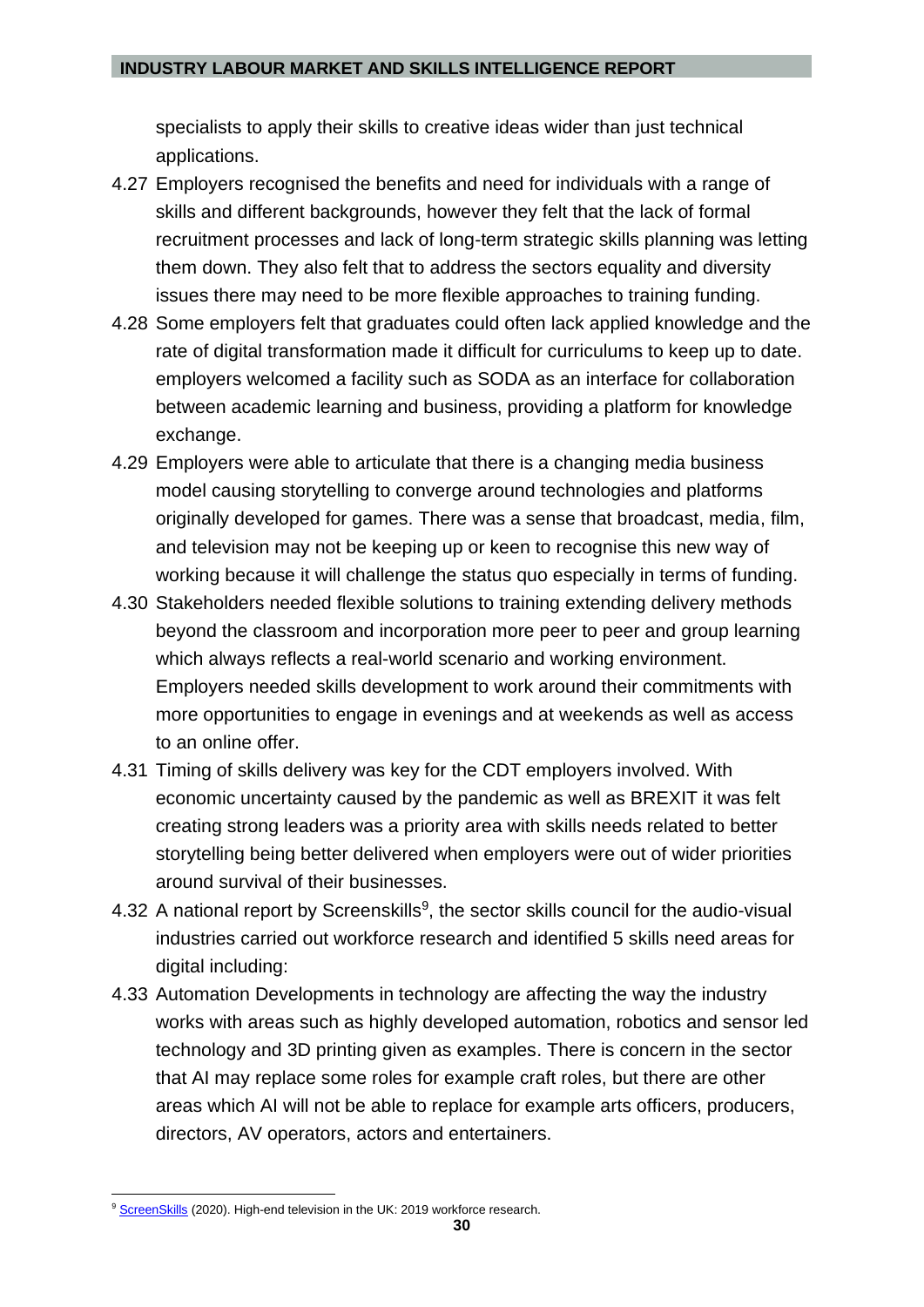- 4.34 Advanced Digital skills Digital transformation will affect all areas of business for example marketing, HR and finance where new skills will be needed including high level specialist roles for example cyber and information security expertise. Screen industries also need support to exploit big data with data analyst skills in short supply.
- 4.35 Fusion skills Research showed the increasing need for individuals who can converge their technology and creative skills within roles. There was also convergence of different parts of the industry for example blurring of film TV and games and the ability to blend virtual and live experiences.
- 4.36 Global skills This is not a new trend but may be accelerated due to COVID. Evidence shows there will be a greater need for inter-cultural awareness and sensitivity and an ability to work and communicate with a wide variety of people.
- 4.37 Specialist skills These are areas where automation and outsourcing are less likely to have an effect and will include skills in areas such as: Drome operators, VFX and specialist affects, riggers, animation, post-production, computer programming and big data roles.
- 4.38 Leadership and management the report highlights this is a widespread issue within the industry fuelled partly by areas of skills need where lower skilled individuals are progressing within a sector without the fundamental skills or training. Specific areas such a creating and managing budgets and line management were highlighted.

# <span id="page-30-0"></span>**5. Digital skills provision**

- 5.1 Not a new finding by any means but employers are still reporting that certain forms of provision does not match their need. However, GM has made progress in creating a more aligned skills system for digital with many employers valuing alternative routes which are working including various training and bootcamp programmes as well as apprenticeship routes which provide the opportunity for employers to shape talent to their specific requirements. There are some great practice examples in GM for example Tech Returners and Code Your Future just two examples which are increasing diversity in the industry.
- 5.2 In discussion with cyber employers they reported no shortage in graduates applying for roles, but they cannot show they are ready often able to demonstrate their skills and lack wider skills and mindsets – courses are insufficient. Reportedly it is wider than getting the degree: hands on experience, building a portfolio, and what they have done in practice is important, not just what they studied. This goes beyond technical – can they write a report for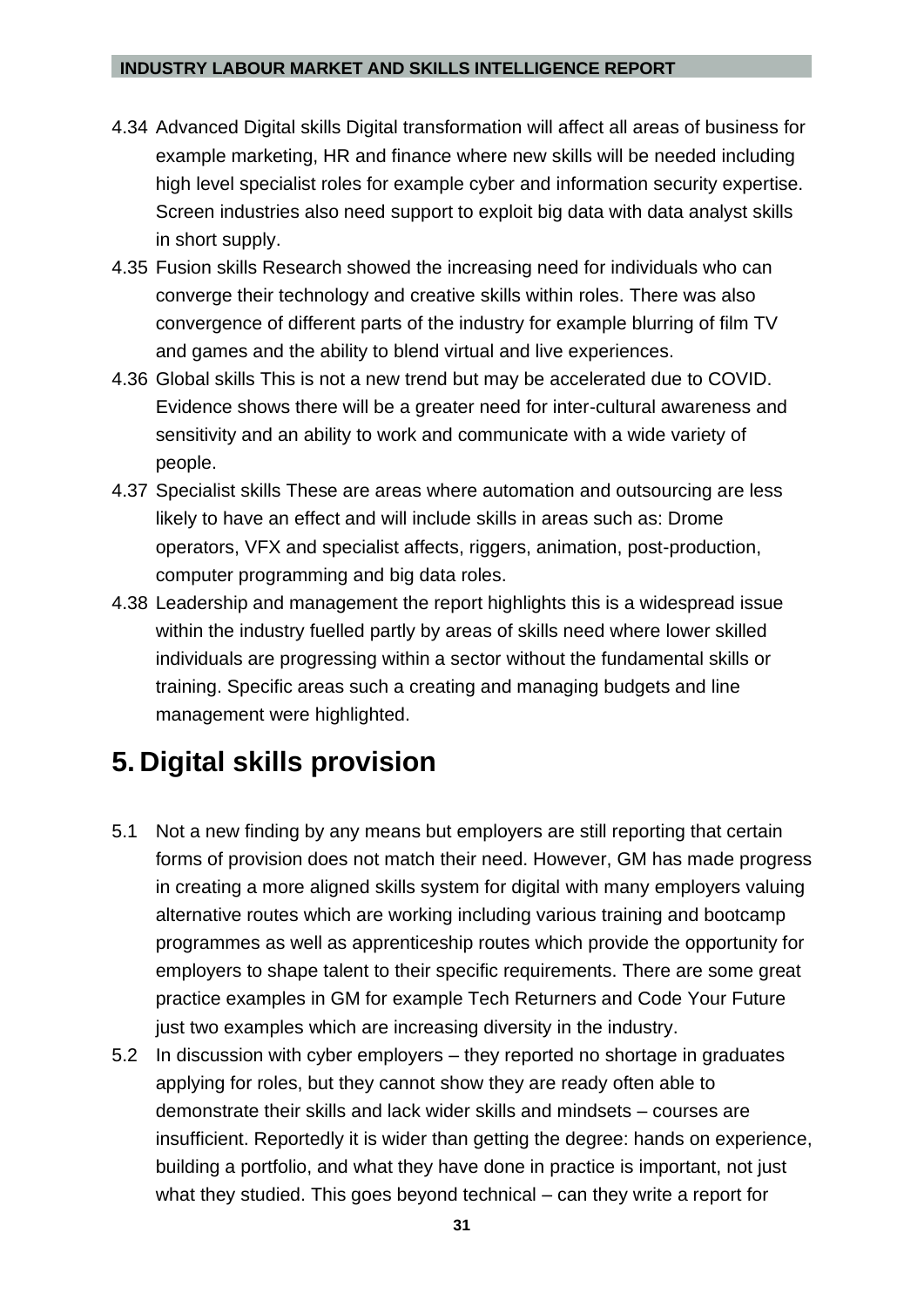example. Demonstrable practical work which students can showcase their capabilities. GM's Higher Education Institutions (HEIs) should consider how they can support graduates to develop portfolios.

- 5.3 Across digital roles in general employers did not necessarily feel there were not the numbers of applicants coming forward for roles (although not true in all). What was more of a concern was the quality of applicants and the ability to demonstrate their technical skills and competencies in digital and wider experiences. This skills shortage was reported as a mixture of technical and softer skills with candidates often lack one or the other and the difficulty in finding the "unicorn candidate" with both.
- 5.4 The skills system needs to be supported in creating a shared messages and language which provides a more in-depth narrative to explain areas of digital where there is complexity of progression routes, pathways, and roles. This should focus on real life examples of people in the industry and highlight specific technical skills, softer skills and mindsets as well as the formal qualifications.
- 5.5 This section offers an insight into the provision being offered at all levels and ages in GM. Due to the importance of COVID accelerating the transformation for digital skills and the impact on employment causing a surge in individuals looking to switch to a career in a more resilient sector this section will also look at the alternative provision available in GM as well as wider opportunities for adults to build digital skills.

# <span id="page-31-0"></span>**Schools and Further Education (FE)**

- 5.6 The fast pace of change in the industry makes it challenging for skills providers and assessors to keep up to date on the changing technology and industry trends, particularly where high levels of technical understanding are required. These have been long standing challenges in an industry were teaching salaries cannot hope to compete with those for practitioners with in-demand skills within the industry.
- 5.7 It is not just curriculum content being affected by COVID and increased online delivery has transformed so quickly that quality of practice and pedagogy as well as safeguarding IG etc has likely come second in just getting content out to learners. There is support for schools to support the growing demand for computing skills. The Department for Education (DfE) have invested significantly in improving the provision of computing education across England through The National Centre for Computing Education (NCCE). Run by a consortium made up of [STEM Learning,](https://www.stem.org.uk/) the [Raspberry Pi Foundation](https://www.raspberrypi.org/) and [BCS,](https://www.bcs.org/)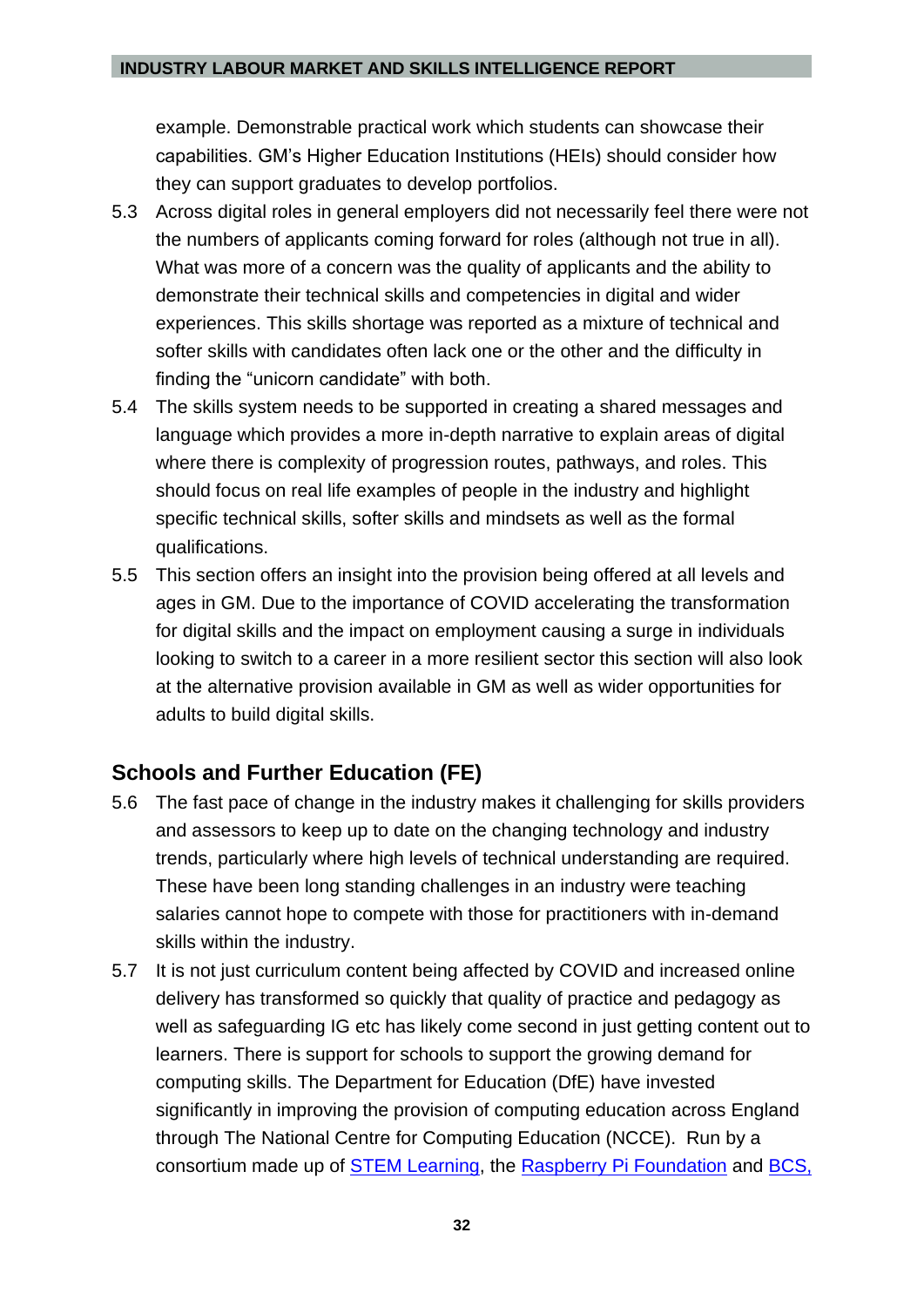[The Chartered Institute for IT,](https://www.bcs.org/) and offers various support to computer science teachers.

- 5.8 Figure 9 below shows 62% of GM schools offer Computer Science at a GSCE level, which looks like a good statistic, however, there is no data on entry numbers and if this is a selective qualification pathway, so this by no means that 62% of students in GM have access to this route.
- 5.9 Generally, in GM, the less deprived LAs offer more provision for their students to undertake GSCE CS, providing them with the pathways to continue with digital skills and benefit from digital employment opportunities and prospects such careers afford. The areas where the majority of schools (over 55%) offering Computer Science GCSE are Local Authorities that are within more socio-economically successful areas. (LAD 1 – 4 areas). Less Socioeconomically successful areas (LAD 5 – 6 areas) schools offering the GCSE range from 55% to just 33% in Salford. The LAs that have more socioeconomic challenges have less provision for their students, thus limiting their prospects for a digital career in the future.
- 5.10 However, 'At Risk' data shows it is a much more complicated picture. 'At Risk' is defined as schools that are struggling to maintain CS GCSE due to:
	- 1 Lower than average attainment in the subject
	- 2 Lower than average uptake in the subject
	- 3 Change / loss of staff teaching CS GCSE
	- 4 Ofsted or LA reviews have identified CS GCSE provision as a weakness.

Interestingly this follows a different trend to the offer of Computer Science GCSE and is very much bespoke to that LA such as Bury. However, where we have low provision of Computer Science GCSE and at-risk schools, such as the City of Salford, this paints an alarming picture. Especially considering the areas strength in terms of digital business stock. These at-risk areas need further investigating.

| <b>Local Authority</b> | 2019-2020         |                 |         |
|------------------------|-------------------|-----------------|---------|
|                        | <b>Offer GCSE</b> | <b>Non-GCSE</b> | At risk |
| <b>Bolton</b>          | 79%               | 17%             | 4%      |
| <b>Bury</b>            | 61%               | 22%             | 17%     |
| Manchester             | 61%               | 36%             | 3%      |
| Oldham                 | 43%               | 52%             | 5%      |
| Rochdale               | 50%               | 45%             | 5%      |
| Salford                | 33%               | 59%             | 7%      |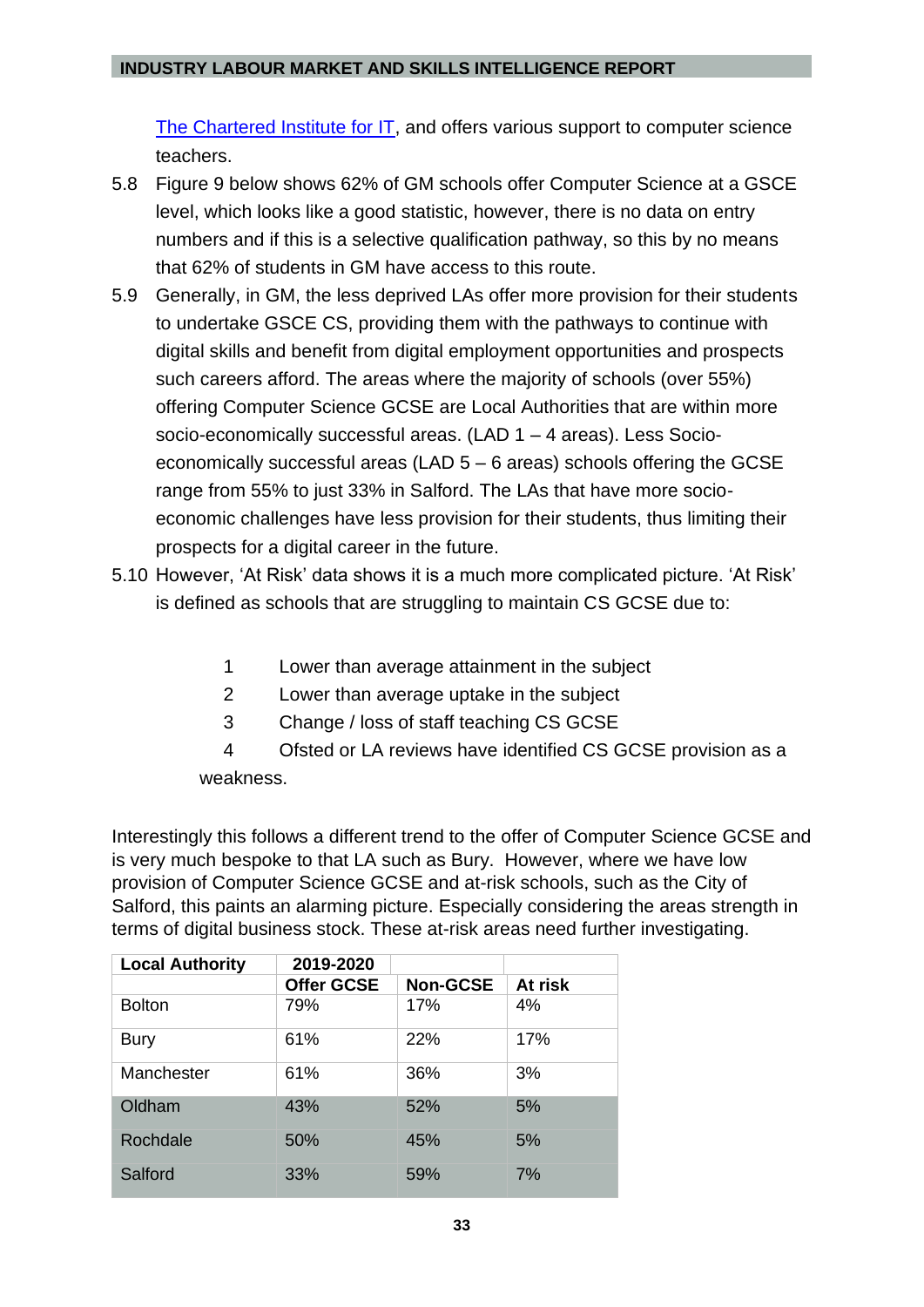| Tameside                | 55% | 45% | $0\%$ |
|-------------------------|-----|-----|-------|
| <b>Trafford</b>         | 85% | 15% | $0\%$ |
| Wigan                   | 77% | 23% | $0\%$ |
| <b>National average</b> | 62% | 25% | 4%    |

**Figure 8** Current GCSE data for GM schools offering Computer Science. Source, Get Information Schools Service, formerly Edubase, 2019/20

- 5.11 There are many different options for study for students aged 16 and above. Some move onto sixth form, others to further education colleges or private providers, including apprenticeships and wider technical education soon to include digital T-levels. This is an important part of the talent pipeline ensuring GM starts to build interest technical skills and real-life experiences with employers.
- 5.12 T levels are the Governments gold standard of technical education qualifications written by employers to help ensure that learners are given the skills they need to thrive in the Digital industry. T levels will be introduced in Digital Production Design and Development from September 2020 and in Digital Support Services and Digital Business Services from 2021. These allow employers to really become actively involved in the design and delivery of teaching the T Level content whilst also providing the opportunity for realistic and meaningful placements of up to 42 days for suitable learners. These placements become the talent pipeline for employers to shape and nurture their future workforce. A number of our FE colleges in GM will be at the forefront of offering digital T Levels:
	- Digital support and services Hopwood Hall, The Manchester College, Salford City College
	- Digital Business Services The Manchester College, Salford City **College**
	- Digital Production Design and Development Bolton College, Bury College, Hopwood Hall, The Manchester College, Oldham College, Salford City College, Trafford College Group, Oldham Sixth Form College, Access Creative College

## <span id="page-33-0"></span>**Inspiration activity for young people**

5.13 There is a wealth of activity to support young people to be inspired in developing digital skills. In preparing this report we were able to name over 50 different initiatives operating in GM. These initiatives offer a great way to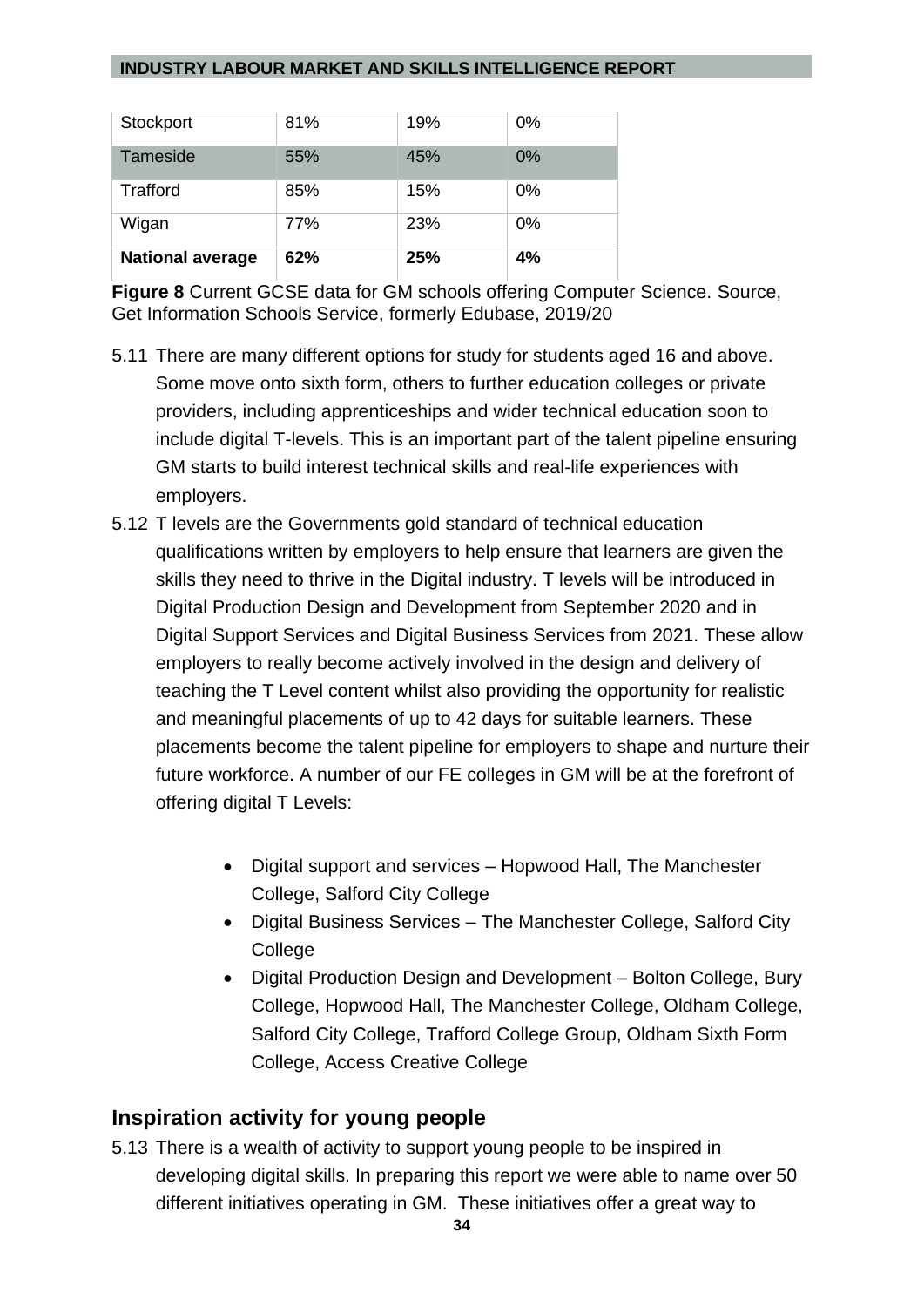engage young people outside of the formal curriculum and in many cases reach parents at the same time. A shared set of quality criteria around this activity would be useful to ensure activity reaches audiences who could most benefit, is high quality and initiatives link you to provide young people transition routes to continue developing their digital skills and exploring what the industry has to offer.

Existing initiatives mentioned by stakeholders in producing this report, but by no means an exhaustive list of what is available in GM included:

- Code Club
- Coderdojo
- Go Digital
- Digital Her
- Manchester/Tameside/Oldham Hack
- Enterprise Advisor Network/Bridge GM
- STEM Learning NCCE and STEM Ambassadors
- Git Hub
- Manchester Digital Switch to **Digital**
- Cyber First
- Cyber Schools Club
- Library Coding Clubs
- Museum of Science and Industry
- Sharp project
- 5.14 A report from The Good Things Foundation using OfCom<sup>10</sup> has highlighted the extent of digital exclusion in Greater Manchester. This analysis looks at the extent and type of internet use which has raised some issues around groups of people who we may previously not considered to be digitally marginalised, for example young people who only have access to a smartphone, and whose use of the internet is confined to a very narrow range of activities which usually do not include accessing skills, employment or progression opportunities. In addition, the work of the GM Tech Fund and intelligence from local authorities has highlighted the issue of lack of access to devices, affordability of data packages. Those on low incomes are more likely to be digitally as well as socially excluded, limiting ability to access training and employment opportunities in the digital sector. This is likely to at least in part attribute to the lack of young people able to take up computer Science in some of the statistics above.
- 5.15 GM has a STEM Framework to support residents in building STEM capital to improve their life chances. Through this work GMCA have a concordat agreement with the Science and Industry Museum (SIM) to jointly deliver key objectives for employers, skills providers, and the community through their

<sup>10</sup> [The Good Things Foundation,](https://www.goodthingsfoundation.org/sites/default/files/research-publications/digital-nation-2020.pdf) 2020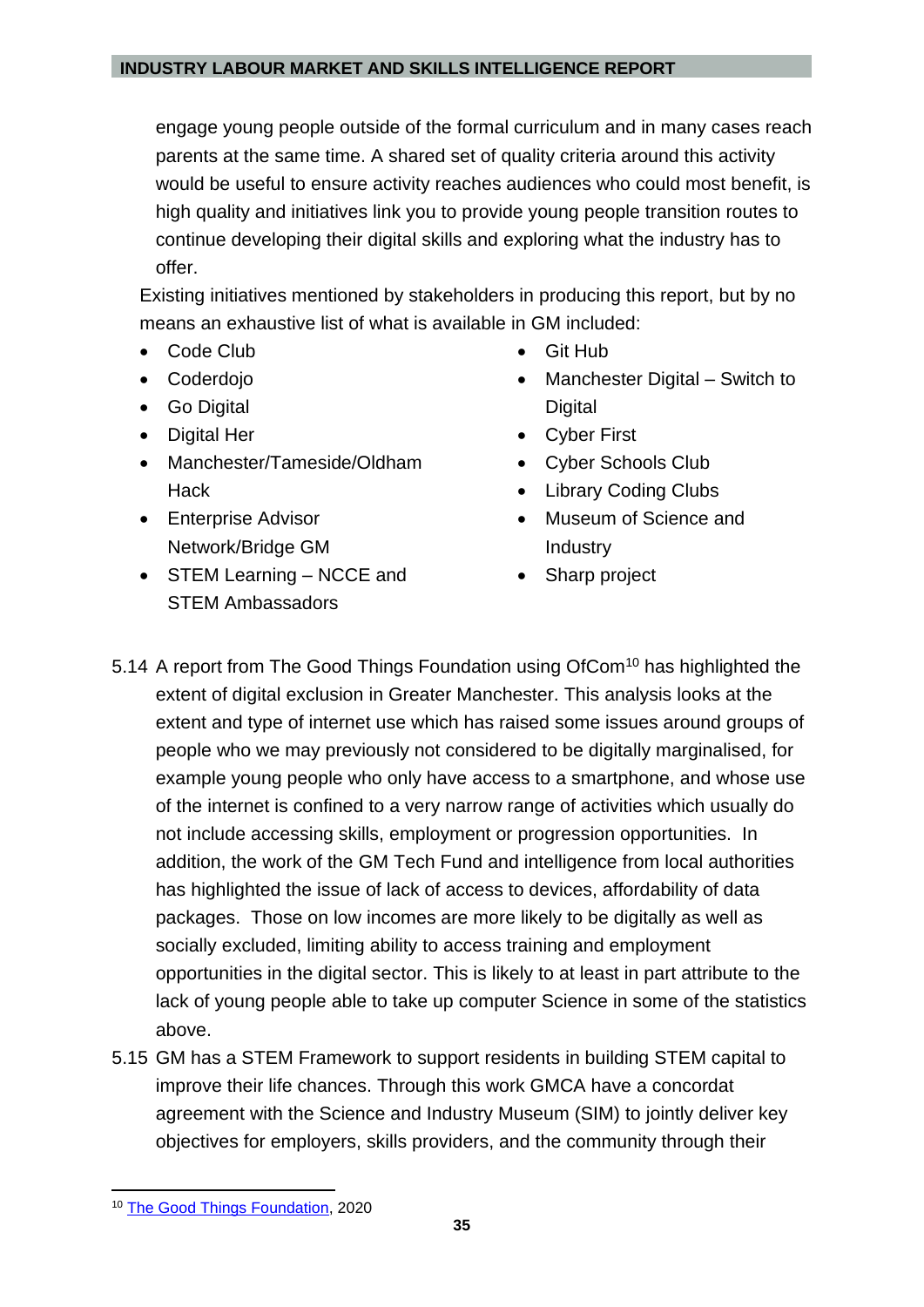work. The framework approach and SIM as a key partner should help to offer a structured and collaborative approach to digital inspiration activity regionally.

### <span id="page-35-0"></span>**Higher education**

5.16 Graduate routes remain the main route into roles across the digital sector. Amongst respondents to Digital's Skills Audit 2020 29% reported entering the industry with a digital and tech related degree and another 22% reporting a degree but unrelated to digital and tech. Anecdotally many employers admit their main entry level routes still require a degree this seemed a mixture of the recruitment process demanding it and employers feeling the experience and skills of someone educated to that level gave them confidence in the calibre of individuals who would apply.



**Figure 10** shows by far the biggest route into the digital industry is through a graduate degree both STEM and non-STEM based. Source, Manchester Digital Skills Audit, 2020

5.17 In GM there is considerable provision for both computing and wider STEM related courses. ESFA Datacube,2018/19 data shows there was a total of 4,385 students enrolled in computer science related courses (all full time and part-time undergraduate and postgraduate courses), with a wider 46,655 taking STEM subjects, which many employers report as adequate entry level qualification. A further 375 learners were involved in higher apprenticeship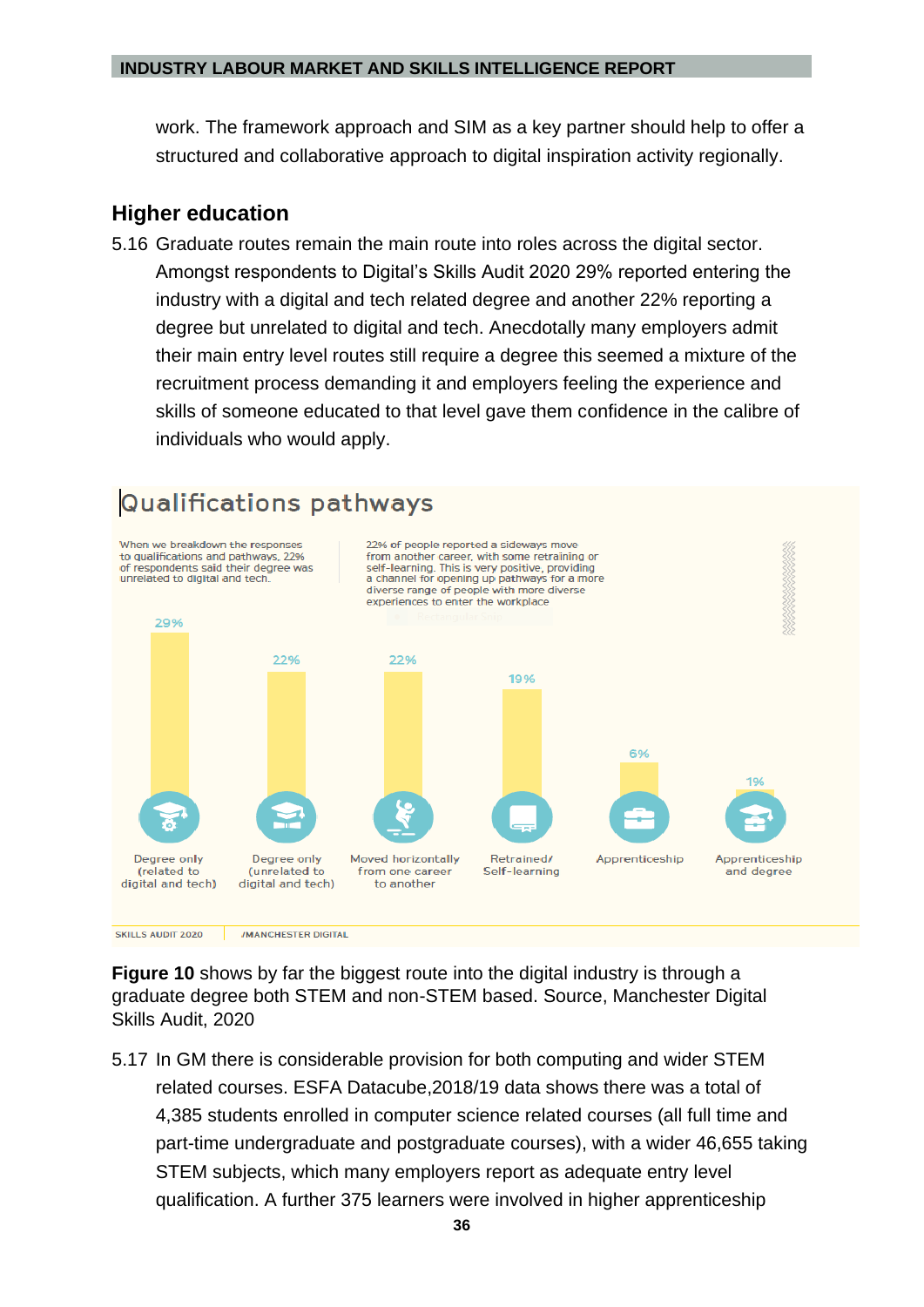starts (degree equivalent) in 2018/19. On top of this through our intelligence gathering Lancaster University reported a significant number of their graduates seeking employment in GM. What is clear is that the GM digital economy clearly has access to a wealth of digital talent.

- 5.18 What appears to be the problem is the employability of computer science graduates into the sector. Previous HESA research<sup>11</sup> has highlighted that computer science graduates are 5% more likely to be unemployed 6 months after graduation than other graduates. There are areas of good practice in supporting the employability of graduates, for example, MMU have a scheme called Third Term which supports graduates from wider disciplines to develop industry specific digital skills as a way of being employer ready.
- 5.19 GM is home to several centres of excellence at the forefront of producing graduate level talent. The School of Digital Arts (SODA) at MMU is a £35m investment in a ground-breaking interdisciplinary school to train the next generation of animators, games designers and UX professionals. UA92 have developed a brand-new digital upskill model in partnership with Microsoft providing people who may not have considered HE with the opportunity to gain a Cert HE in software development, develop their personal skills and undertake a work placement with an employer. Salford University have developed alternatives to traditional 3-year degree courses such as HNCs and HNDs to support employers immediate need for talent, and also suit young people who do not want a full 3 years at University before they can start earning. This approach will form the basis of a FE/HE/industry bid to DfE for an Institute of Technology.

<sup>11</sup> [HESA,](https://assets.publishing.service.gov.uk/government/uploads/system/uploads/attachment_data/file/523079/bis-16-114-computer-science-graduate-employability.pdf) 2016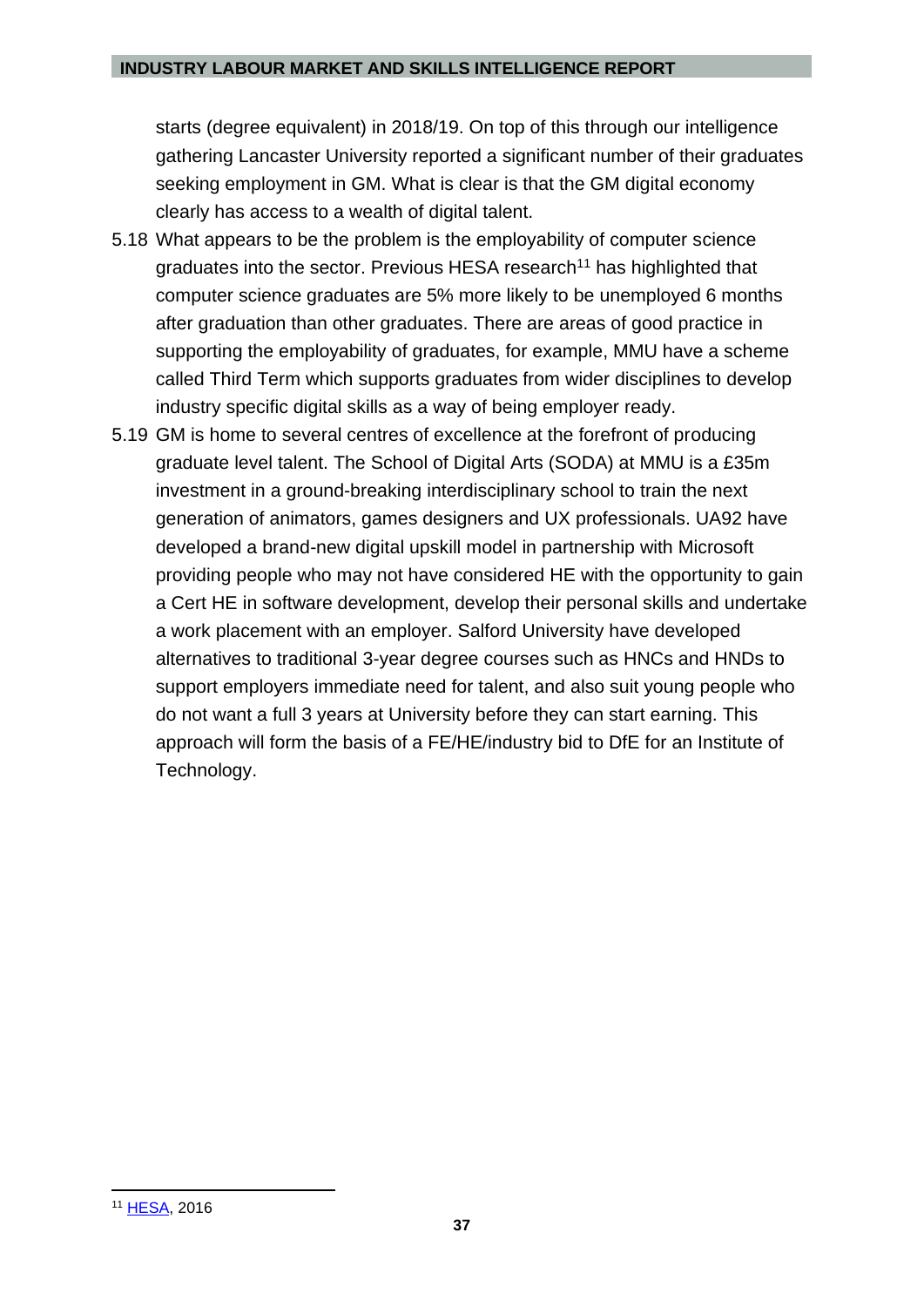# <span id="page-37-0"></span>**Case study – developing curricula in response to what employers need**

University Academy 92 (UA92)

#### **UA92 will be delivering their Digital Upskill Programme from 2021.**

Intrinsic to the design of this 7-month programme is ensuring the learning aligns with what employers need but also designing training that provides opportunities for individuals who have been affected by COVID-19 and may be unemployed or looking to switch from a declining sector into digital.

UA92 started developing this innovative programme before the pandemic and had already identified Software Development as a key skills gap from both employers and wider organisations such as MIDAS. UA92 wanted to target groups who might not be able to engage with traditional University programmes. COVID-19 has only



increased the need for a programme like this which can support and redeploy talent from declining sectors and offer holistic support which puts individuals in the best possible position for future employment in this growing sector.

The programme is 7 months long with learners achieving a Certificate of Higher Education in Software Development awarded by Lancaster University (Level 4 qualification equivalent to first year of the UA92 Computer Science degree). It is designed to support individuals who may have never coded before with recruitment based around recognising individuals with the right aptitude, values, work ethic and tenacity rather than existing technical skill.

The programme is truly employer led at every stage of development. UA92 have a strategic relationship with Microsoft including sharing campus space. Microsoft have been committed to developing talent to fill their own skills gap, but most importantly for the benefit of the sector regionally. Course content has been based on Microsoft's own research into the 10 different Software Developer pathways and they have been key in communicating the wider non-technical skills needed for employees to be able to succeed. These have then been embedded in UA92s offer.

The Digital Upskill Programme has an employer placement element and UA92 have worked hard to engage businesses of all types recognising that their learners need visualisation of different types of work settings to understand where they personally would most be happy in employment. In turn this supports talent development for SMEs and the public sector who are too often left competing for talent with bigger employers who can offer more.

The block delivery structure of the Digital Upskill programme will focus on coding and be delivered either 9am-1pm or 2-6pm for the duration of the programme, supporting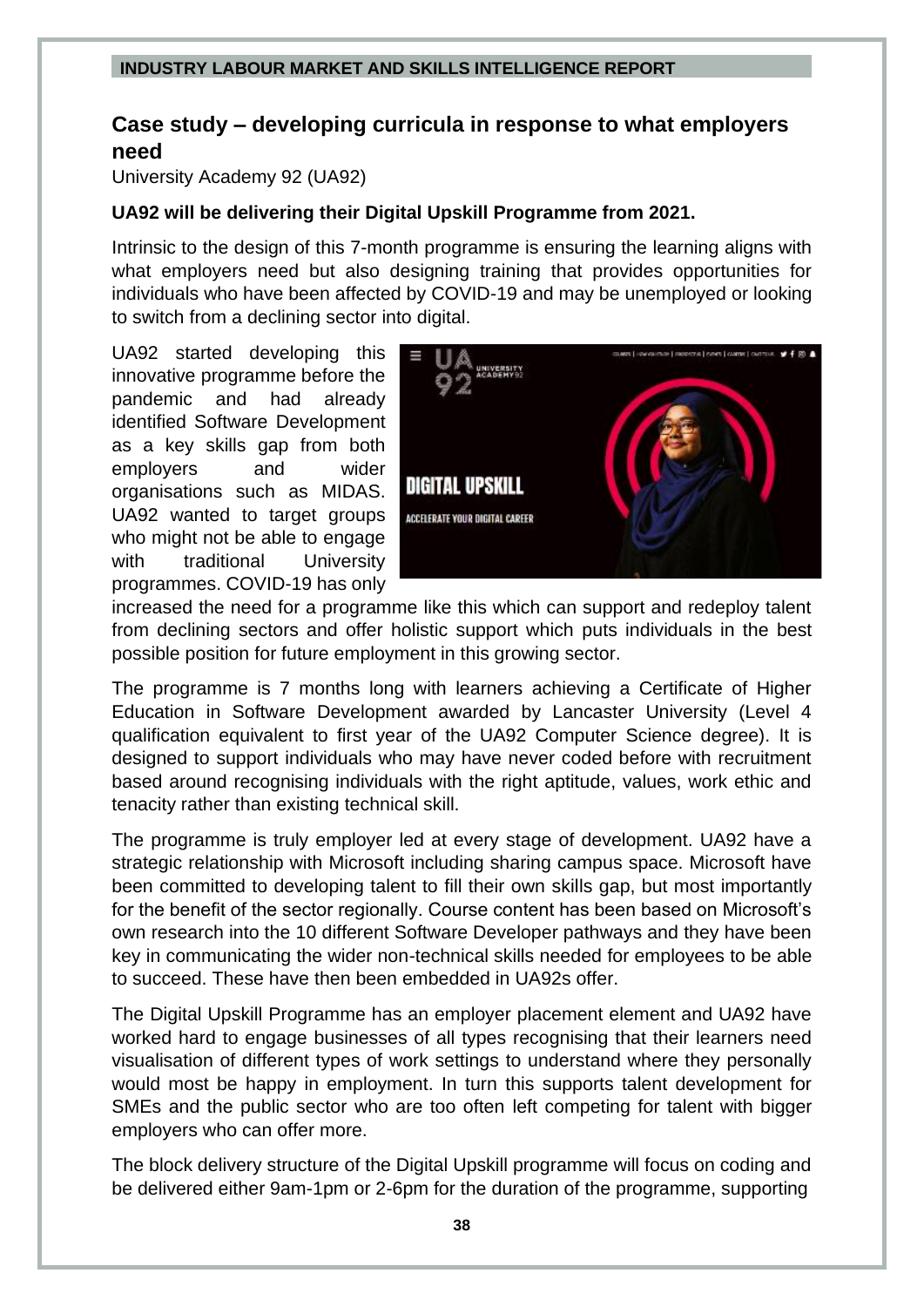learners who may need to work or have other commitments. During the 7 months there will be a 12 hours per week of employer placement to ensure the course includes real life work experience. A key part of the offer is the character and personal development programme which allows learners to develop key aptitudes and mindsets which employers have advised are key for a career to progress successfully. Part of this is that each learner is allocated a personal development coach to ensure individuals can use their experiences in this part of the course to articulate where they have shown these important skills and therefore supporting the development of individual portfolios.

The holistic approach also includes a £2,000 grant for learners to support living expenses for those who are keen to commit to the seven-month programme who may not otherwise be able to take part. UA92 are keen to welcome candidates of all ages and backgrounds stressing the correct attitude and raw aptitude is most important.

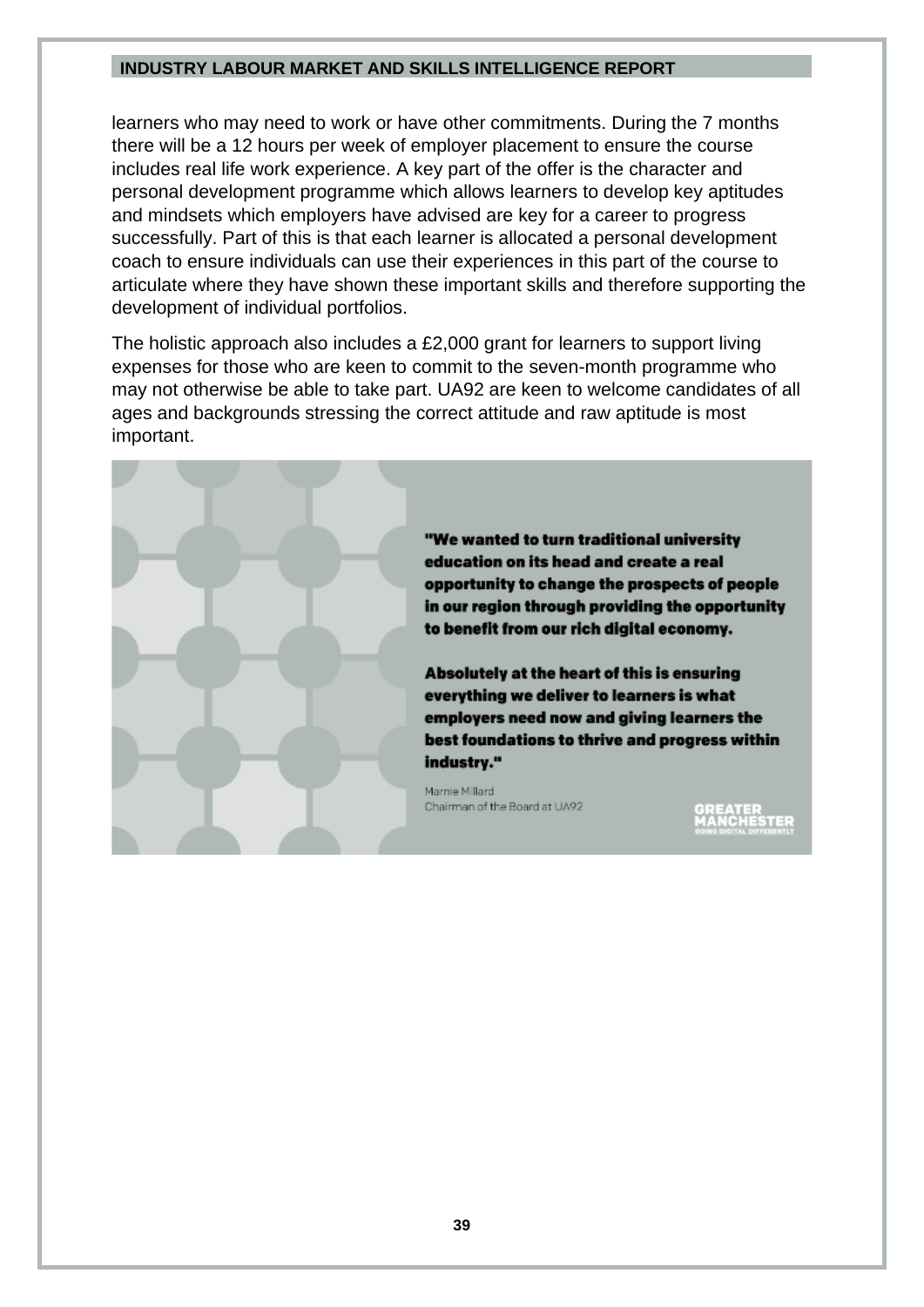## <span id="page-39-0"></span>**Apprenticeships**

- 5.20 Anecdotally we know apprenticeships are working well in GM for many areas of digital as employers appreciate the opportunity to shape and develop individuals with the specific technical and wider skills they need for their business. In conversations apprenticeships related to the areas of User Experience (MMU's Level 6-degree level apprenticeship was specifically pulled out as high quality), Digital marketing, Technical sales, and were very welcoming of the new DevOps Engineer apprenticeship standard at Level 4.
- 5.21 However, there was gaps with employers feeling there was a provision gap with junior graphic designers and the apprenticeship standard didn't quite meet their needs. Despite employers listing areas such as Network Engineer and DevOps Engineers as shortage areas there were no starts in these areas in GM (based on 2018/19 data) and various cyber apprenticeships had low numbers of learners. The reasons for these gaps could be due to any factors and will need further exploration with employers and skills providers.
- 5.22 GM can boast a strong provider base for digital apprenticeships with over 150 providers of all types delivering across all areas of the sector in the last 3 years.
- 5.23 Based on 2018/19 data there were 1009 starts across digital and this has been a static figure since 2016. Of these 89% were either advanced (58%) or higher (31%) level, likely reflecting the higher skill level of the industry. MMU were the AAC Digital Apprenticeships of the Year 2020and are often quoted as a model of good practice in this area.
- 5.24 Based on this data there are also positive indications for technical education addressing specific areas of digital where there are greatest skills need. For example, Data Analysts at Level 4 has increased learners from 2 in 2016/17 to 85 in 2018/19. Software Developer and Tester both at Level 4 have also increased significantly in this time.

## <span id="page-39-1"></span>**Adults aged 19+**

- 5.25 Digital skills, have, increasingly, been key a requirement for employability in the same way as English and maths. Further education not only provides the vocational skills needed by the local economy but also has a responsibility to support adults who may have missed out previously to gain the skills needed to function as a 'digital citizen', whether this is provide relevant life skills, progress into employment and/ or retrain as job roles change.
- 5.26 Based on GMs digital strengths and Manchester being the digital hub of GM, other LAs are keen to support their residents to take advantage of the opportunities this sector provides, and hence there is the need to ensure AEB learners can progress to relevant and higher-level qualifications for digital roles.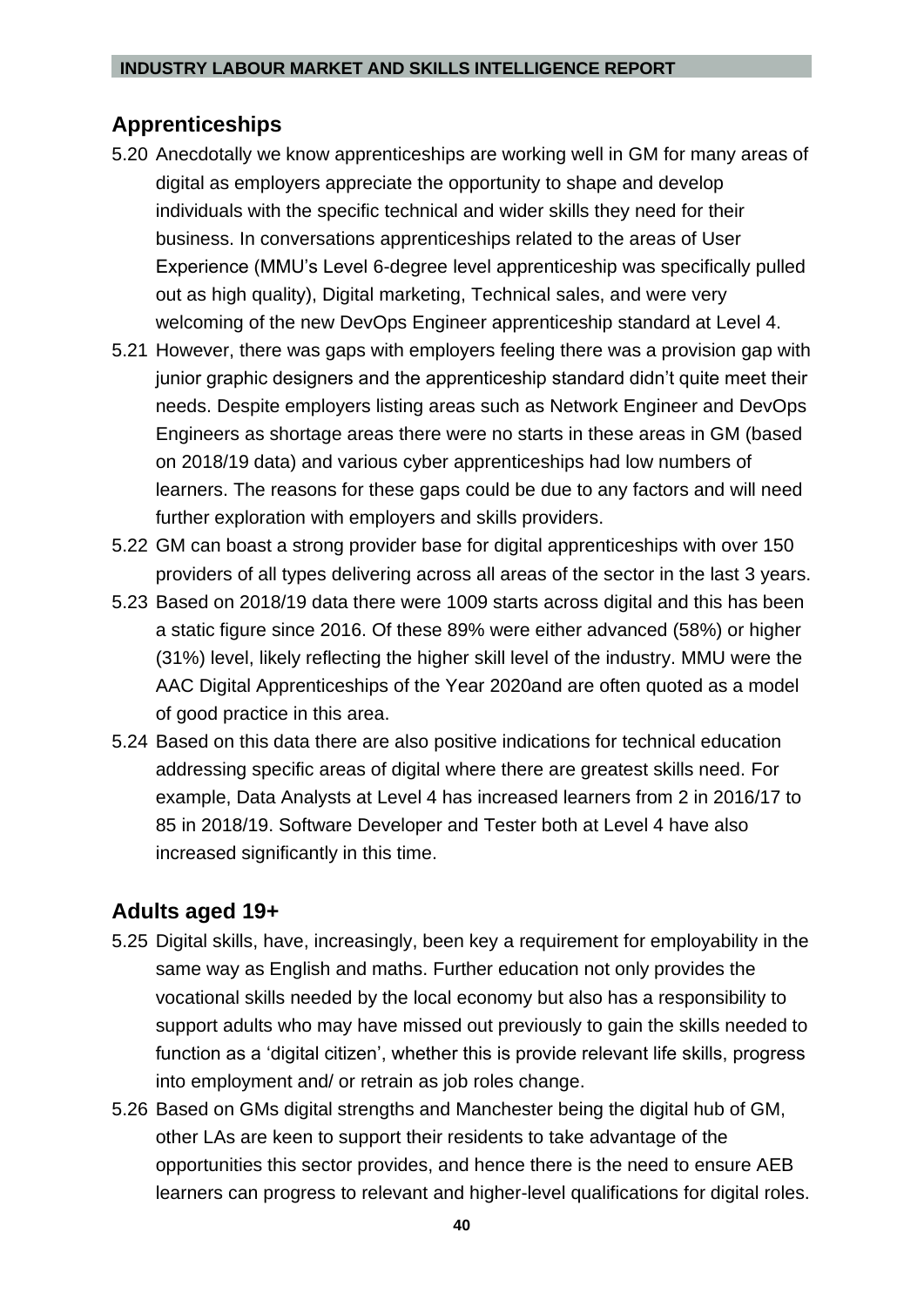- 5.27 In 2018/19 there were a total of 8,360 Information and communication technology AEB enrolments in total. 43% of these were either entry level or Level1, likely indicating the need for digital skills for wider employability. Less than 2% of these were at level 3 with no one over the age of 25 undertaking and AEB at level 3 in this area.
- 5.28 There is the challenge for adult learners this year in being able to access not just suitable and relevant learning into employment, but a high volume of learning has moved online, and not all adults are either able to access online learning, due to the lack of suitable equipment or connectivity but also due to ability to move to online learning, which can be daunting for many adults. GMCA has looked to align AEB budget to support local solutions to this issue, set out in the case study below. This is at least in part the likely cause for the significant drop year on year in the take up of IT for user qualifications in figure 10 below. ICT for Practitioners was able to increase year or year, utilising the option to learn online.

|                              | <b>IT Users</b> |                | <b>IT Practitioners</b> |       |
|------------------------------|-----------------|----------------|-------------------------|-------|
|                              | 18/19           | 19/20          | 18/19                   | 19/20 |
| <b>Entry</b>                 | 822             | 572            | 107                     | 11    |
| Level 1                      | 3037            | 2,019          | 75                      | 283   |
| Level 2                      | 898             | 699            | 174                     | 157   |
| Level <sub>3</sub>           | $\Omega$        | $\overline{0}$ | 141                     | 142   |
| <b>Community</b><br>Learning | 3625            | 1,702          | 43                      | 41    |
| <b>Total</b>                 | 8382            | 4992           | 540                     | 634   |

**Figure 9** Adult Education Figures from GMCA. Data shows enrolments for IT Users and IT practitioners at different levels.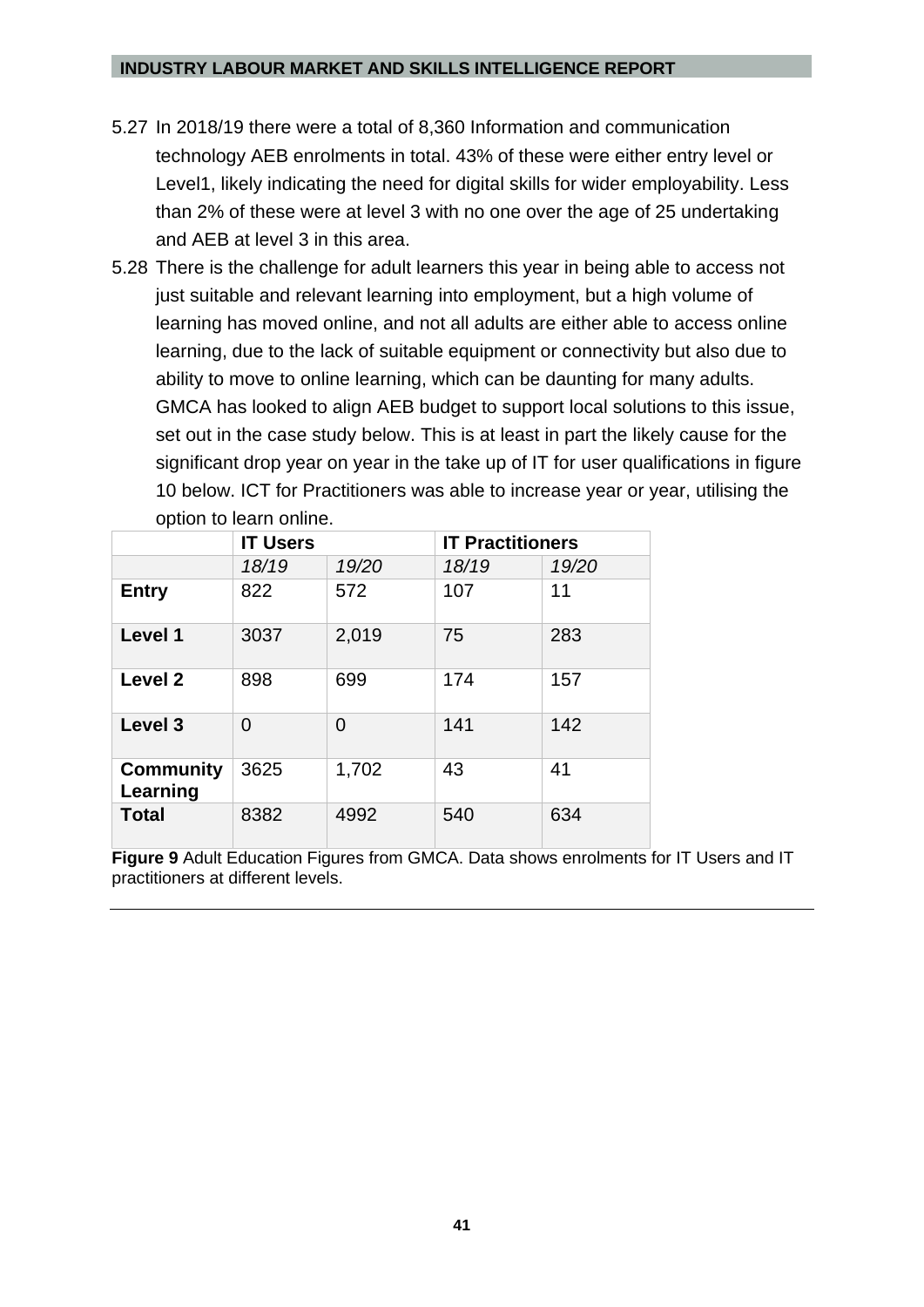# <span id="page-41-0"></span>**Case study – AEB responding to digital barriers across GM**

**GMCA have committed £2m from Adult Education Budget and Local Growth Fund to support vulnerable adult residents across Greater Manchester to overcome various barriers, with £1m specifically dedicated to supporting residents to become digitally included.**

The funds, split evenly across the ten Local Authority Areas, will support local residents to become digitally included with opportunities ranging from 1 on 1 support with getting online, help accessing relevant training to receiving the kit and connectivity they need via laptop loan schemes and connectivity packages. The funding will be given to Local Authorities directly to manage to ensure the support goes to residents who really need it.

This is part of the £2m Local Authority Grant Programme which will see Local Authorities propose projects and initiatives under 4 strands:

### **1 Digital inclusion**

This strand will enable Local Authorities to promote the digital entitlement and wider skills offer to residents who cannot currently be targeted via traditional marketing means e.g., social media. The key outcome of this strand is to ensure that residents who are not digital



savvy are not left behind, particularly those in the hardest to reach areas.

#### **2 Digital kit and connectivity**

This fund will enable Local Authorities to purchase Kit and Connectivity equipment to support their residents. It's a preference that this is directly linked to their Digital Inclusion activity, but not essential.

#### **3 ESOL**

## **4 Alleviating Barriers to Adult Education**

Examples of approved proposals include:

- 1. MESH connectivity network in Rochdale which will provide instant Wi-Fi connectivity to up to 3000 residents
- 2. Digital help and loan service in Bolton to provide residents with the access to Kit and the initial skills to be able to use
- 3. Classroom in a Box project in Oldham to loan Kit to local community organisations who are engaged with and supporting residents in the hardest to reach areas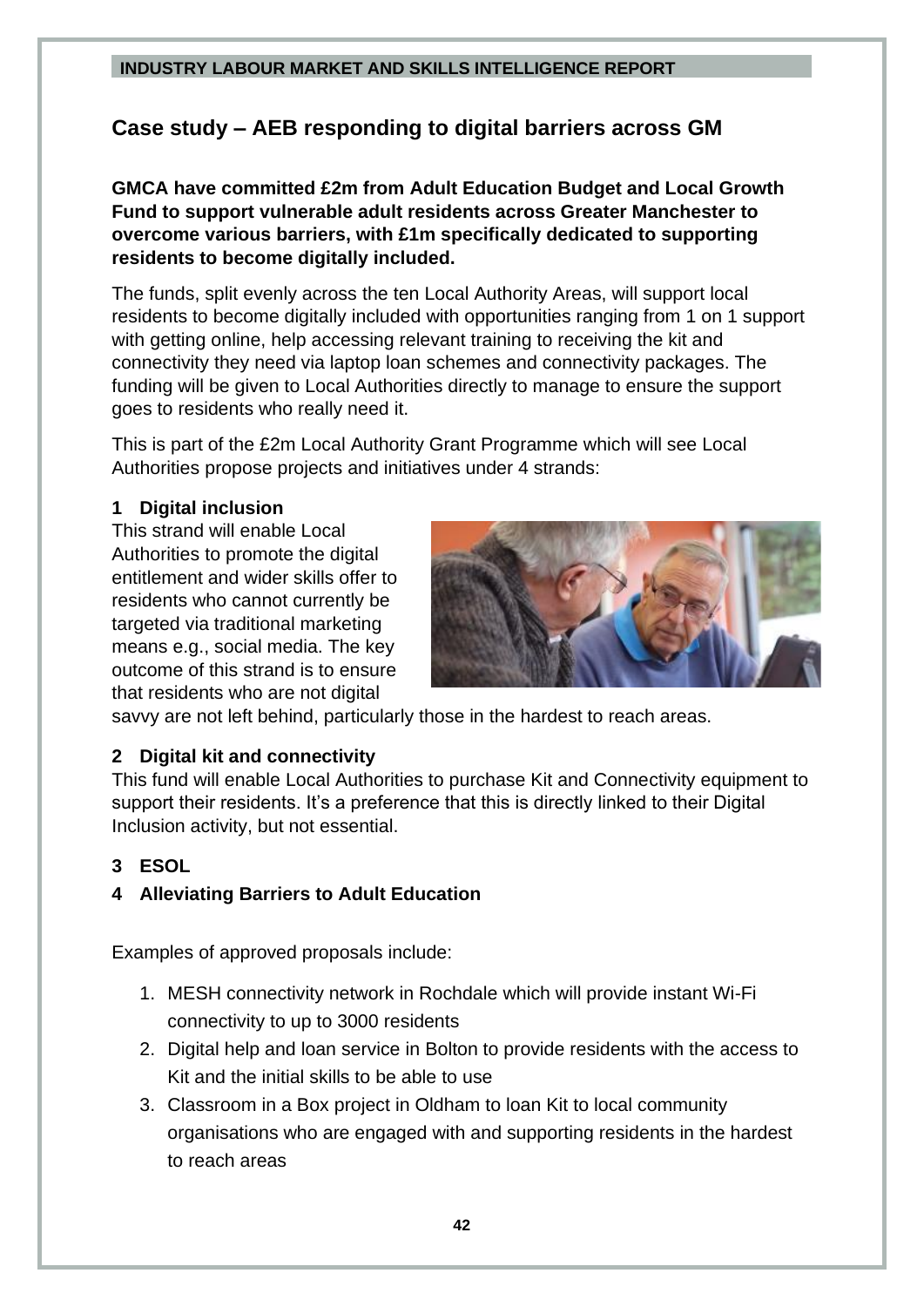- 4. A Digital Inclusion co-ordinator post in Tameside to engage with residents and adult education providers to develop and promote an effective working model to support residents getting digital
- 5. A digital volunteer service in Trafford to work with local residents and support them with their digital needs by training them on a 1-1 basis

"With the coronavirus pandemic our colleges and training providers within Greater Manchester have made great steps in delivering services remotely while still providing training and skills support to learners.

The pandemic has highlighted the need for greater support for our digitally excluded residents, and I'm pleased to see our city-region respond in this way to ensure no resident is left behind."

Councillor Sean Hielding GMCA Lead for Employment, Skills and Digital

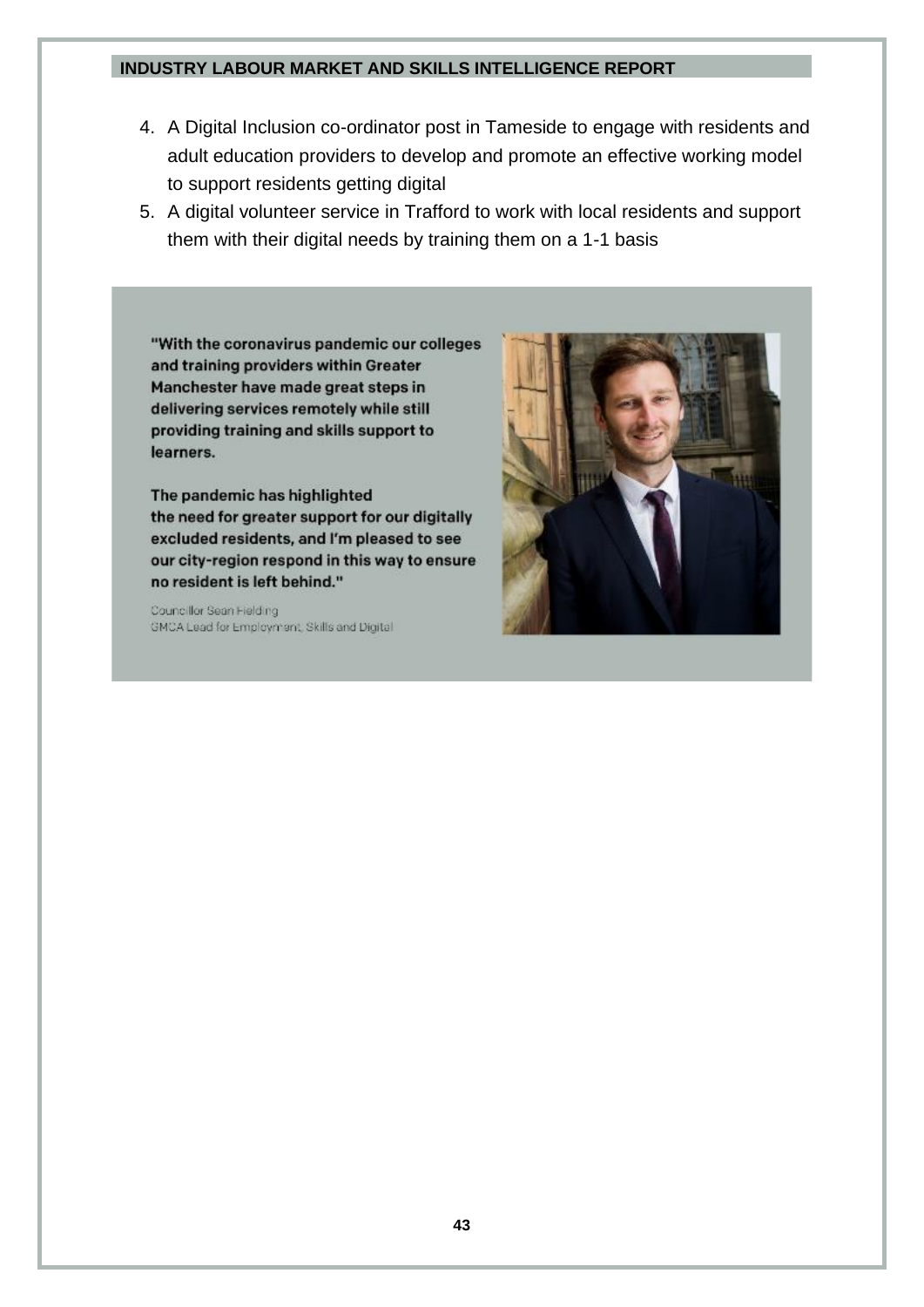## <span id="page-43-0"></span>**Alternative provision**

- 5.29 There is likely to be a rise in the number of career switchers and people looking to reskill/upskill into digital. We are already seeing this with the Switch to digital week which saw over 600 registrations. Feedback from participants showed that there is a gap in provision to support those looking for a career in digital.
- 5.30 During talking to employers, it has become clear that the traditional education sector is only one part of the story in developing digital talent. GM has a thriving informal learning sector with ed-tech companies like Hive Learning, Digital Advantage, Innovate Her & Code4Girls collaborating to provide accessible opportunities for diverse groups. This is supplemented by a whole host of tech community meetups e.g., Code and Stuff, Her Plus Data Manchester that aim to inspire, connect, and empower people working in the industry. Bootcamps. And there are a whole range of high quality of coding bootcamps that provide an alternative pathway for people from under-represented groups to enter the industry often achieving employment outcomes of over 95%. Northcoders, Code Nation, Manchester Codes & Tech Returners are amongst the best known.
- 5.31 The Fast Track Digital Workforce Fund has started to accelerate alternative pathways into the industry. It is a £3m partnership between GMCA, DCMS & the Lancashire Digital Skills Partnership, which aims to support employers to recruit hard to fill vacancies requiring specialist digital skills & diversify their workforce through bespoke co-designed provision. Thus far the Fast Track Fund has supported 20 projects across a wide range of digital skill areas from digital marketing and content creation through to software development and data analysis. A wide range of employers have been engaged of all sizes and across all sectors. We have recently been awarded a further £1.5m by the Department for Education (DfE) to extend the pilot; by April 2021, 1,200 people will have been supported to enter the digital industry through the Fast Track Fund.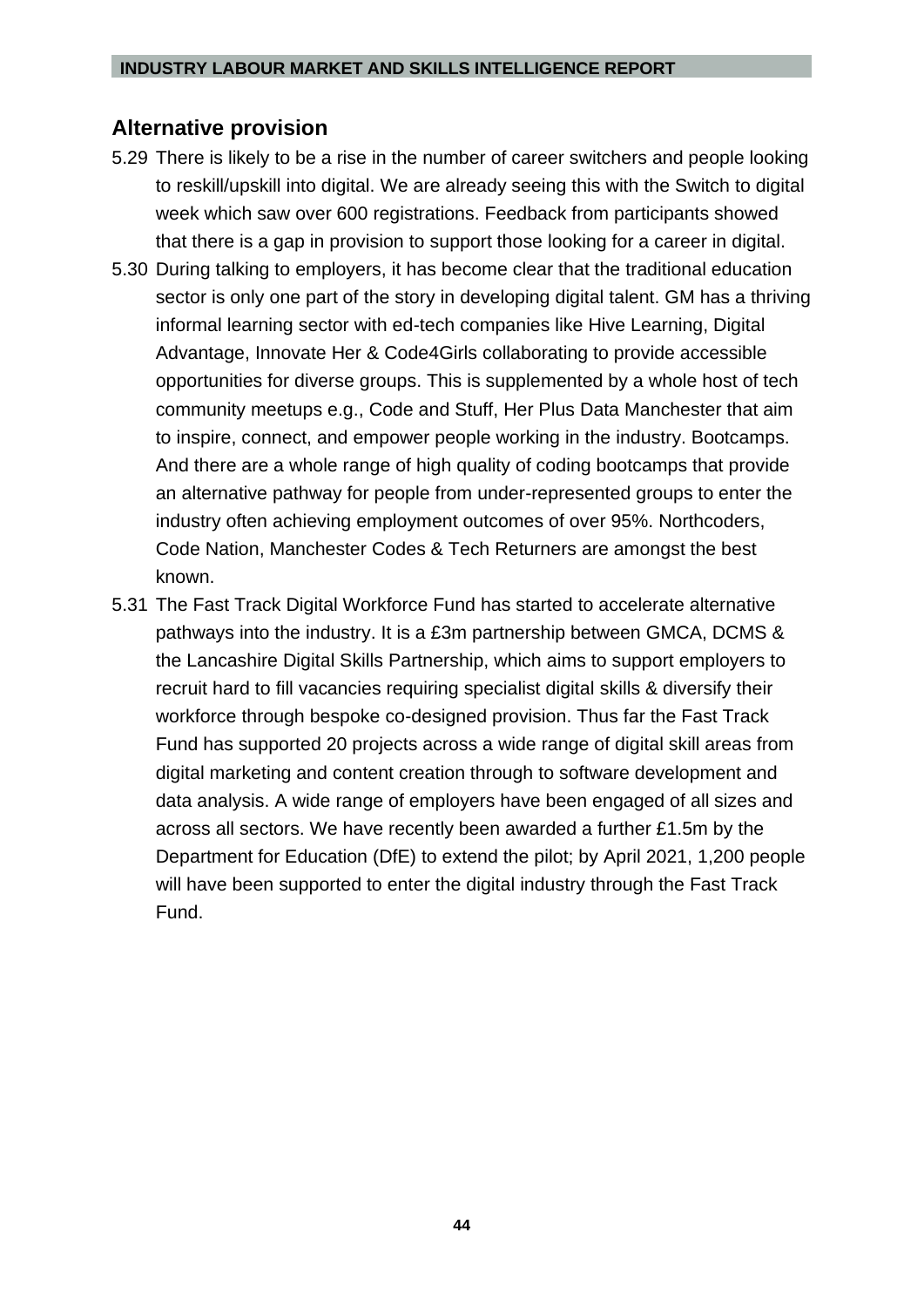### <span id="page-44-0"></span>**Case Study – Generation AWS re/Start**

Generation received funding in round 1 of the Fast Track Digital Workforce Fund to deliver their AWS re/Start training programme. The AWS re/Start programme is a 12 week, full-time, boot camp run in collaboration with the Princes Trust, which prepares individuals for entry-level cloud positions. The program was designed to support unemployed and underemployed individuals by providing education in AWS Cloud skills and connecting alumni with potential employers.

Victoria moved from Russia to the UK in 2017 at the age of 26. She struggled to find a job, despite her degree in economics. After doing some casual work in a call centre, whilst studying web design in the evenings, she came across an advert for the AWS re/Start bootcamp. Due to her interest in Technology, it sounded like the perfect match and she was delighted to be given the chance to study alongside other AWS hopefuls. 3 months later and after successful graduating from the course Victoria was lined up with an interview at Oxbury Bank Plc. She was delighted to be offered the role as Trainee AWS Engineer.

*"We're really excited to have Victoria join the Oxbury IT Operations team. The skills she has acquired on the AWS re/Start programme will definitely stand her in good stead and we look forwards to helping her to achieve her potential in a fast-moving and dynamic industry."* Stuart Ellidge, CTO at Oxbury

"It's a dream come true! Having secured a job so soon after graduation, especially in these difficult times, is a miracle.

"I'm so thankful. All the support from AWS re/Start made it happen."

**AWS re/Start graduate Victoria** 

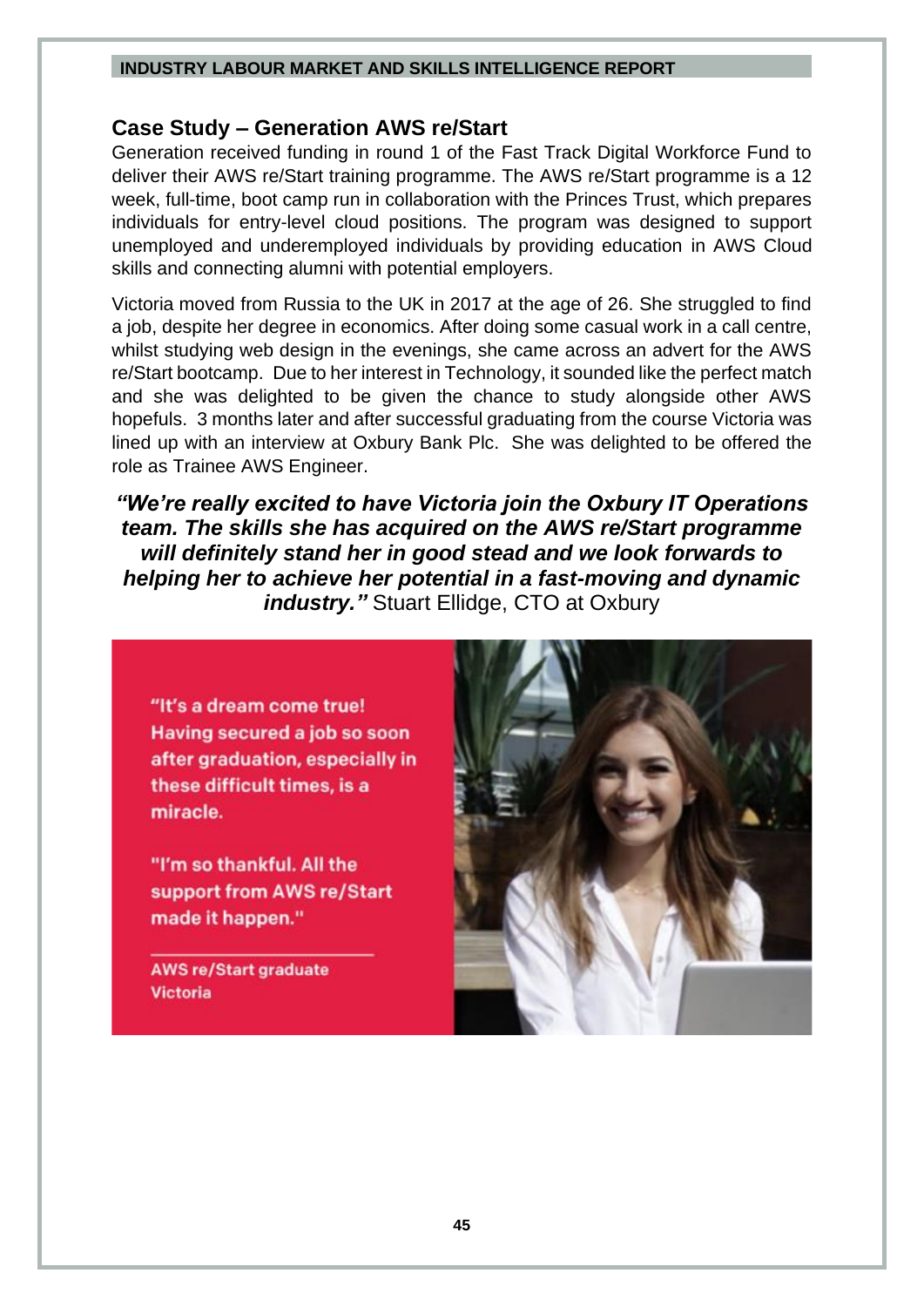- 5.32 GMCA have learnt the following lessons about delivering quality digital bootcamps, key quality criteria include:
	- Develop an employer-led approach: Employer-led projects, masterclasses, industry accreditations & mentoring delivered the skills employers said they needed.
	- Focus on place: By working with local employers and providers we were able to curate a cohesive offering and respond to gaps. Bootcamps can only be successful if driven locally and as one element of a cohesive adult skills strategy.
	- Work with diverse providers: Different organisations have allowed us to reach groups under-represented in digital roles. Those who place employer engagement as their core mission have delivered by far the best outcomes for individuals & businesses.
	- High impact pedagogy: Targeted behavioural skills and mindsets for the specific role. Practice based curriculum to actively engage participants.

# <span id="page-45-0"></span>**6. Recommendations section – addressing the gaps, next steps and future reports**

- 6.1 This section of the report pulls together learning from the intelligence gathering process to inform key recommendations for the industry. At this stage this is high level and GMCA will produce a further detailed action plan early in the New Year 2012.
- 6.2 Recommendations made here will not all be taken forward or led by future work at GMCA. Recommendations are aimed at supporting all stakeholders including employers, business networks and membership organisations, skills providers of all types and organisations which support digital skills development the understanding of the current skills situation to support with shaping future talent and skills development.

# <span id="page-45-1"></span>**Summary of findings**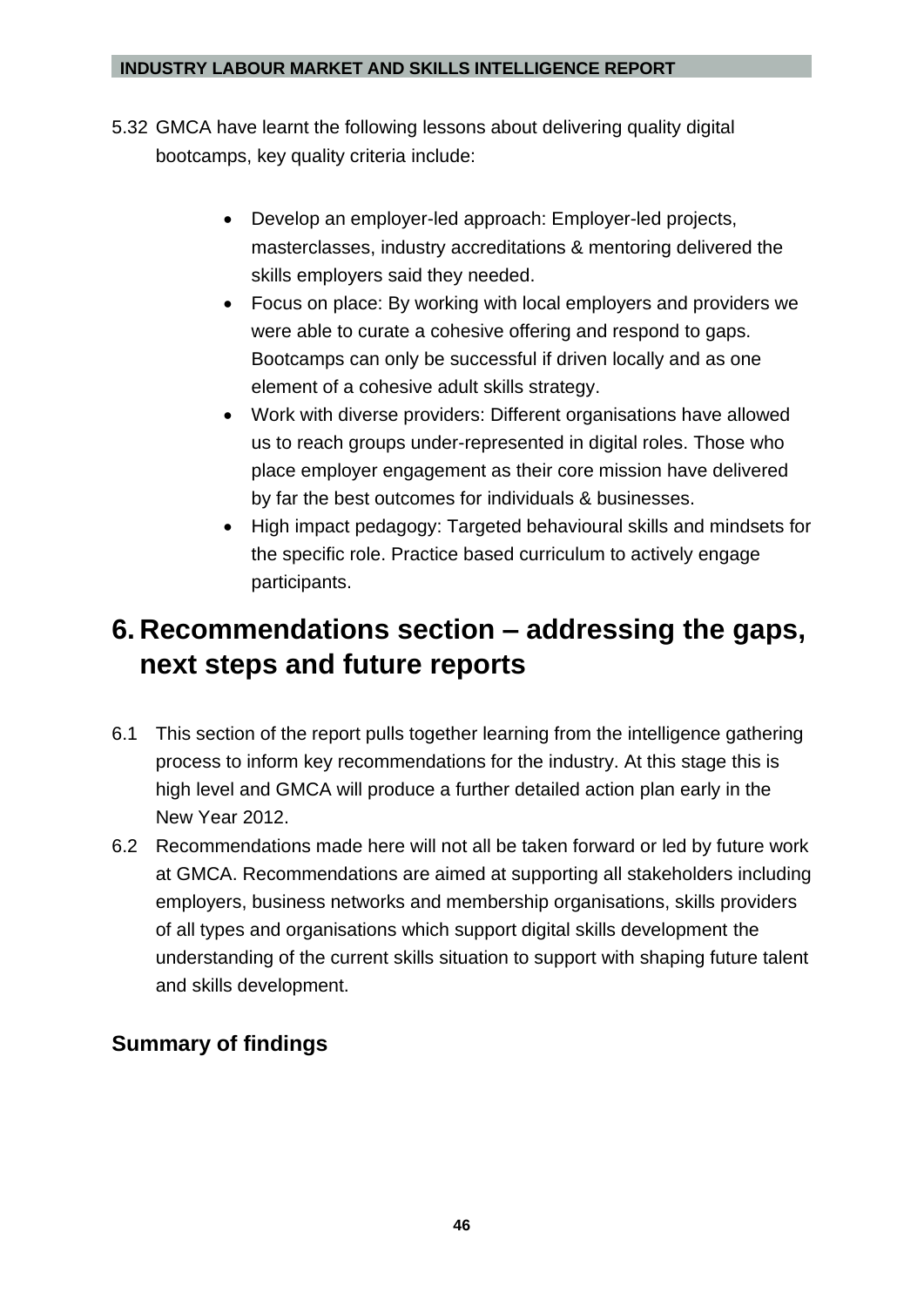# <span id="page-46-0"></span>**Digital occupations – Deciding on a career**



## <span id="page-46-1"></span>**Challenges**

- 6.3 Based on employer evidence gathered for this report the main challenges to individuals being inspired to enter the digital industry and seeking training are:
	- For many areas of digital e.g., cyber there are unclear progression pathways and unclear roles and role titles making it difficult to understand the best routes into the industry and understand what qualifications employers are looking for.
	- Due to a lack of understanding of what employers need it can be challenging in finding people with the right competencies, mindsets and softer skills and attributes. Individuals then struggle with what they need to articulate to an employer.
	- Lack of understanding about the industry and negative stereotypes and image of the sector leads to misunderstanding around the type of person the industry is looking for. This puts many off and older people especially feel there is not the opportunities for them.
	- GM boasts a wealth of initiatives to inspire young people into the industry and lots of organisations wanting to work with schools. Lack of shared messaging, and silo working means they are not having as much of an impact as they might have.
	- Lack of access to digital for some residents means that there are still groups who are digitally excluded and are not able to take advantage of opportunities.

## <span id="page-46-2"></span>**Recommendations**

- 6.4 Based on evidence gathered for the report the following recommendations would help to support gaps for individuals seeking training for a digital career:
	- Need to support our residents to be able to navigate occupational pathways for digital, especially in areas where it is harder to explain different jobs and routes in and through the industry for example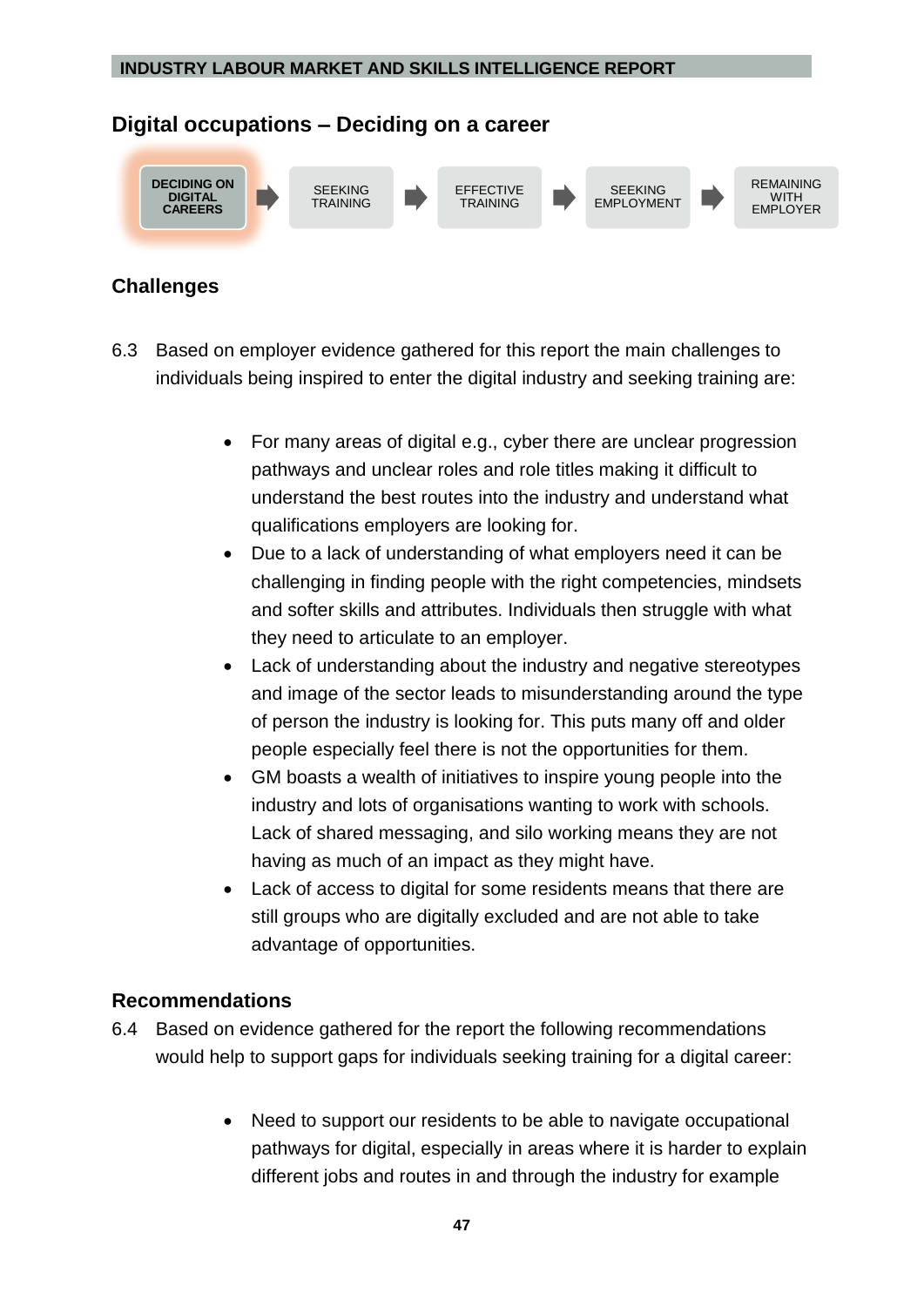cyber. To do this those careers staff and work coaches advising residents on digital careers need to have shared messages and narratives around different areas of digital and use real life stories to bring progression routes to life and explain not just technical skills and qualifications, but also mindsets and softer skills employers are looking for. Industry will need to help with this as careers advisors and work coaches cannot be experts on every sector.

- Support is needed for the wealth of inspiration initiatives in GM to be able to collaborate around the following areas:
	- o Cross -promotion and signposting which support transition between initiatives.
	- o Targeted support at those who could most benefit and may otherwise miss out.
	- o Develop high quality delivery practices which inspire and promote inclusion, rather than deter different groups from engaging further with digital.
- Portfolio development all initiatives, however early in an individual's career journey should support the development of that individual's digital portfolio where they can demonstrate the technical skills and wider competencies, they have developed through being involved.

## <span id="page-47-0"></span>**Digital occupations – accessing effective training**



## <span id="page-47-1"></span>**Challenges**

- 6.5 Based on employer evidence gathered for this report the main challenges to individuals accessing effective training are:
	- Lack of understanding about the different types of training available which employers most value. This is a challenge for new entrants and those wanting to switch into digital roles as well as for careers advisors and work coaches.
	- Potential learners can be unaware of the wider softer skills and mindsets needed alongside technical competencies to be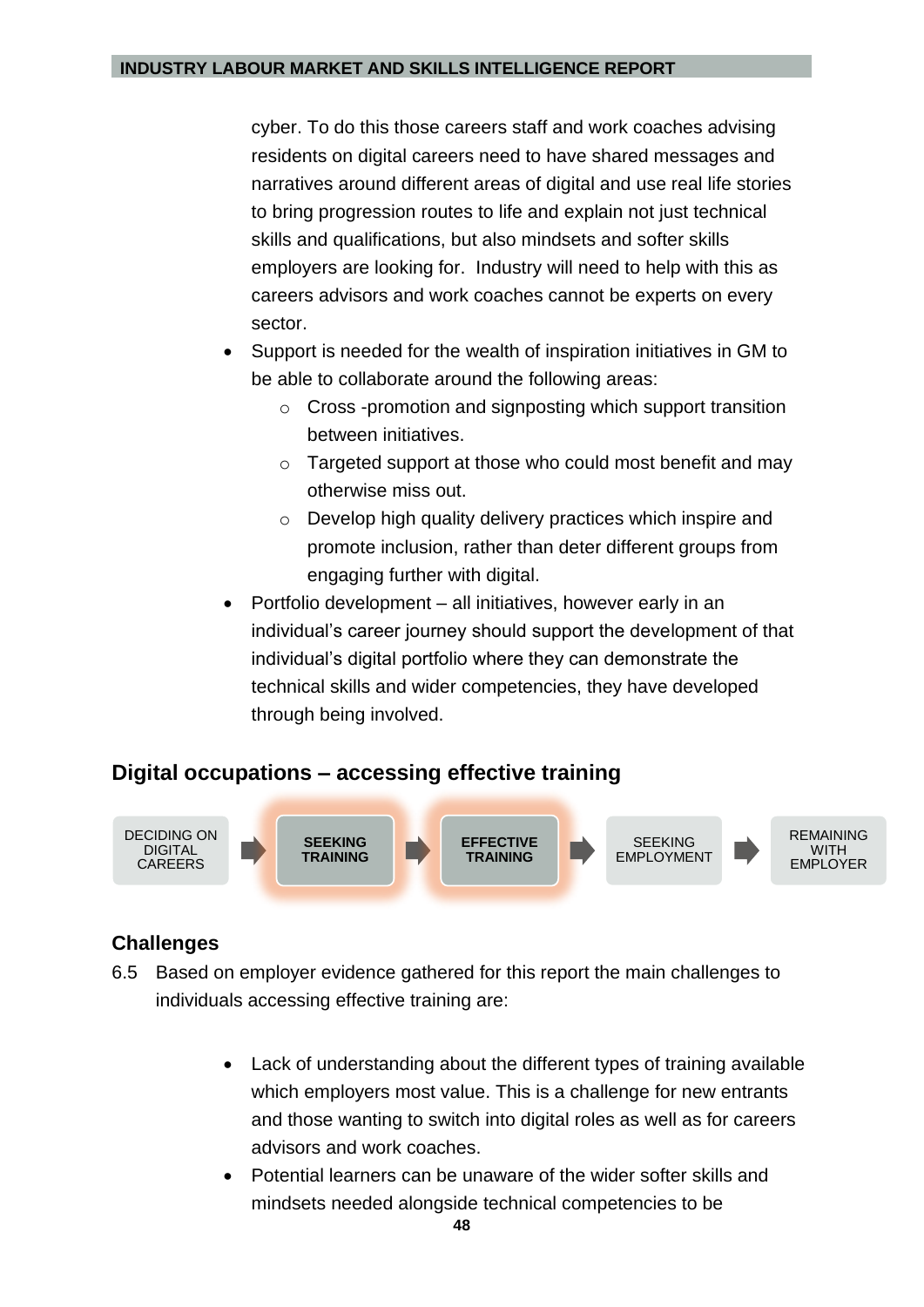successful within the industry. Training provision needs to better assess for these basic aptitudes and competencies for softer skills alongside technical competency in the design of recruitment.

- Good practice does exist for alternative entry into digital roles, but they are needed at a bigger scale including technical routes and bootcamp style training where appropriate.
- Fast moving development of technology and the proceeding fast development of new job roles including hybrid roles is making it challenging for skills providers to respond, for example Cloud Engineering.
- Cost of upskilling can be a barrier for individuals. Particularly beyond Level 3 where most of the skills provision requires a loan or self/employer funding.
- Employers feel graduates do not have enough practical experience of the industry. This has been attributed to the lack of employer ready skills.

## <span id="page-48-0"></span>**Recommendations**

- 6.6 Based on evidence gathered for the report the following recommendations would help to support gaps for individuals seeking effective training:
	- Learners need to be better supported to seek exiting training and recognise high quality aspects of the training including links with employers, support to develop their digital portfolio and appropriate assessment and development of soft skills throughout training.
	- These quality aspects should be "built in" into skills commissioning at GMCA and translated to skills providers in GM to increase the quality of their offer.
	- Increase technical routes into the sector including developing more flexible routes which better suit needs of different groups of learners who may be looking to switch careers, including wrap around holistic support for learners to remove barriers.
	- Universities need to maximise employer links to guide the development of digital courses so that they better reflect real life working and include live employer briefs as well as mentoring to support employer readiness of graduates.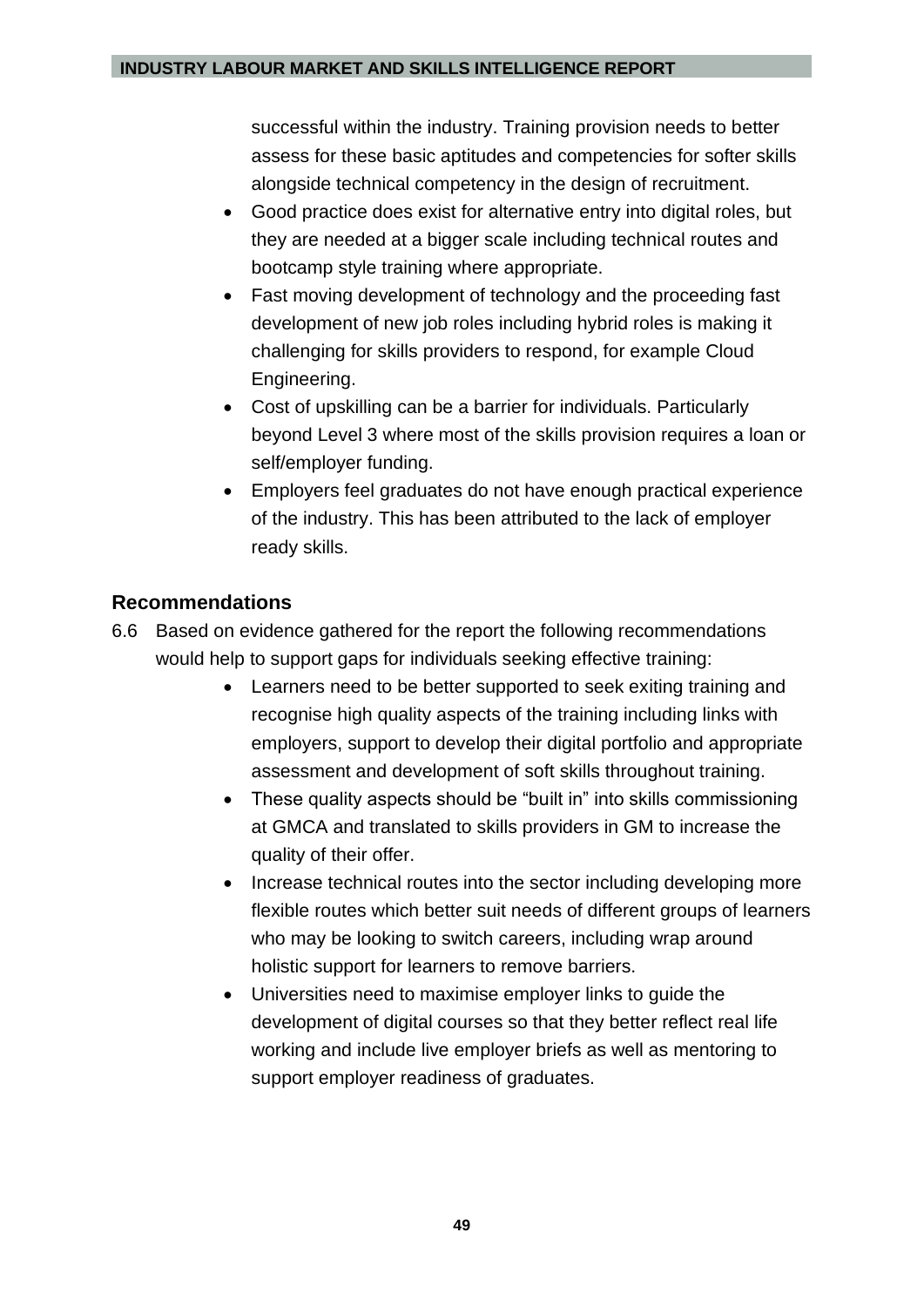## <span id="page-49-0"></span>**Digital Occupations – Seeking employment**



## <span id="page-49-1"></span>**Challenges**

- 6.7 Based on employer evidence gathered for this report the main challenges to individuals seeking employment in the digital industry are:
	- Recruitment processes often focus on qualifications rather than aptitude which leads to the majority of recruits being graduates and employers missing out on great talent.
	- There are some good practice examples of recruitment based more on mindsets and softer skills, but this practice is not widespread within the sector and causes a barrier for some individuals who may otherwise thrive given the opportunity.
	- Employers feel candidates are often unable to articulate examples of where they have demonstrated their technical and non-technical skills through real life examples.
	- For some sectors the length of the recruitment process is causing barriers, for example length of time to get security clearance in areas such as cyber and finance.
	- Due to lack of talent, recruitment fees can be costly and preventative for some employers including SMEs and public sector. In turn higher salaries can pull people away from these sectors to larger employers and can make it difficult for education and training provides to attract appropriately skilled/experienced individuals to deliver training and assessment.
	- Some short course bootcamp style training has been criticised for creating a misunderstanding between employers and learners around the level of role available to them when moving into employment. Candidates have in cases been left with an inflated expectation around role and salary level.

## <span id="page-49-2"></span>**Recommendations**

6.8 Based on evidence gathered for the report the following recommendations would help to support gaps for individuals seeking employment in digital roles: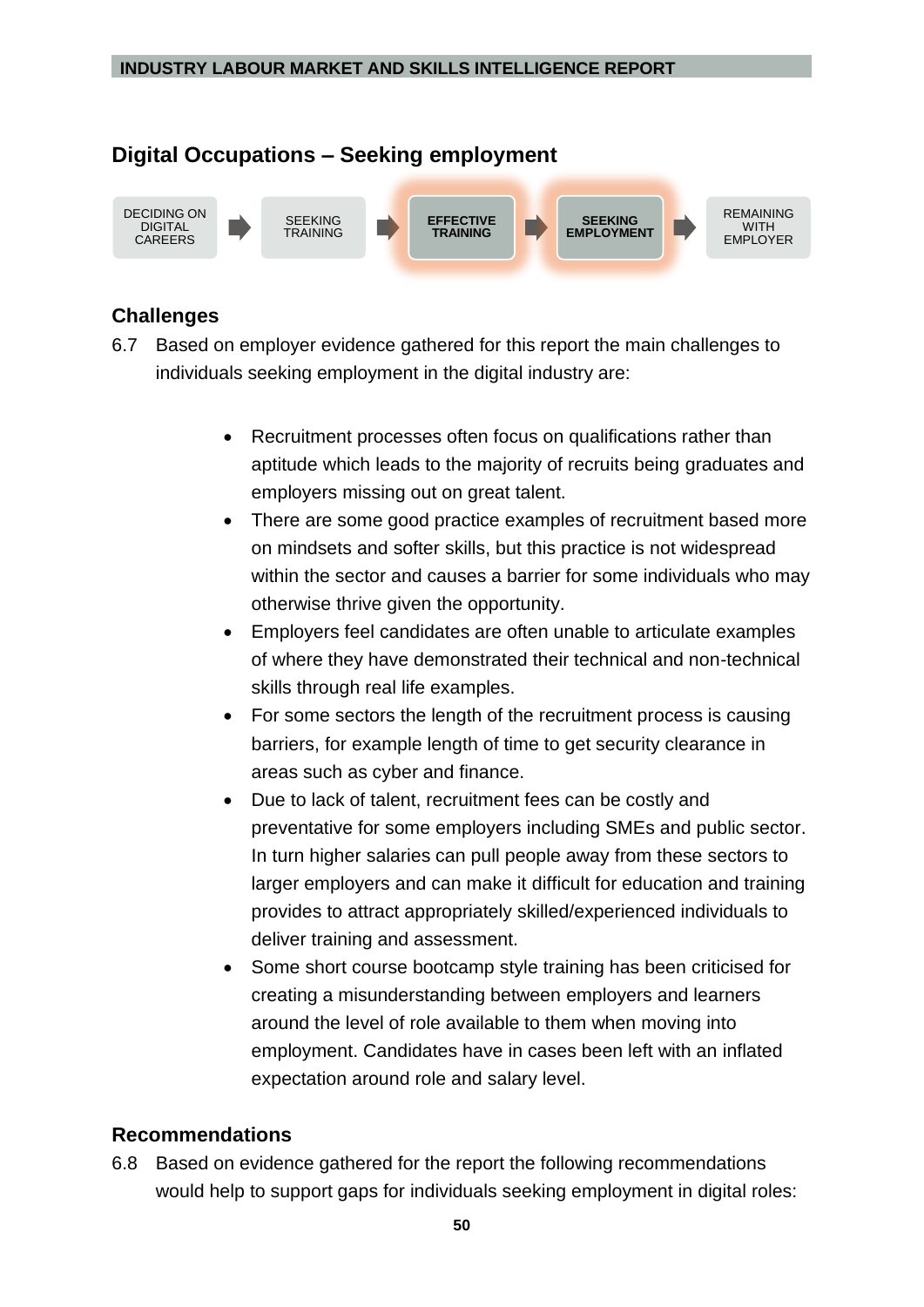- Need to support existing IT teams to develop more specific high level digital skills in areas such as cyber, data analysis and cloud.
- The digital industry needs support inclusive recruitment practices building on GM good practice. Adopting an agreed approach could make a significant impact to the diversity of workforces.
- All skills activity related to digital (formal and informal) should support individuals to develop a digital portfolio where they are able to demonstrate and articulate real-life examples of where they have used their technical and non-technical skills needed by the industry.
- Individuals looking to enter the digital industry need more opportunity for mentoring and coaching by industry experts who can support them to navigate the complex digital business landscape and be best prepared for employment.
- Opportunity to support individuals looking for opportunities in the digital industry to link with industry experts in navigating the industry and seeking employment through activity such as mentoring.

# <span id="page-50-0"></span>**Digital occupations – remaining in employment and progression**



# <span id="page-50-1"></span>**Challenges**

- 6.9 Based on employer evidence gathered for this report the main challenges to individuals remaining in digital employment and progressing are:
	- Some areas of the digital industry report highly stressful environments especially at more specialised senior roles where there are unfavourable working practices for example, long hours and long stays away from home. This can lead to loss of talent, prevention of talent progressing and lack of diversity at senior roles.
	- Complex nature of the digital industry makes it challenging for individuals to understand how to best progress and make use of the transferability of their digital and softer skills.
	- Digital transformation and restructuring due to COVID puts some at risk of redundancy which could be prevented with upskilling.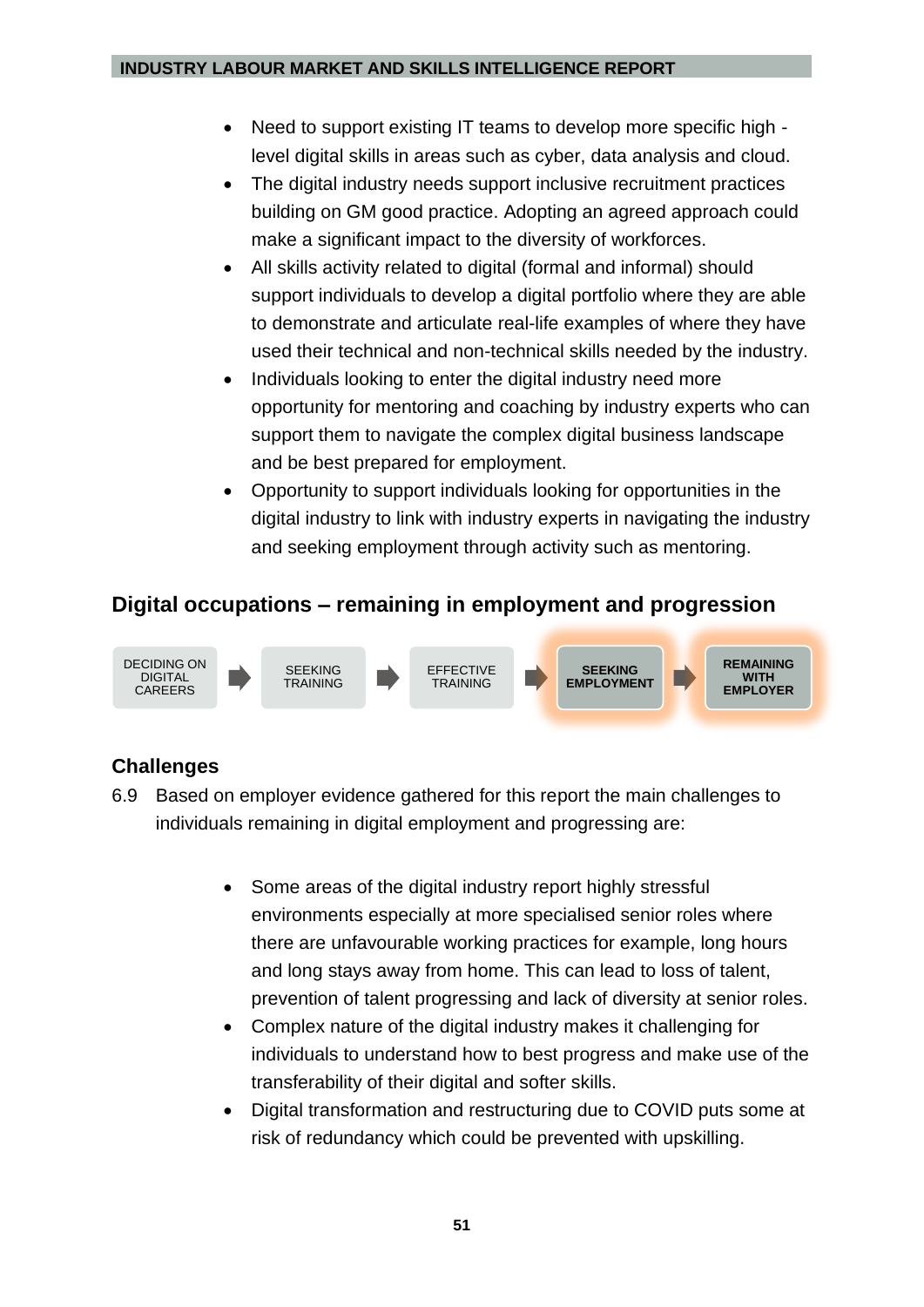## <span id="page-51-0"></span>**Recommendations**

- 6.10 Based on evidence gathered for the report the following recommendations would help to support gaps for individuals seeking to progress in employment in digital roles:
	- The digital industry needs support to work together and recognise good quality inclusive workplace practices. Adopting an agreed approach could make a significant impact to the diversity of workforces. This should be linked to the above recommendation on inclusive recruitment practices.
	- Innovative models such as Digital Interruptions DecSecOps model should be explored to support change in culture, to save money in businesses and support in developing talent pipelines for highly skilled specialised roles.
	- In house support mechanisms such as coaching and mentoring should be put in place to support transitions of individuals from training to employment and in work progression. This could be linked to training alumni activity.
	- Individuals need to be upskilled due to digital transformation to support productivity of all sectors, redeploy skills, and prevent redundancies.

## <span id="page-51-1"></span>**Next steps**

6.11 The recommendations above are high level and GMCA needs to develop these into an action plan. This will identify internal mechanisms, programmes, and funding where we can respond as well as identifying other stakeholders who can respond to this intelligence individually or in collaboration through wider networks. This action plan will be published in early 2021.

## <span id="page-51-2"></span>**Future reports**

- 6.12 There is ongoing intelligence gathering to identify skills and talent needs of the digital sector and understand gaps in progression routes. There are areas of the sector which need further, and deeper exploration and it is expected a revised version of this report will be published towards the end of 2021 reflecting these further findings.
- 6.13 Areas already identified where further skills intelligence gathering is needed as a priority include: